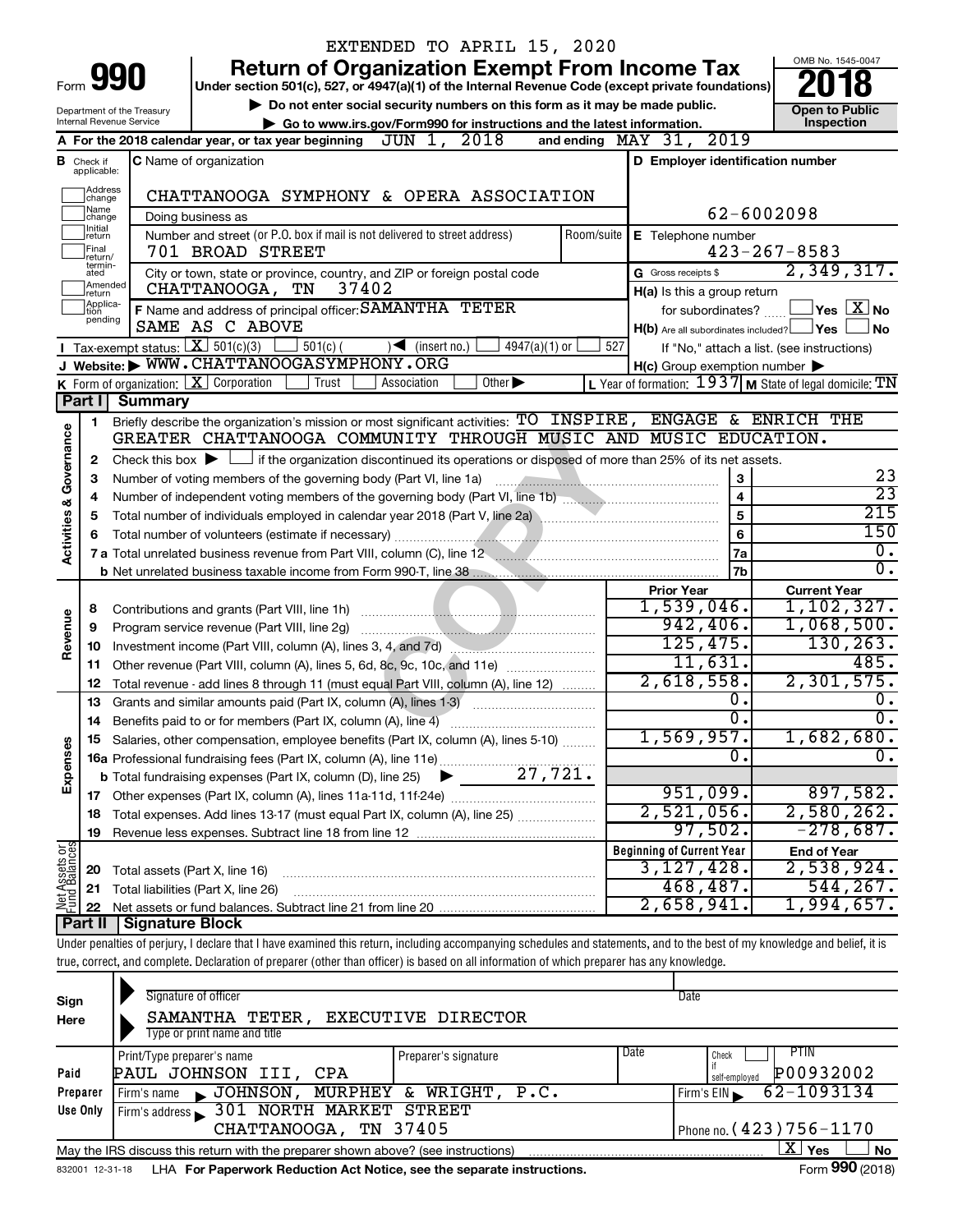|              | 62-6002098<br>CHATTANOOGA SYMPHONY & OPERA ASSOCIATION<br>Page 2<br>Form 990 (2018)<br>Part III   Statement of Program Service Accomplishments                                                                                                                                                                                          |
|--------------|-----------------------------------------------------------------------------------------------------------------------------------------------------------------------------------------------------------------------------------------------------------------------------------------------------------------------------------------|
|              |                                                                                                                                                                                                                                                                                                                                         |
| 1            | Briefly describe the organization's mission:<br>TO PROVIDE HIGH-QUALITY MUSICAL PRESENTATIONS AND EDUCATIONAL PROGRAMS<br>IN THE CHATTANOOGA AREA.                                                                                                                                                                                      |
|              |                                                                                                                                                                                                                                                                                                                                         |
| $\mathbf{2}$ | Did the organization undertake any significant program services during the year which were not listed on the<br>$\overline{\ }$ Yes $\overline{\rm X}$ No<br>prior Form 990 or 990-EZ?<br>If "Yes," describe these new services on Schedule O.                                                                                          |
| 3            | $\overline{\ }$ Yes $\overline{\rm X}$ No<br>Did the organization cease conducting, or make significant changes in how it conducts, any program services?                                                                                                                                                                               |
| 4            | If "Yes," describe these changes on Schedule O.<br>Describe the organization's program service accomplishments for each of its three largest program services, as measured by expenses.<br>Section 501(c)(3) and 501(c)(4) organizations are required to report the amount of grants and allocations to others, the total expenses, and |
| 4a           | revenue, if any, for each program service reported.<br>998, 916.<br>$1,943,154$ $\cdot$ including grants of \$<br>) (Expenses \$<br>(Code:<br>) (Revenue \$                                                                                                                                                                             |
|              | PRODUCES A VARIETY OF LIVE MUSICAL PERFORMANCES OF SYMPHONY,<br><b>OPERA AND</b><br>POPS FOR A VARIETY OF AUDIENCES.                                                                                                                                                                                                                    |
|              |                                                                                                                                                                                                                                                                                                                                         |
|              |                                                                                                                                                                                                                                                                                                                                         |
|              |                                                                                                                                                                                                                                                                                                                                         |
|              |                                                                                                                                                                                                                                                                                                                                         |
|              |                                                                                                                                                                                                                                                                                                                                         |
|              | 14,799.<br>including grants of \$                                                                                                                                                                                                                                                                                                       |
| 4b           | ) (Expenses \$<br>(Code:<br>(Revenue \$<br>PROVIDES EDUCATIONAL PROGRAMS                                                                                                                                                                                                                                                                |
|              |                                                                                                                                                                                                                                                                                                                                         |
|              |                                                                                                                                                                                                                                                                                                                                         |
|              |                                                                                                                                                                                                                                                                                                                                         |
|              |                                                                                                                                                                                                                                                                                                                                         |
|              |                                                                                                                                                                                                                                                                                                                                         |
|              |                                                                                                                                                                                                                                                                                                                                         |
| 4с           | 70,376.<br>82,041.<br>including grants of \$<br>(Code:<br>(Revenue \$<br>) (Expenses \$                                                                                                                                                                                                                                                 |
|              | PROVIDES A YOUTH ORCHESTRA FOR THE COMMUNITY                                                                                                                                                                                                                                                                                            |
|              |                                                                                                                                                                                                                                                                                                                                         |
|              |                                                                                                                                                                                                                                                                                                                                         |
|              |                                                                                                                                                                                                                                                                                                                                         |
|              |                                                                                                                                                                                                                                                                                                                                         |
|              |                                                                                                                                                                                                                                                                                                                                         |
|              |                                                                                                                                                                                                                                                                                                                                         |
|              | Other program services (Describe in Schedule O.)<br>(Expenses \$<br>including grants of \$<br>2,039,994.<br>(Revenue \$                                                                                                                                                                                                                 |
| 4d<br>4е     | Total program service expenses                                                                                                                                                                                                                                                                                                          |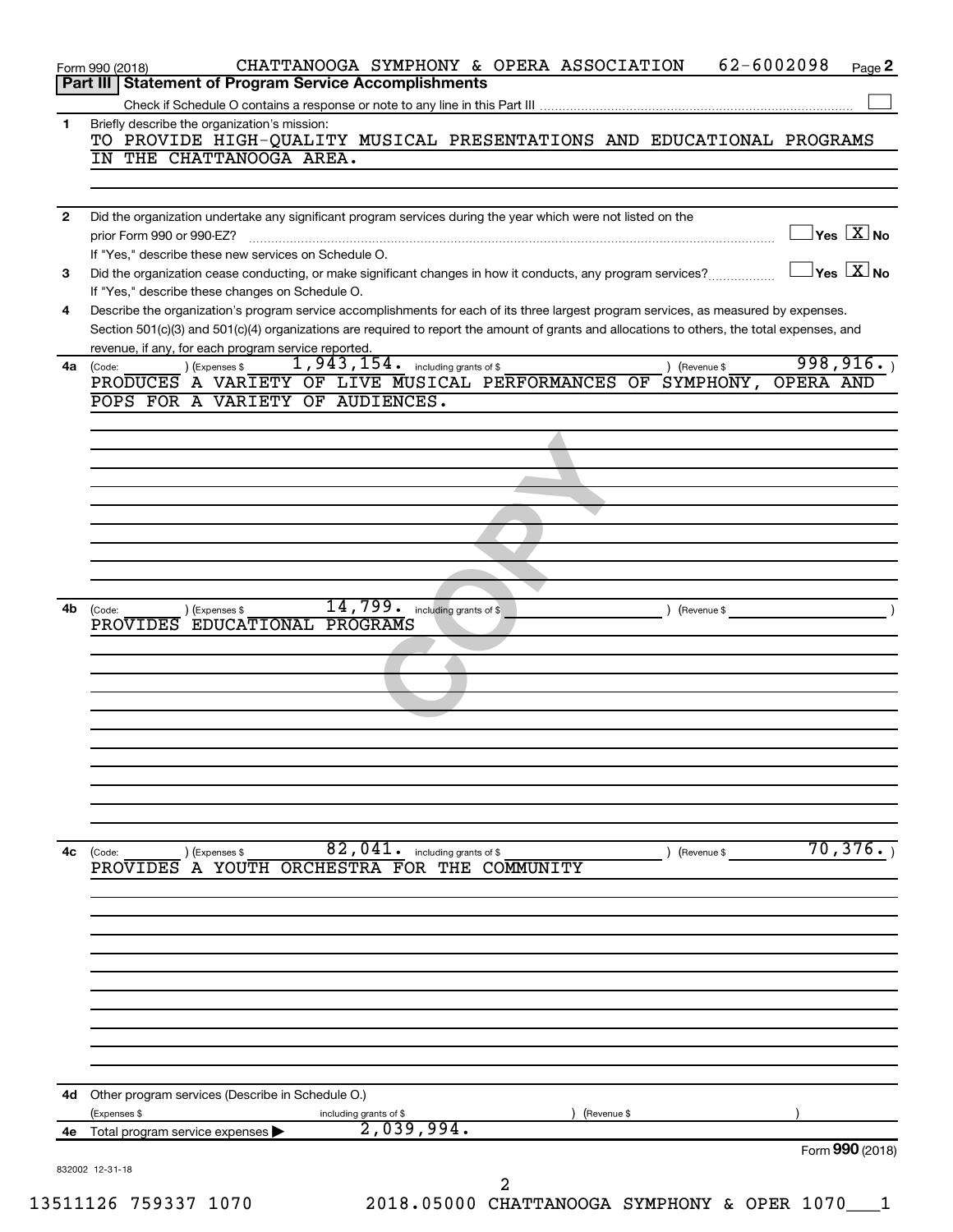|  | Form 990 (2018) | CHATTANOOGA SYMPHONY |  |  |  | & OPERA ASSOCIATION | $-6002098$<br>6 Z | Page <b>3</b> |
|--|-----------------|----------------------|--|--|--|---------------------|-------------------|---------------|
|--|-----------------|----------------------|--|--|--|---------------------|-------------------|---------------|

|     | Part IV   Checklist of Required Schedules                                                                                        |                 |                         |                              |
|-----|----------------------------------------------------------------------------------------------------------------------------------|-----------------|-------------------------|------------------------------|
|     |                                                                                                                                  |                 | Yes                     | No.                          |
| 1.  | Is the organization described in section 501(c)(3) or $4947(a)(1)$ (other than a private foundation)?                            |                 |                         |                              |
|     |                                                                                                                                  | 1               | х                       |                              |
| 2   |                                                                                                                                  | $\overline{2}$  | $\overline{\textbf{x}}$ |                              |
| 3   | Did the organization engage in direct or indirect political campaign activities on behalf of or in opposition to candidates for  |                 |                         |                              |
|     |                                                                                                                                  | 3               |                         | x                            |
|     |                                                                                                                                  |                 |                         |                              |
| 4   | Section 501(c)(3) organizations. Did the organization engage in lobbying activities, or have a section 501(h) election in effect |                 |                         | х                            |
|     |                                                                                                                                  | 4               |                         |                              |
| 5   | Is the organization a section 501(c)(4), 501(c)(5), or 501(c)(6) organization that receives membership dues, assessments, or     |                 |                         |                              |
|     |                                                                                                                                  | 5               |                         | X                            |
| 6   | Did the organization maintain any donor advised funds or any similar funds or accounts for which donors have the right to        |                 |                         |                              |
|     | provide advice on the distribution or investment of amounts in such funds or accounts? If "Yes," complete Schedule D, Part I     | 6               |                         | X                            |
| 7   | Did the organization receive or hold a conservation easement, including easements to preserve open space,                        |                 |                         |                              |
|     | the environment, historic land areas, or historic structures? If "Yes," complete Schedule D, Part II                             | $\overline{7}$  |                         | X                            |
| 8   | Did the organization maintain collections of works of art, historical treasures, or other similar assets? If "Yes," complete     |                 |                         |                              |
|     |                                                                                                                                  | 8               |                         | х                            |
| 9   | Did the organization report an amount in Part X, line 21, for escrow or custodial account liability, serve as a custodian for    |                 |                         |                              |
|     | amounts not listed in Part X; or provide credit counseling, debt management, credit repair, or debt negotiation services?        |                 |                         |                              |
|     | If "Yes," complete Schedule D, Part IV                                                                                           | 9               |                         | х                            |
|     | Did the organization, directly or through a related organization, hold assets in temporarily restricted endowments, permanent    |                 |                         |                              |
| 10  |                                                                                                                                  |                 | x                       |                              |
|     | endowments, or quasi-endowments? If "Yes," complete Schedule D, Part V Annumerman and Communication control of                   | 10              |                         |                              |
| 11  | If the organization's answer to any of the following questions is "Yes," then complete Schedule D, Parts VI, VII, VIII, IX, or X |                 |                         |                              |
|     | as applicable.                                                                                                                   |                 |                         |                              |
| а   | Did the organization report an amount for land, buildings, and equipment in Part X, line 10? If "Yes," complete Schedule D,      |                 |                         |                              |
|     | Part VI                                                                                                                          | 11a             | X                       |                              |
| b   | Did the organization report an amount for investments - other securities in Part X, line 12 that is 5% or more of its total      |                 |                         |                              |
|     | assets reported in Part X, line 16? If "Yes," complete Schedule D, Part VII                                                      | 11b             | X                       |                              |
| с   | Did the organization report an amount for investments - program related in Part X, line 13 that is 5% or more of its total       |                 |                         |                              |
|     | assets reported in Part X, line 16? If "Yes," complete Schedule D, Part VIII                                                     | 11c             |                         | x                            |
| d   | Did the organization report an amount for other assets in Part X, line 15 that is 5% or more of its total assets reported in     |                 |                         |                              |
|     |                                                                                                                                  | 11d             |                         | х                            |
|     | Did the organization report an amount for other liabilities in Part X, line 25? If "Yes," complete Schedule D, Part X            | 11e             |                         | X                            |
| f   | Did the organization's separate or consolidated financial statements for the tax year include a footnote that addresses          |                 |                         |                              |
|     | the organization's liability for uncertain tax positions under FIN 48 (ASC 740)? If "Yes," complete Schedule D, Part X           | 11f             | X                       |                              |
|     | 12a Did the organization obtain separate, independent audited financial statements for the tax year? If "Yes," complete          |                 |                         |                              |
|     | Schedule D, Parts XI and XII                                                                                                     | 12a             | X                       |                              |
|     | Was the organization included in consolidated, independent audited financial statements for the tax year?                        |                 |                         |                              |
|     |                                                                                                                                  |                 |                         |                              |
|     | If "Yes," and if the organization answered "No" to line 12a, then completing Schedule D, Parts XI and XII is optional            | 12b             |                         | х<br>$\overline{\textbf{X}}$ |
| 13  |                                                                                                                                  | 13              |                         |                              |
| 14a | Did the organization maintain an office, employees, or agents outside of the United States?                                      | 14a             |                         | х                            |
| b   | Did the organization have aggregate revenues or expenses of more than \$10,000 from grantmaking, fundraising, business,          |                 |                         |                              |
|     | investment, and program service activities outside the United States, or aggregate foreign investments valued at \$100,000       |                 |                         |                              |
|     |                                                                                                                                  | 14b             |                         | х                            |
| 15  | Did the organization report on Part IX, column (A), line 3, more than \$5,000 of grants or other assistance to or for any        |                 |                         |                              |
|     | foreign organization? If "Yes," complete Schedule F, Parts II and IV                                                             | 15              |                         | х                            |
| 16  | Did the organization report on Part IX, column (A), line 3, more than \$5,000 of aggregate grants or other assistance to         |                 |                         |                              |
|     |                                                                                                                                  | 16              |                         | x                            |
| 17  | Did the organization report a total of more than \$15,000 of expenses for professional fundraising services on Part IX,          |                 |                         |                              |
|     |                                                                                                                                  | 17              |                         | x                            |
| 18  | Did the organization report more than \$15,000 total of fundraising event gross income and contributions on Part VIII, lines     |                 |                         |                              |
|     |                                                                                                                                  | 18              | х                       |                              |
| 19  | Did the organization report more than \$15,000 of gross income from gaming activities on Part VIII, line 9a? If "Yes,"           |                 |                         |                              |
|     |                                                                                                                                  | 19              |                         | x                            |
|     | 20a Did the organization operate one or more hospital facilities? If "Yes," complete Schedule H                                  |                 |                         | X                            |
|     |                                                                                                                                  | <b>20a</b>      |                         |                              |
|     |                                                                                                                                  | 20 <sub>b</sub> |                         |                              |
| 21  | Did the organization report more than \$5,000 of grants or other assistance to any domestic organization or                      |                 |                         |                              |
|     | domestic government on Part IX, column (A), line 1? If "Yes," complete Schedule I, Parts I and II                                | 21              |                         | x                            |
|     | 832003 12-31-18<br>3                                                                                                             |                 |                         | Form 990 (2018)              |
|     |                                                                                                                                  |                 |                         |                              |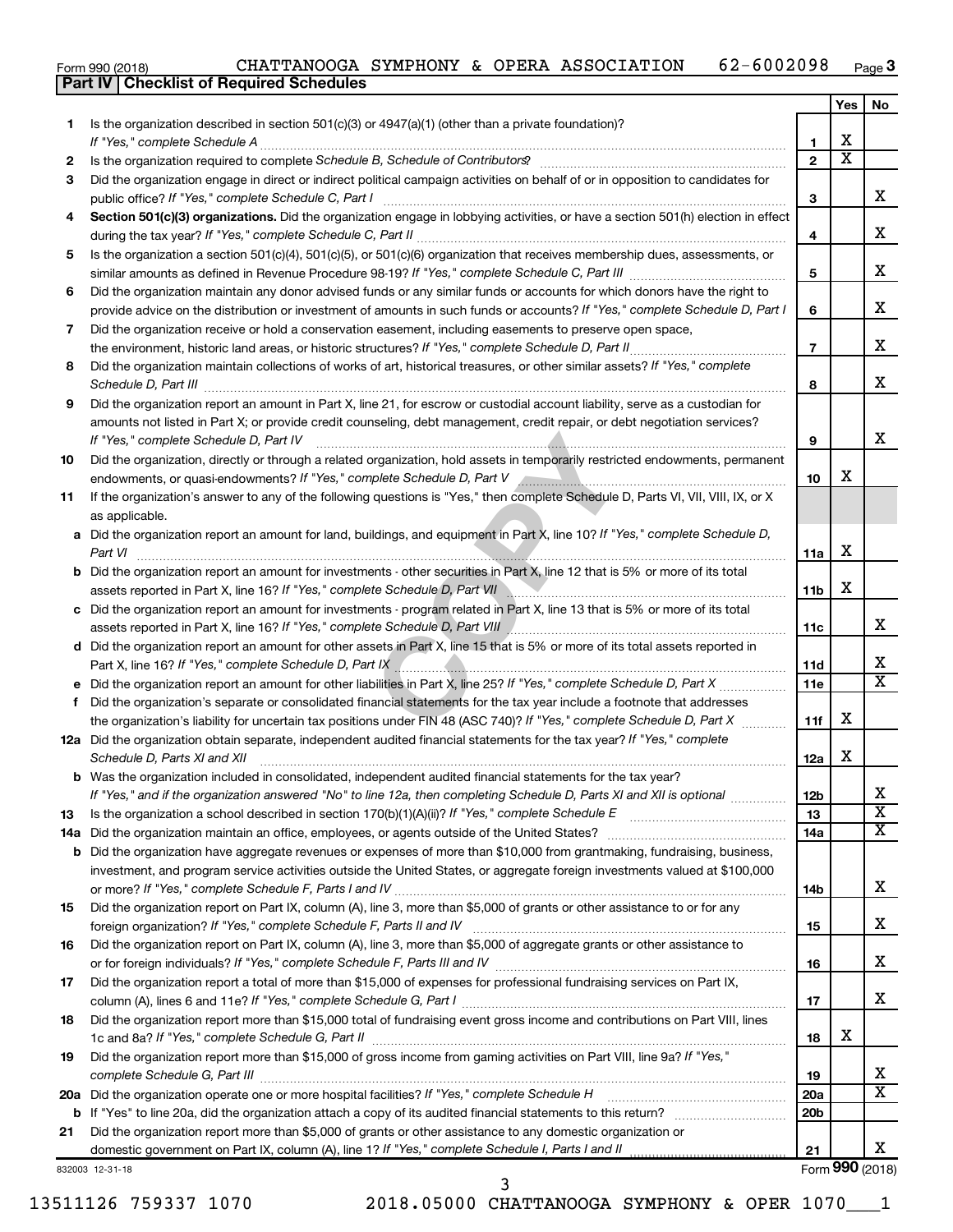| Form 990 (2018) |  |  |  | CHATTANOOGA SYMPHONY & OPERA ASSOCIATION | 62-6002098 | Page 4 |
|-----------------|--|--|--|------------------------------------------|------------|--------|
|-----------------|--|--|--|------------------------------------------|------------|--------|

*(continued)*

**Part IV Checklist of Required Schedules**

| 22            | Did the organization report more than \$5,000 of grants or other assistance to or for domestic individuals on                                                                                                                        |                 | Yes                     | No |
|---------------|--------------------------------------------------------------------------------------------------------------------------------------------------------------------------------------------------------------------------------------|-----------------|-------------------------|----|
|               |                                                                                                                                                                                                                                      | 22              |                         | x  |
| 23            | Did the organization answer "Yes" to Part VII, Section A, line 3, 4, or 5 about compensation of the organization's current                                                                                                           |                 |                         |    |
|               | and former officers, directors, trustees, key employees, and highest compensated employees? If "Yes," complete                                                                                                                       |                 |                         |    |
|               | Schedule J <b>Martin Communication Contract Contract Contract Contract Contract Contract Contract Contract Contract Contract Contract Contract Contract Contract Contract Contract Contract Contract Contract Contract Contract </b> | 23              |                         | x  |
|               | 24a Did the organization have a tax-exempt bond issue with an outstanding principal amount of more than \$100,000 as of the                                                                                                          |                 |                         |    |
|               | last day of the year, that was issued after December 31, 2002? If "Yes," answer lines 24b through 24d and complete                                                                                                                   |                 |                         |    |
|               |                                                                                                                                                                                                                                      | 24a             |                         |    |
|               | <b>b</b> Did the organization invest any proceeds of tax-exempt bonds beyond a temporary period exception?                                                                                                                           | 24b             |                         |    |
|               | c Did the organization maintain an escrow account other than a refunding escrow at any time during the year to defease                                                                                                               |                 |                         |    |
|               |                                                                                                                                                                                                                                      | 24 <sub>c</sub> |                         |    |
|               |                                                                                                                                                                                                                                      | 24d             |                         |    |
|               | 25a Section 501(c)(3), 501(c)(4), and 501(c)(29) organizations. Did the organization engage in an excess benefit                                                                                                                     |                 |                         |    |
|               |                                                                                                                                                                                                                                      | 25a             |                         |    |
|               | <b>b</b> Is the organization aware that it engaged in an excess benefit transaction with a disqualified person in a prior year, and                                                                                                  |                 |                         |    |
|               | that the transaction has not been reported on any of the organization's prior Forms 990 or 990-EZ? If "Yes," complete                                                                                                                |                 |                         |    |
|               | Schedule L, Part I                                                                                                                                                                                                                   | 25b             |                         |    |
| 26            | Did the organization report any amount on Part X, line 5, 6, or 22 for receivables from or payables to any current or                                                                                                                |                 |                         |    |
|               |                                                                                                                                                                                                                                      |                 |                         |    |
|               | former officers, directors, trustees, key employees, highest compensated employees, or disqualified persons? If "Yes,"<br>complete Schedule L, Part II                                                                               | 26              |                         |    |
| 27            | Did the organization provide a grant or other assistance to an officer, director, trustee, key employee, substantial                                                                                                                 |                 |                         |    |
|               |                                                                                                                                                                                                                                      |                 |                         |    |
|               | contributor or employee thereof, a grant selection committee member, or to a 35% controlled entity or family member                                                                                                                  | 27              |                         |    |
|               | Was the organization a party to a business transaction with one of the following parties (see Schedule L, Part IV                                                                                                                    |                 |                         |    |
| 28            |                                                                                                                                                                                                                                      |                 |                         |    |
|               | instructions for applicable filing thresholds, conditions, and exceptions):                                                                                                                                                          |                 |                         |    |
|               | a A current or former officer, director, trustee, or key employee? If "Yes," complete Schedule L, Part IV                                                                                                                            | 28a             |                         |    |
|               | b A family member of a current or former officer, director, trustee, or key employee? If "Yes," complete Schedule L, Part IV                                                                                                         | 28 <sub>b</sub> |                         |    |
|               | c An entity of which a current or former officer, director, trustee, or key employee (or a family member thereof) was an officer,                                                                                                    |                 |                         |    |
|               | director, trustee, or direct or indirect owner? If "Yes," complete Schedule L, Part IV                                                                                                                                               | <b>28c</b>      | $\overline{\textbf{x}}$ |    |
| 29            |                                                                                                                                                                                                                                      | 29              |                         |    |
| 30            | Did the organization receive contributions of art, historical treasures, or other similar assets, or qualified conservation                                                                                                          |                 |                         |    |
|               |                                                                                                                                                                                                                                      | 30              |                         |    |
| 31            | Did the organization liquidate, terminate, or dissolve and cease operations?                                                                                                                                                         |                 |                         |    |
|               |                                                                                                                                                                                                                                      | 31              |                         |    |
| 32            | Did the organization sell, exchange, dispose of, or transfer more than 25% of its net assets? If "Yes," complete                                                                                                                     |                 |                         |    |
|               |                                                                                                                                                                                                                                      | 32              |                         |    |
| 33            | Did the organization own 100% of an entity disregarded as separate from the organization under Regulations                                                                                                                           |                 |                         |    |
|               | sections 301.7701-2 and 301.7701-3? If "Yes," complete Schedule R, Part I [1] [1] [1] [1] [1] [1] sections 301.7701-2 and 301.7701-3? If "Yes," complete Schedule R, Part I                                                          | 33              |                         |    |
| 34            | Was the organization related to any tax-exempt or taxable entity? If "Yes," complete Schedule R, Part II, III, or IV, and                                                                                                            |                 |                         |    |
|               | Part V, line 1                                                                                                                                                                                                                       | 34              |                         |    |
|               |                                                                                                                                                                                                                                      | <b>35a</b>      |                         |    |
|               | b If "Yes" to line 35a, did the organization receive any payment from or engage in any transaction with a controlled entity                                                                                                          |                 |                         |    |
|               |                                                                                                                                                                                                                                      | 35 <sub>b</sub> |                         |    |
| 36            | Section 501(c)(3) organizations. Did the organization make any transfers to an exempt non-charitable related organization?                                                                                                           |                 |                         |    |
|               |                                                                                                                                                                                                                                      | 36              |                         |    |
| 37            | Did the organization conduct more than 5% of its activities through an entity that is not a related organization                                                                                                                     |                 |                         |    |
|               |                                                                                                                                                                                                                                      | 37              |                         |    |
| 38            | Did the organization complete Schedule O and provide explanations in Schedule O for Part VI, lines 11b and 19?                                                                                                                       |                 |                         |    |
|               |                                                                                                                                                                                                                                      | 38              | X                       |    |
| <b>Part V</b> | <b>Statements Regarding Other IRS Filings and Tax Compliance</b>                                                                                                                                                                     |                 |                         |    |
|               | Check if Schedule O contains a response or note to any line in this Part V                                                                                                                                                           |                 |                         |    |
|               |                                                                                                                                                                                                                                      |                 | Yes                     | No |
|               | 27                                                                                                                                                                                                                                   |                 |                         |    |
|               | 0                                                                                                                                                                                                                                    |                 |                         |    |
|               | c Did the organization comply with backup withholding rules for reportable payments to vendors and reportable gaming                                                                                                                 |                 |                         |    |
|               |                                                                                                                                                                                                                                      |                 |                         |    |
|               |                                                                                                                                                                                                                                      | 1c              |                         |    |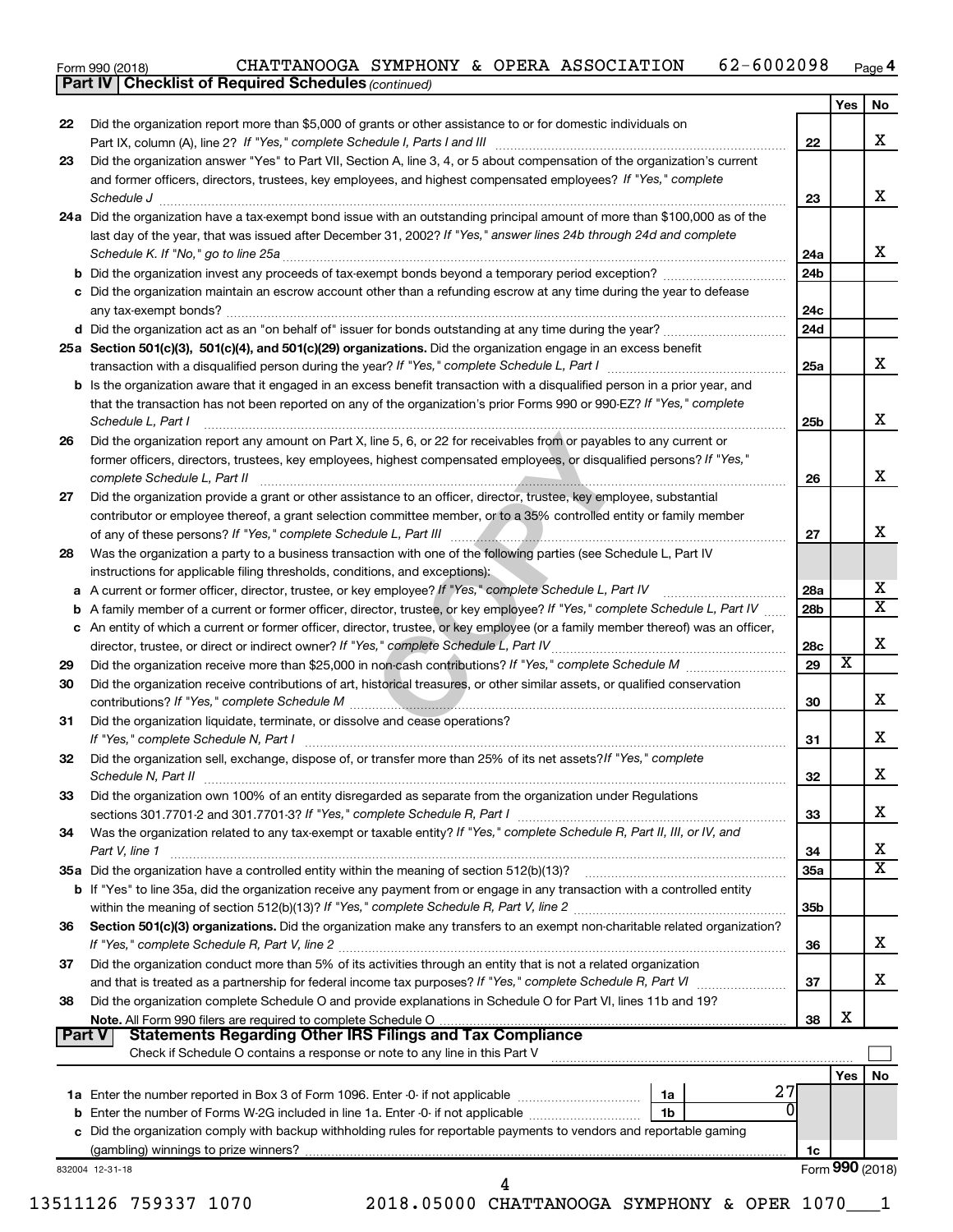| Form 990 (2018) | <b>CHATTANOOGA</b> | SYMPHONY<br>&. | OPERA | ASSOCIATION | 12098<br>E O<br>ENN'<br>2 U J | Page <b>ວ</b> |
|-----------------|--------------------|----------------|-------|-------------|-------------------------------|---------------|
|                 |                    |                |       |             |                               |               |

| <b>Part V</b> | <b>Statements Regarding Other IRS Filings and Tax Compliance (continued)</b>                                                                               |                |                         |     |
|---------------|------------------------------------------------------------------------------------------------------------------------------------------------------------|----------------|-------------------------|-----|
|               |                                                                                                                                                            |                | Yes                     | No. |
|               | 2a Enter the number of employees reported on Form W-3, Transmittal of Wage and Tax Statements,                                                             |                |                         |     |
|               | 215<br>filed for the calendar year ending with or within the year covered by this return<br>2a                                                             |                |                         |     |
|               | b If at least one is reported on line 2a, did the organization file all required federal employment tax returns?                                           | 2 <sub>b</sub> | х                       |     |
|               |                                                                                                                                                            |                |                         |     |
|               | 3a Did the organization have unrelated business gross income of \$1,000 or more during the year?                                                           | За             |                         | х   |
|               |                                                                                                                                                            | 3b             |                         |     |
|               | 4a At any time during the calendar year, did the organization have an interest in, or a signature or other authority over, a                               |                |                         |     |
|               | financial account in a foreign country (such as a bank account, securities account, or other financial account)?                                           | 4a             |                         | x   |
|               | <b>b</b> If "Yes," enter the name of the foreign country: $\blacktriangleright$                                                                            |                |                         |     |
|               | See instructions for filing requirements for FinCEN Form 114, Report of Foreign Bank and Financial Accounts (FBAR).                                        |                |                         |     |
| 5а            |                                                                                                                                                            | 5a             |                         | х   |
| b             |                                                                                                                                                            | 5b             |                         | X   |
|               |                                                                                                                                                            | 5c             |                         |     |
|               | 6a Does the organization have annual gross receipts that are normally greater than \$100,000, and did the organization solicit                             |                |                         |     |
|               |                                                                                                                                                            | 6a             |                         | х   |
|               | b If "Yes," did the organization include with every solicitation an express statement that such contributions or gifts                                     |                |                         |     |
|               | were not tax deductible?                                                                                                                                   | 6b             |                         |     |
| 7             | Organizations that may receive deductible contributions under section 170(c).                                                                              |                | х                       |     |
|               | Did the organization receive a payment in excess of \$75 made partly as a contribution and partly for goods and services provided to the payor?            | 7a<br>7b       | $\overline{\textbf{x}}$ |     |
| b             | Did the organization sell, exchange, or otherwise dispose of tangible personal property for which it was required                                          |                |                         |     |
|               |                                                                                                                                                            | 7c             |                         | х   |
|               | 7d                                                                                                                                                         |                |                         |     |
|               | Did the organization receive any funds, directly or indirectly, to pay premiums on a personal benefit contract?                                            | 7е             |                         | х   |
|               |                                                                                                                                                            | 7f             |                         | X   |
|               | If the organization received a contribution of qualified intellectual property, did the organization file Form 8899 as required?                           | 7g             |                         |     |
| h             | If the organization received a contribution of cars, boats, airplanes, or other vehicles, did the organization file a Form 1098-C?                         | 7h             |                         |     |
| 8             | Sponsoring organizations maintaining donor advised funds. Did a donor advised fund maintained by the                                                       |                |                         |     |
|               |                                                                                                                                                            | 8              |                         |     |
| 9             | Sponsoring organizations maintaining donor advised funds.                                                                                                  |                |                         |     |
| а             | Did the sponsoring organization make any taxable distributions under section 4966?                                                                         | 9а             |                         |     |
| b             | Did the sponsoring organization make a distribution to a donor, donor advisor, or related person?                                                          | 9b             |                         |     |
| 10            | Section 501(c)(7) organizations. Enter:                                                                                                                    |                |                         |     |
|               | 10a                                                                                                                                                        |                |                         |     |
|               | 10 <sub>b</sub><br>b Gross receipts, included on Form 990, Part VIII, line 12, for public use of club facilities                                           |                |                         |     |
| 11            | Section 501(c)(12) organizations. Enter:                                                                                                                   |                |                         |     |
|               | 11a                                                                                                                                                        |                |                         |     |
|               | b Gross income from other sources (Do not net amounts due or paid to other sources against                                                                 |                |                         |     |
|               | 11 <sub>b</sub><br>amounts due or received from them.)                                                                                                     |                |                         |     |
|               | 12a Section 4947(a)(1) non-exempt charitable trusts. Is the organization filing Form 990 in lieu of Form 1041?                                             | 12a            |                         |     |
|               | 12 <sub>b</sub><br><b>b</b> If "Yes," enter the amount of tax-exempt interest received or accrued during the year                                          |                |                         |     |
| 13            | Section 501(c)(29) qualified nonprofit health insurance issuers.<br>a Is the organization licensed to issue qualified health plans in more than one state? | 1За            |                         |     |
|               | Note. See the instructions for additional information the organization must report on Schedule O.                                                          |                |                         |     |
|               | <b>b</b> Enter the amount of reserves the organization is required to maintain by the states in which the                                                  |                |                         |     |
|               | 13b                                                                                                                                                        |                |                         |     |
|               | 13 <sub>c</sub>                                                                                                                                            |                |                         |     |
|               | 14a Did the organization receive any payments for indoor tanning services during the tax year?                                                             | 14a            |                         | x   |
|               |                                                                                                                                                            | 14b            |                         |     |
| 15            | Is the organization subject to the section 4960 tax on payment(s) of more than \$1,000,000 in remuneration or                                              |                |                         |     |
|               |                                                                                                                                                            | 15             |                         | х   |
|               | If "Yes," see instructions and file Form 4720, Schedule N.                                                                                                 |                |                         |     |
| 16            | Is the organization an educational institution subject to the section 4968 excise tax on net investment income?                                            | 16             |                         | х   |
|               | If "Yes," complete Form 4720, Schedule O.                                                                                                                  |                |                         |     |
|               |                                                                                                                                                            |                | Form 990 (2018)         |     |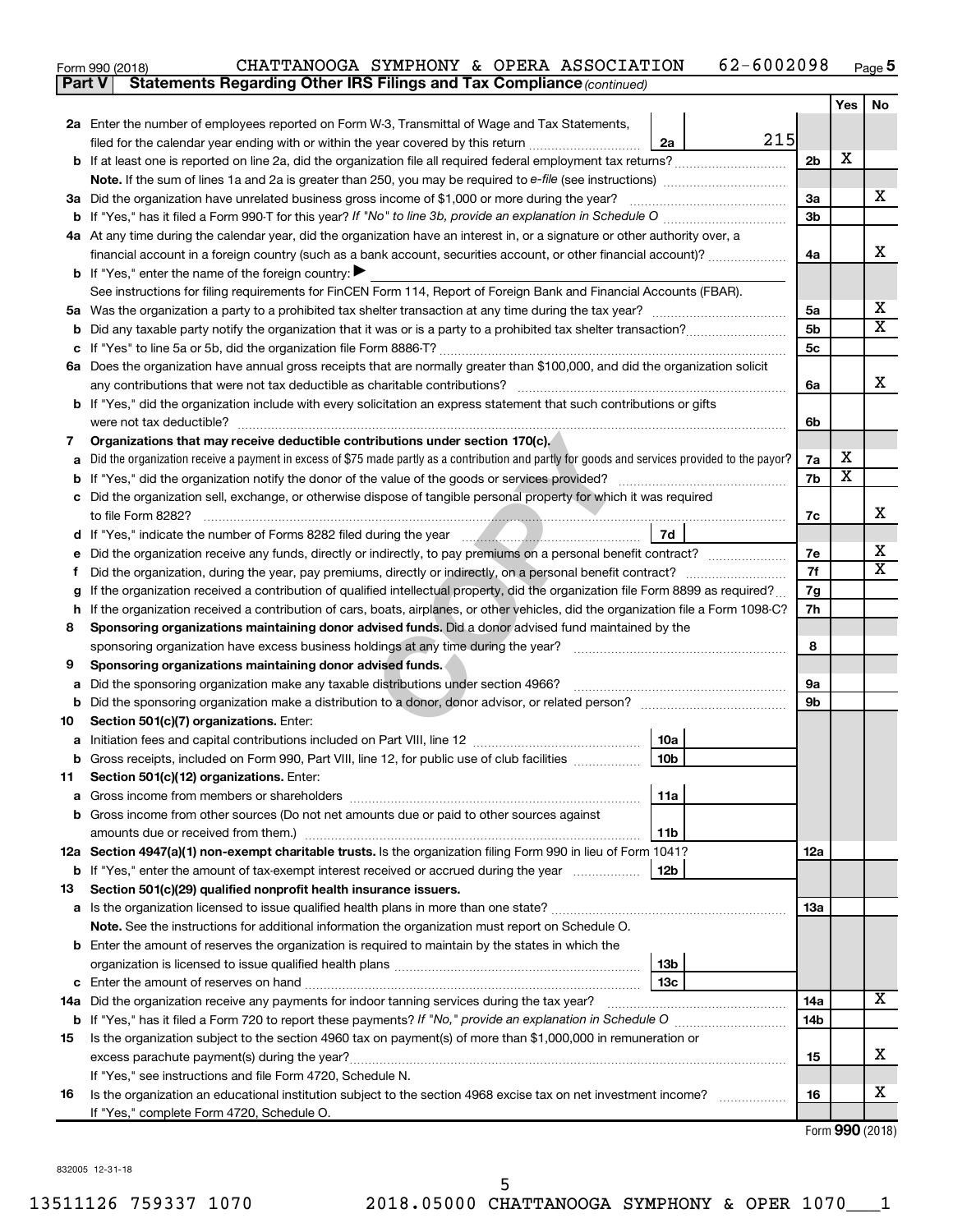| Form 990 (2018) |  |  |
|-----------------|--|--|
|-----------------|--|--|

#### Form 990 (2018)  $\,$  CHATTANOOGA SYMPHONY & OPERA ASSOCIATION  $\,$  62-6002098  $\,$  Page **6**

**Part VI** Governance, Management, and Disclosure For each "Yes" response to lines 2 through 7b below, and for a "No" response *to line 8a, 8b, or 10b below, describe the circumstances, processes, or changes in Schedule O. See instructions.*

|     | Check if Schedule O contains a response or note to any line in this Part VI [11] [12] Check if Schedule O contains a response or note to any line in this Part VI |    |    |                 |                         | $\overline{\mathbf{X}}$ |
|-----|-------------------------------------------------------------------------------------------------------------------------------------------------------------------|----|----|-----------------|-------------------------|-------------------------|
|     | <b>Section A. Governing Body and Management</b>                                                                                                                   |    |    |                 |                         | No                      |
|     |                                                                                                                                                                   |    | 23 |                 | Yes                     |                         |
|     | 1a Enter the number of voting members of the governing body at the end of the tax year                                                                            | 1a |    |                 |                         |                         |
|     | If there are material differences in voting rights among members of the governing body, or if the governing                                                       |    |    |                 |                         |                         |
|     | body delegated broad authority to an executive committee or similar committee, explain in Schedule O.                                                             |    | 23 |                 |                         |                         |
| b   | Enter the number of voting members included in line 1a, above, who are independent                                                                                | 1b |    |                 |                         |                         |
| 2   | Did any officer, director, trustee, or key employee have a family relationship or a business relationship with any other                                          |    |    |                 |                         |                         |
|     | officer, director, trustee, or key employee?                                                                                                                      |    |    | $\mathbf{2}$    |                         |                         |
| 3   | Did the organization delegate control over management duties customarily performed by or under the direct supervision                                             |    |    |                 |                         |                         |
|     |                                                                                                                                                                   |    |    | 3               |                         |                         |
| 4   | Did the organization make any significant changes to its governing documents since the prior Form 990 was filed?                                                  |    |    | $\overline{4}$  |                         |                         |
| 5   |                                                                                                                                                                   |    |    | 5               |                         |                         |
| 6   |                                                                                                                                                                   |    |    | 6               |                         |                         |
| 7a  | Did the organization have members, stockholders, or other persons who had the power to elect or appoint one or                                                    |    |    |                 |                         |                         |
|     |                                                                                                                                                                   |    |    | 7a              |                         |                         |
|     | <b>b</b> Are any governance decisions of the organization reserved to (or subject to approval by) members, stockholders, or                                       |    |    |                 |                         |                         |
|     | persons other than the governing body?                                                                                                                            |    |    | 7b              |                         |                         |
| 8   | Did the organization contemporaneously document the meetings held or written actions undertaken during the year by the following:                                 |    |    |                 |                         |                         |
|     |                                                                                                                                                                   |    |    | 8а              | х                       |                         |
|     |                                                                                                                                                                   |    |    | 8b              | $\overline{\text{x}}$   |                         |
| 9   | Is there any officer, director, trustee, or key employee listed in Part VII, Section A, who cannot be reached at the                                              |    |    |                 |                         |                         |
|     |                                                                                                                                                                   |    |    | 9               |                         |                         |
|     | Section B. Policies (This Section B requests information about policies not required by the Internal Revenue Code.)                                               |    |    |                 |                         |                         |
|     |                                                                                                                                                                   |    |    |                 | Yes                     |                         |
|     |                                                                                                                                                                   |    |    | 10a             |                         |                         |
|     | b If "Yes," did the organization have written policies and procedures governing the activities of such chapters, affiliates,                                      |    |    |                 |                         |                         |
|     |                                                                                                                                                                   |    |    | 10 <sub>b</sub> |                         |                         |
|     | 11a Has the organization provided a complete copy of this Form 990 to all members of its governing body before filing the form?                                   |    |    | 11a             | $\overline{\mathbf{X}}$ |                         |
|     | <b>b</b> Describe in Schedule O the process, if any, used by the organization to review this Form 990.                                                            |    |    |                 |                         |                         |
| 12a | Did the organization have a written conflict of interest policy? If "No," go to line 13                                                                           |    |    | 12a             | х                       |                         |
| b   | Were officers, directors, or trustees, and key employees required to disclose annually interests that could give rise to conflicts?                               |    |    | 12 <sub>b</sub> | $\overline{\text{x}}$   |                         |
|     | c Did the organization regularly and consistently monitor and enforce compliance with the policy? If "Yes," describe                                              |    |    |                 |                         |                         |
|     | in Schedule O how this was done manufactured and continuum and contact the way to the set of the set of the schedule O how this was done                          |    |    | 12c             | х                       |                         |
| 13  |                                                                                                                                                                   |    |    | 13              | $\overline{\textbf{x}}$ |                         |
| 14  | Did the organization have a written document retention and destruction policy? [11] manufaction manufaction in                                                    |    |    | 14              | $\overline{\textbf{x}}$ |                         |
| 15  | Did the process for determining compensation of the following persons include a review and approval by independent                                                |    |    |                 |                         |                         |
|     | persons, comparability data, and contemporaneous substantiation of the deliberation and decision?                                                                 |    |    |                 |                         |                         |
|     |                                                                                                                                                                   |    |    | 15a             | x                       |                         |
|     |                                                                                                                                                                   |    |    | 15b             |                         |                         |
|     | If "Yes" to line 15a or 15b, describe the process in Schedule O (see instructions).                                                                               |    |    |                 |                         |                         |
|     |                                                                                                                                                                   |    |    |                 |                         |                         |
|     | 16a Did the organization invest in, contribute assets to, or participate in a joint venture or similar arrangement with a                                         |    |    |                 |                         |                         |
|     | taxable entity during the year?<br>b If "Yes," did the organization follow a written policy or procedure requiring the organization to evaluate its participation |    |    | 16a             |                         |                         |
|     |                                                                                                                                                                   |    |    |                 |                         |                         |
|     | in joint venture arrangements under applicable federal tax law, and take steps to safeguard the organization's                                                    |    |    |                 |                         |                         |
|     | exempt status with respect to such arrangements?                                                                                                                  |    |    | 16b             |                         |                         |
|     | <b>Section C. Disclosure</b>                                                                                                                                      |    |    |                 |                         |                         |
| 17  | List the states with which a copy of this Form 990 is required to be filed $\blacktriangleright\mathrm{TN}$                                                       |    |    |                 |                         |                         |
| 18  | Section 6104 requires an organization to make its Forms 1023 (1024 or 1024 A if applicable), 990, and 990-T (Section 501(c)(3)s only) available                   |    |    |                 |                         |                         |
|     | for public inspection. Indicate how you made these available. Check all that apply.                                                                               |    |    |                 |                         |                         |
|     | X   Own website<br>$ \underline{X} $ Upon request<br>Another's website<br>Other (explain in Schedule O)                                                           |    |    |                 |                         |                         |
|     | Describe in Schedule O whether (and if so, how) the organization made its governing documents, conflict of interest policy, and financial                         |    |    |                 |                         |                         |
| 19  |                                                                                                                                                                   |    |    |                 |                         |                         |
|     | statements available to the public during the tax year.                                                                                                           |    |    |                 |                         |                         |
| 20  | State the name, address, and telephone number of the person who possesses the organization's books and records                                                    |    |    |                 |                         |                         |
|     | SAMANTHA TETER - 423-267-8583                                                                                                                                     |    |    |                 |                         |                         |
|     | 701 BROAD STREET, CHATTANOOGA,<br>37402<br>TN                                                                                                                     |    |    |                 | Form 990 (2018)         |                         |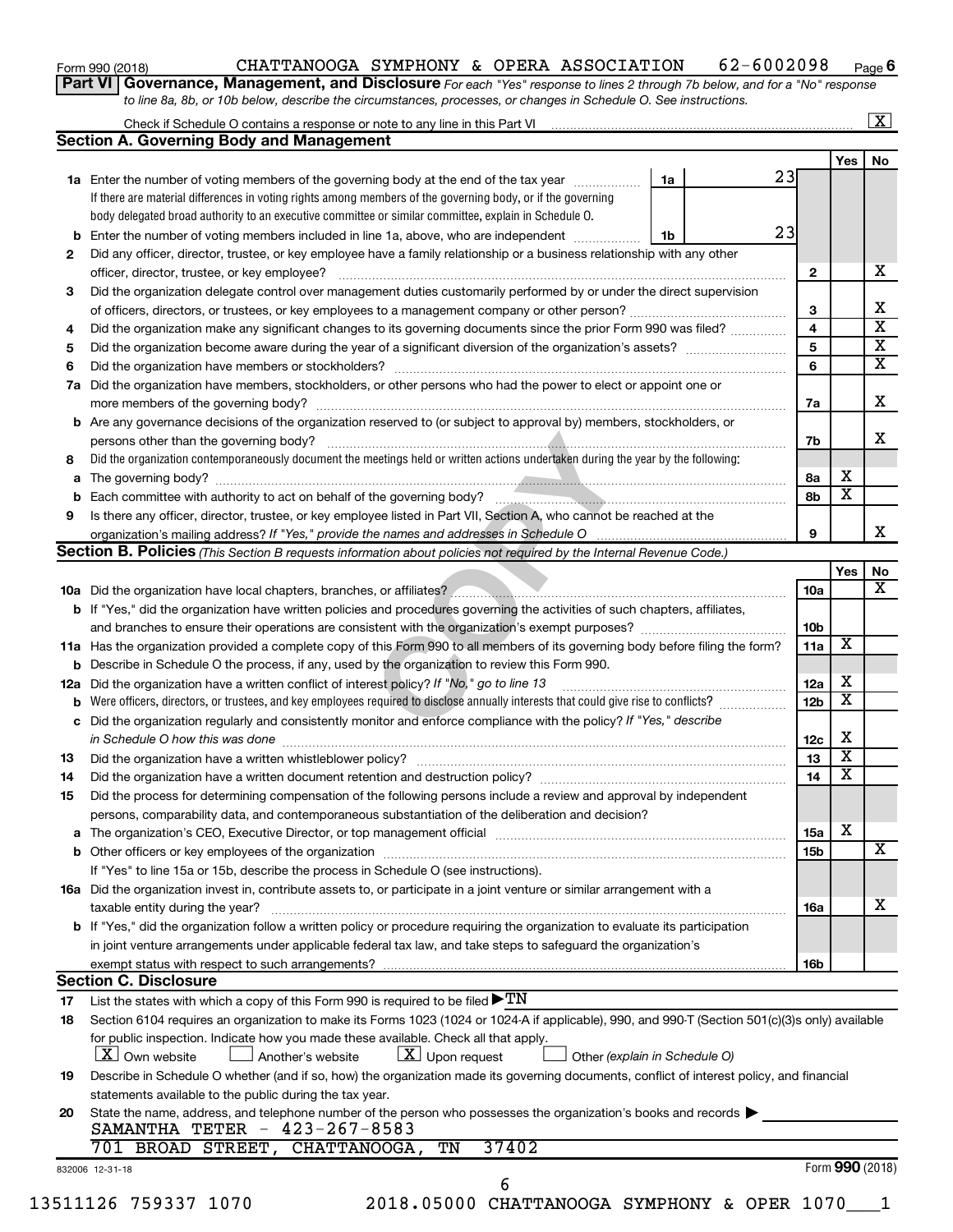## Form 990 (2018)  $\,$  CHATTANOOGA SYMPHONY & OPERA ASSOCIATION  $\,$  62-6002098  $\,$  Page

**Part VII Compensation of Officers, Directors, Trustees, Key Employees, Highest Compensated Employees, and Independent Contractors**

Check if Schedule O contains a response or note to any line in this Part VII

**Section A. Officers, Directors, Trustees, Key Employees, and Highest Compensated Employees**

**1a**  Complete this table for all persons required to be listed. Report compensation for the calendar year ending with or within the organization's tax year.

**•** List all of the organization's current officers, directors, trustees (whether individuals or organizations), regardless of amount of compensation. Enter -0- in columns  $(D)$ ,  $(E)$ , and  $(F)$  if no compensation was paid.

**•** List all of the organization's **current** key employees, if any. See instructions for definition of "key employee."

**•** List the organization's five current highest compensated employees (other than an officer, director, trustee, or key employee) who received reportable compensation (Box 5 of Form W-2 and/or Box 7 of Form 1099-MISC) of more than \$100,000 from the organization and any related organizations.

**•** List all of the organization's former officers, key employees, and highest compensated employees who received more than \$100,000 of reportable compensation from the organization and any related organizations.

**•** List all of the organization's former directors or trustees that received, in the capacity as a former director or trustee of the organization, more than \$10,000 of reportable compensation from the organization and any related organizations.

List persons in the following order: individual trustees or directors; institutional trustees; officers; key employees; highest compensated employees; and former such persons.

Check this box if neither the organization nor any related organization compensated any current officer, director, or trustee.  $\Box$ 

| (A)                                 | (B)                    |                               |                                                                  | (C)         |              |                                  |        | (D)                 | (E)                              | (F)                      |
|-------------------------------------|------------------------|-------------------------------|------------------------------------------------------------------|-------------|--------------|----------------------------------|--------|---------------------|----------------------------------|--------------------------|
| Name and Title                      | Average                |                               |                                                                  | Position    |              | (do not check more than one      |        | Reportable          | Reportable                       | Estimated                |
|                                     | hours per              |                               | box, unless person is both an<br>officer and a director/trustee) |             |              |                                  |        | compensation        | compensation                     | amount of                |
|                                     | week                   |                               |                                                                  |             |              |                                  |        | from                | from related                     | other                    |
|                                     | (list any<br>hours for | ndividual trustee or director |                                                                  |             |              |                                  |        | the<br>organization | organizations<br>(W-2/1099-MISC) | compensation<br>from the |
|                                     | related                |                               |                                                                  |             |              |                                  |        | (W-2/1099-MISC)     |                                  | organization             |
|                                     | organizations          |                               | nstitutional trustee                                             |             |              |                                  |        |                     |                                  | and related              |
|                                     | below                  |                               |                                                                  |             | Key employee |                                  |        |                     |                                  | organizations            |
|                                     | line)                  |                               |                                                                  | Officer     |              | Highest compensated<br> employee | Former |                     |                                  |                          |
| ELIZABETH HAMMITT<br>(1)            | 2.00                   |                               |                                                                  |             |              |                                  |        |                     |                                  |                          |
| <b>DIRECTOR</b>                     |                        | X                             |                                                                  |             |              |                                  |        | 0                   | $\mathbf 0$ .                    | $0$ .                    |
| LES RODDY<br>(2)                    | 2.00                   |                               |                                                                  |             |              |                                  |        |                     |                                  |                          |
| <b>DIRECTOR</b>                     |                        | $\mathbf X$                   |                                                                  |             |              |                                  |        | $\mathbf 0$ .       | $\mathbf 0$ .                    | $\boldsymbol{0}$ .       |
| (3)<br>CHRISTIAN HORVATH            | 2.00                   |                               |                                                                  |             |              |                                  |        |                     |                                  |                          |
| <b>DIRECTOR</b>                     |                        | $\mathbf X$                   |                                                                  |             |              |                                  |        | 0                   | $\mathbf 0$                      | 0.                       |
| SPENCER MCCALLIE<br>(4)             | 2.00                   |                               |                                                                  |             |              |                                  |        |                     |                                  |                          |
| PAST PRESIDENT                      |                        | X                             |                                                                  | X           |              |                                  |        | $\mathbf 0$         | $\mathbf 0$ .                    | $\mathbf 0$ .            |
| (5)<br>LINDA FRIBERG                | 2.00                   |                               |                                                                  |             |              |                                  |        |                     |                                  |                          |
| <b>DIRECTOR</b>                     |                        | X                             |                                                                  |             |              |                                  |        | 0                   | 0.                               | $\mathbf 0$ .            |
| MIKE COOPER<br>(6)                  | 2.00                   |                               |                                                                  |             |              |                                  |        |                     |                                  |                          |
| TREASURER / CHAIR FINANCE COMMITTEE |                        | X                             |                                                                  | $\mathbf X$ |              |                                  |        | 0                   | 0.                               | $\boldsymbol{0}$ .       |
| ED RUSK<br>(7)                      | 2.00                   |                               |                                                                  |             |              |                                  |        |                     |                                  |                          |
| <b>DIRECTOR</b>                     |                        | X                             |                                                                  |             |              |                                  |        | $\mathbf 0$         | $\mathbf 0$                      | $0$ .                    |
| MARK A. SMITH<br>(8)                | 2.00                   |                               |                                                                  |             |              |                                  |        |                     |                                  |                          |
| <b>DIRECTOR</b>                     |                        | X                             |                                                                  |             |              |                                  |        | 0                   | $\mathbf 0$ .                    | $\boldsymbol{0}$ .       |
| WILLIAM GREEN<br>(9)                | 2.00                   |                               |                                                                  |             |              |                                  |        |                     |                                  |                          |
| CHAIR- INTERNAL AFFAIRS             |                        | $\mathbf X$                   |                                                                  |             |              |                                  |        | 0                   | $\mathbf 0$ .                    | $\mathbf 0$ .            |
| (10) HARRIETT WHITAKER              | 2.00                   |                               |                                                                  |             |              |                                  |        |                     |                                  |                          |
| <b>DIRECTOR</b>                     |                        | X                             |                                                                  |             |              |                                  |        | 0                   | $\mathbf 0$ .                    | 0.                       |
| (11) EVA JO JOHNSON                 | 2.00                   |                               |                                                                  |             |              |                                  |        |                     |                                  |                          |
| <b>DIRECTOR</b>                     |                        | $\mathbf X$                   |                                                                  |             |              |                                  |        | 0                   | $\mathbf 0$                      | $\mathbf 0$ .            |
| (12) BRYAN KELLY                    | 2.00                   |                               |                                                                  |             |              |                                  |        |                     |                                  |                          |
| <b>DIRECTOR</b>                     |                        | X                             |                                                                  |             |              |                                  |        | 0                   | $\mathbf 0$ .                    | 0.                       |
| (13) JO COKE                        | 2.00                   |                               |                                                                  |             |              |                                  |        |                     |                                  |                          |
| CHAIR- PROGRAM COMMITTEE            |                        | X                             |                                                                  |             |              |                                  |        | $\mathbf 0$ .       | $\mathbf 0$ .                    | 0.                       |
| (14) PAT STARKE                     | 2.00                   |                               |                                                                  |             |              |                                  |        |                     |                                  |                          |
| <b>DIRECTOR</b>                     |                        | $\mathbf X$                   |                                                                  |             |              |                                  |        | $\mathbf 0$ .       | $\mathbf 0$ .                    | $0$ .                    |
| (15) WARREN BARNETT                 | 2.00                   |                               |                                                                  |             |              |                                  |        |                     |                                  |                          |
| EXECUTIVE COMMITTEE AT LAR          |                        | X                             |                                                                  |             |              |                                  |        | 0                   | $\mathbf 0$                      | 0.                       |
| (16) GEORGE S. CLINTON              | 2.00                   |                               |                                                                  |             |              |                                  |        |                     |                                  |                          |
| <b>DIRECTOR</b>                     |                        | X                             |                                                                  |             |              |                                  |        | 0                   | $\mathbf 0$ .                    | $0$ .                    |
| (17) SUSAN ELLIOTT RICH             | 2.00                   |                               |                                                                  |             |              |                                  |        |                     |                                  |                          |
| <b>SECRETARY</b>                    |                        | X                             |                                                                  | X           |              |                                  |        | $\mathbf 0$         | $\mathbf 0$ .                    | $0$ .                    |
| 832007 12-31-18                     |                        |                               |                                                                  |             |              |                                  |        |                     |                                  | Form 990 (2018)          |

7

832007 12-31-18

13511126 759337 1070 2018.05000 CHATTANOOGA SYMPHONY & OPER 1070\_\_\_1

**7**

 $\Box$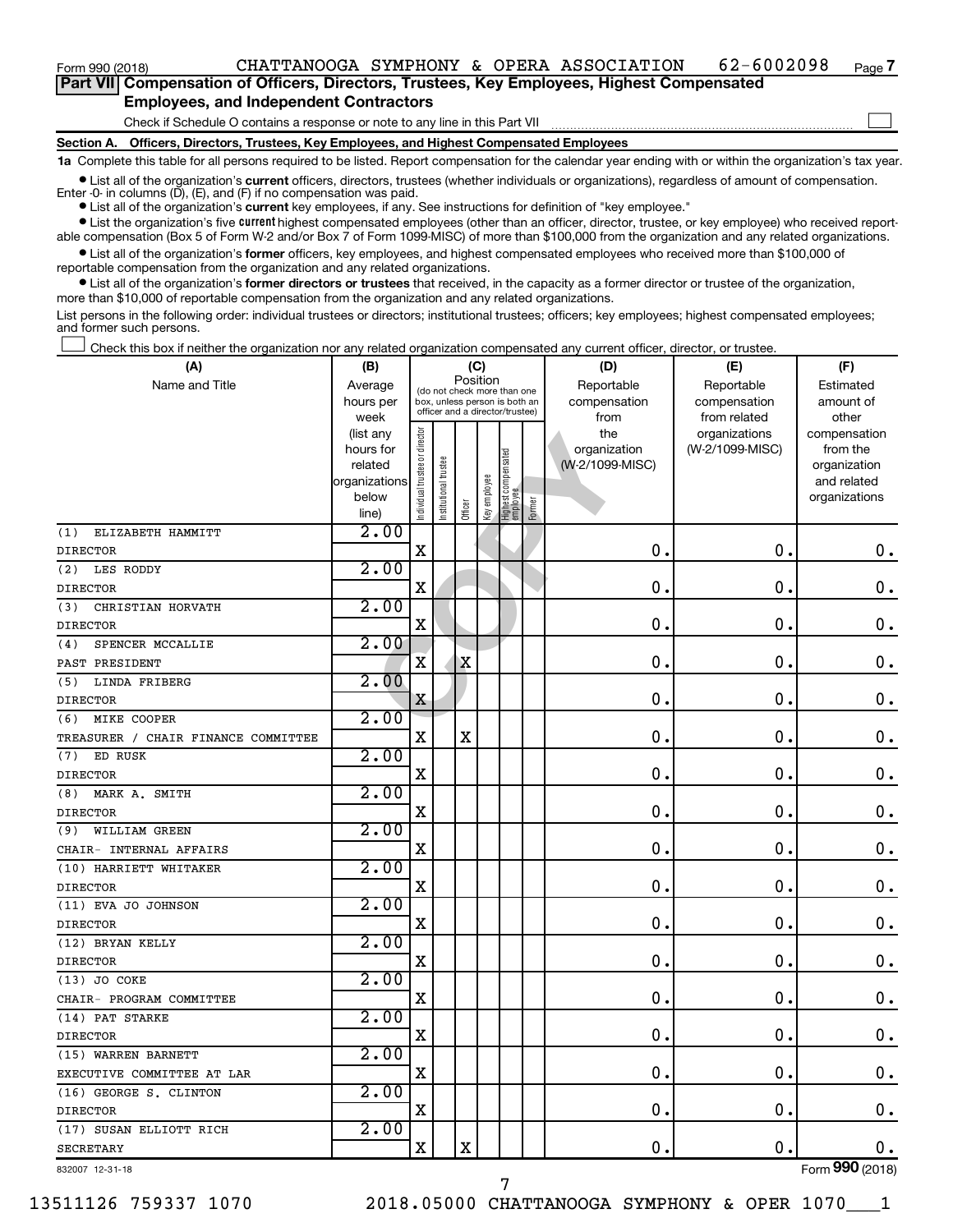|                 | Form 990 (2018)                                                                                                                      |               |                                                              |                      |          |              |                                   |              | CHATTANOOGA SYMPHONY & OPERA ASSOCIATION | 62-6002098      |               |           |                 | Page 8           |
|-----------------|--------------------------------------------------------------------------------------------------------------------------------------|---------------|--------------------------------------------------------------|----------------------|----------|--------------|-----------------------------------|--------------|------------------------------------------|-----------------|---------------|-----------|-----------------|------------------|
| <b>Part VII</b> | Section A. Officers, Directors, Trustees, Key Employees, and Highest Compensated Employees (continued)                               |               |                                                              |                      |          |              |                                   |              |                                          |                 |               |           |                 |                  |
|                 | (A)                                                                                                                                  | (B)<br>(C)    |                                                              |                      |          |              |                                   | (D)          | (E)                                      |                 |               | (F)       |                 |                  |
|                 | Name and title                                                                                                                       | Average       |                                                              |                      | Position |              |                                   |              | Reportable                               | Reportable      |               |           | Estimated       |                  |
|                 |                                                                                                                                      | hours per     | (do not check more than one<br>box, unless person is both an |                      |          |              |                                   | compensation | compensation                             |                 |               | amount of |                 |                  |
|                 |                                                                                                                                      | week          |                                                              |                      |          |              | officer and a director/trustee)   |              | from                                     | from related    |               |           | other           |                  |
|                 |                                                                                                                                      | (list any     |                                                              |                      |          |              |                                   |              | the                                      | organizations   |               |           | compensation    |                  |
|                 |                                                                                                                                      | hours for     |                                                              |                      |          |              |                                   |              | organization                             | (W-2/1099-MISC) |               |           | from the        |                  |
|                 |                                                                                                                                      | related       |                                                              |                      |          |              |                                   |              | (W-2/1099-MISC)                          |                 |               |           | organization    |                  |
|                 |                                                                                                                                      | organizations |                                                              |                      |          |              |                                   |              |                                          |                 |               |           | and related     |                  |
|                 |                                                                                                                                      | below         | Individual trustee or director                               | nstitutional trustee | Officer  | Key employee | Highest compensated<br>  employee | Former       |                                          |                 |               |           | organizations   |                  |
|                 |                                                                                                                                      | line)         |                                                              |                      |          |              |                                   |              |                                          |                 |               |           |                 |                  |
|                 | (18) DON MCDOWELL                                                                                                                    | 2.00          |                                                              |                      |          |              |                                   |              |                                          |                 |               |           |                 |                  |
| PRESIDENT       |                                                                                                                                      |               | X                                                            |                      | X        |              |                                   |              | 0.                                       |                 | 0.            |           |                 | $0$ .            |
|                 | (19) DAISY MAURYA-BALLARD                                                                                                            | 2.00          |                                                              |                      |          |              |                                   |              |                                          |                 |               |           |                 |                  |
|                 | CHAIR EXTERNAL AFFAIRS                                                                                                               |               | X                                                            |                      |          |              |                                   |              | 0.                                       |                 | 0.            |           |                 | $\mathbf 0$ .    |
|                 | (20) TYLER SIIRA                                                                                                                     | 2.00          |                                                              |                      |          |              |                                   |              |                                          |                 |               |           |                 |                  |
|                 | EXECUTIVE COMMITTEE AT LAR                                                                                                           |               | X                                                            |                      |          |              |                                   |              | 0.                                       |                 | 0.            |           |                 | $\mathbf 0$ .    |
|                 | (21) MARK SIEDLECKI                                                                                                                  | 2.00          |                                                              |                      |          |              |                                   |              |                                          |                 |               |           |                 |                  |
| <b>DIRECTOR</b> |                                                                                                                                      |               | X                                                            |                      |          |              |                                   |              | 0.                                       |                 | 0.            |           |                 | $\mathbf 0$ .    |
|                 | (22) DANNY WAXENBERG                                                                                                                 | 2.00          |                                                              |                      |          |              |                                   |              |                                          |                 |               |           |                 |                  |
| <b>DIRECTOR</b> |                                                                                                                                      |               | X                                                            |                      |          |              |                                   |              | 0.                                       |                 | 0.            |           |                 | $\mathbf 0$ .    |
|                 | (23) KYLE WILSON                                                                                                                     | 2.00          |                                                              |                      |          |              |                                   |              |                                          |                 |               |           |                 |                  |
| <b>DIRECTOR</b> |                                                                                                                                      |               | X                                                            |                      |          |              |                                   |              | 0.                                       |                 | $\mathbf 0$ . |           |                 | 0.               |
|                 | (24) SAMANTHA TETER                                                                                                                  | 40.00         |                                                              |                      |          |              |                                   |              |                                          |                 |               |           |                 |                  |
|                 | EXECUTIVE DIRECTOR                                                                                                                   |               |                                                              |                      | X        |              |                                   |              | 90,306.                                  |                 | 0.            |           |                 | 0.               |
|                 |                                                                                                                                      |               |                                                              |                      |          |              |                                   |              |                                          |                 |               |           |                 |                  |
|                 |                                                                                                                                      |               |                                                              |                      |          |              |                                   |              |                                          |                 |               |           |                 |                  |
|                 |                                                                                                                                      |               |                                                              |                      |          |              |                                   |              |                                          |                 |               |           |                 |                  |
|                 |                                                                                                                                      |               |                                                              |                      |          |              |                                   |              |                                          |                 |               |           |                 |                  |
|                 |                                                                                                                                      |               |                                                              |                      |          |              |                                   |              | 90, 306.                                 |                 | σ.            |           |                 | $\overline{0}$ . |
|                 | 1b Sub-total                                                                                                                         |               |                                                              |                      |          |              |                                   |              | $\overline{0}$ .                         |                 | σ.            |           |                 | $\overline{0}$ . |
|                 | c Total from continuation sheets to Part VII, Section A [100011]                                                                     |               |                                                              |                      |          |              |                                   |              | 90, 306.                                 |                 | σ.            |           |                 | $\overline{0}$ . |
|                 |                                                                                                                                      |               |                                                              |                      |          |              |                                   |              |                                          |                 |               |           |                 |                  |
| 2               | Total number of individuals (including but not limited to those listed above) who received more than \$100,000 of reportable         |               |                                                              |                      |          |              |                                   |              |                                          |                 |               |           |                 | 0                |
|                 | compensation from the organization                                                                                                   |               |                                                              |                      |          |              |                                   |              |                                          |                 |               |           |                 |                  |
|                 |                                                                                                                                      |               |                                                              |                      |          |              |                                   |              |                                          |                 |               |           | Yes             | No               |
| 3               | Did the organization list any former officer, director, or trustee, key employee, or highest compensated employee on                 |               |                                                              |                      |          |              |                                   |              |                                          |                 |               |           |                 |                  |
|                 | line 1a? If "Yes," complete Schedule J for such individual manufacture content to the set of the set of the su                       |               |                                                              |                      |          |              |                                   |              |                                          |                 |               | 3         |                 | х                |
|                 | For any individual listed on line 1a, is the sum of reportable compensation and other compensation from the organization             |               |                                                              |                      |          |              |                                   |              |                                          |                 |               |           |                 |                  |
|                 | and related organizations greater than \$150,000? If "Yes," complete Schedule J for such individual                                  |               |                                                              |                      |          |              |                                   |              |                                          |                 |               | 4         |                 | х                |
| 5               | Did any person listed on line 1a receive or accrue compensation from any unrelated organization or individual for services           |               |                                                              |                      |          |              |                                   |              |                                          |                 |               |           |                 |                  |
|                 |                                                                                                                                      |               |                                                              |                      |          |              |                                   |              |                                          |                 |               | 5         |                 | х                |
|                 | <b>Section B. Independent Contractors</b>                                                                                            |               |                                                              |                      |          |              |                                   |              |                                          |                 |               |           |                 |                  |
| 1               | Complete this table for your five highest compensated independent contractors that received more than \$100,000 of compensation from |               |                                                              |                      |          |              |                                   |              |                                          |                 |               |           |                 |                  |
|                 | the organization. Report compensation for the calendar year ending with or within the organization's tax year.                       |               |                                                              |                      |          |              |                                   |              |                                          |                 |               |           |                 |                  |
|                 | (A)                                                                                                                                  |               |                                                              |                      |          |              |                                   |              | (B)                                      |                 |               | (C)       |                 |                  |
|                 | Name and business address                                                                                                            |               |                                                              | <b>NONE</b>          |          |              |                                   |              | Description of services                  |                 |               |           | Compensation    |                  |
|                 |                                                                                                                                      |               |                                                              |                      |          |              |                                   |              |                                          |                 |               |           |                 |                  |
|                 |                                                                                                                                      |               |                                                              |                      |          |              |                                   |              |                                          |                 |               |           |                 |                  |
|                 |                                                                                                                                      |               |                                                              |                      |          |              |                                   |              |                                          |                 |               |           |                 |                  |
|                 |                                                                                                                                      |               |                                                              |                      |          |              |                                   |              |                                          |                 |               |           |                 |                  |
|                 |                                                                                                                                      |               |                                                              |                      |          |              |                                   |              |                                          |                 |               |           |                 |                  |
|                 |                                                                                                                                      |               |                                                              |                      |          |              |                                   |              |                                          |                 |               |           |                 |                  |
|                 |                                                                                                                                      |               |                                                              |                      |          |              |                                   |              |                                          |                 |               |           |                 |                  |
|                 |                                                                                                                                      |               |                                                              |                      |          |              |                                   |              |                                          |                 |               |           |                 |                  |
|                 |                                                                                                                                      |               |                                                              |                      |          |              |                                   |              |                                          |                 |               |           |                 |                  |
|                 |                                                                                                                                      |               |                                                              |                      |          |              |                                   |              |                                          |                 |               |           |                 |                  |
| 2               | Total number of independent contractors (including but not limited to those listed above) who received more than                     |               |                                                              |                      |          |              |                                   |              |                                          |                 |               |           |                 |                  |
|                 | \$100,000 of compensation from the organization                                                                                      |               |                                                              |                      |          |              | 0                                 |              |                                          |                 |               |           |                 |                  |
|                 |                                                                                                                                      |               |                                                              |                      |          |              |                                   |              |                                          |                 |               |           | Form 990 (2018) |                  |

832008 12-31-18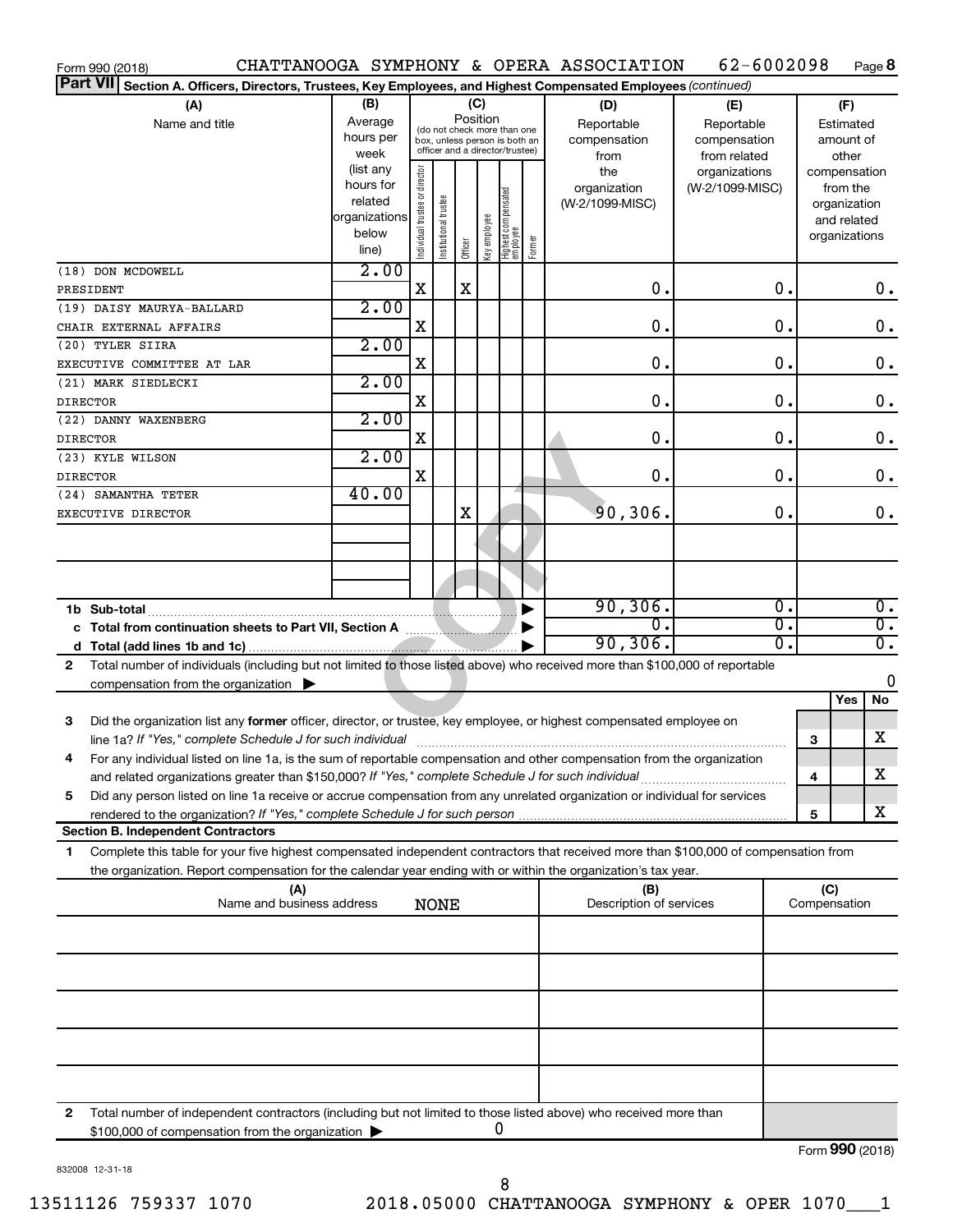| Form 990 (2018)                                           |                  |   |                                                                           |                |                         | CHATTANOOGA SYMPHONY & OPERA ASSOCIATION |                                                 | 62-6002098                              | Page 9                                                             |
|-----------------------------------------------------------|------------------|---|---------------------------------------------------------------------------|----------------|-------------------------|------------------------------------------|-------------------------------------------------|-----------------------------------------|--------------------------------------------------------------------|
|                                                           | <b>Part VIII</b> |   | <b>Statement of Revenue</b>                                               |                |                         |                                          |                                                 |                                         |                                                                    |
|                                                           |                  |   |                                                                           |                |                         |                                          |                                                 |                                         |                                                                    |
|                                                           |                  |   |                                                                           |                |                         | (A)<br>Total revenue                     | (B)<br>Related or<br>exempt function<br>revenue | (C)<br>Unrelated<br>business<br>revenue | (D)<br>Revenue excluded<br>from tax under<br>sections<br>512 - 514 |
|                                                           |                  |   | 1 a Federated campaigns                                                   | 1a             |                         |                                          |                                                 |                                         |                                                                    |
| Contributions, Gifts, Grants<br>and Other Similar Amounts |                  |   | <b>b</b> Membership dues                                                  | 1 <sub>b</sub> |                         |                                          |                                                 |                                         |                                                                    |
|                                                           |                  |   | c Fundraising events                                                      | 1 <sub>c</sub> | 60,900.                 |                                          |                                                 |                                         |                                                                    |
|                                                           |                  |   | d Related organizations                                                   | 1 <sub>d</sub> |                         |                                          |                                                 |                                         |                                                                    |
|                                                           |                  |   | e Government grants (contributions)                                       | 1e             | 69,370.                 |                                          |                                                 |                                         |                                                                    |
|                                                           |                  |   | f All other contributions, gifts, grants, and                             |                |                         |                                          |                                                 |                                         |                                                                    |
|                                                           |                  |   | similar amounts not included above                                        | 1f             | 972,057.                |                                          |                                                 |                                         |                                                                    |
|                                                           |                  |   | g Noncash contributions included in lines 1a-1f: \$                       |                | 82, 256.                |                                          |                                                 |                                         |                                                                    |
|                                                           |                  |   |                                                                           |                | $\blacktriangleright$   | 1,102,327.                               |                                                 |                                         |                                                                    |
|                                                           |                  |   |                                                                           |                | <b>Business Code</b>    |                                          |                                                 |                                         |                                                                    |
|                                                           |                  |   | 2 a ADMISSIONS                                                            |                | 711130                  | 915, 593.                                | 915,593.                                        |                                         |                                                                    |
|                                                           |                  | b | <b>CONCERT FEES</b>                                                       |                | 711130                  | 59,800.                                  | 59,800.                                         |                                         |                                                                    |
|                                                           |                  |   | YOUTH ORCHESTRA TUITIO                                                    |                | 711130                  | 55,930.                                  | 55,930.                                         |                                         |                                                                    |
|                                                           |                  |   | PROGRAM ADVERTISING                                                       |                | 711130                  | 37, 177.                                 | 37,177.                                         |                                         |                                                                    |
| Program Service<br>Revenue                                |                  | е |                                                                           |                |                         |                                          |                                                 |                                         |                                                                    |
|                                                           |                  |   | All other program service revenue                                         |                |                         |                                          |                                                 |                                         |                                                                    |
|                                                           |                  |   |                                                                           |                | $\blacktriangleright$   | 1,068,500.                               |                                                 |                                         |                                                                    |
|                                                           | 3                |   | Investment income (including dividends, interest, and                     |                |                         |                                          |                                                 |                                         |                                                                    |
|                                                           |                  |   |                                                                           |                |                         | 121,926.                                 |                                                 |                                         | 121,926.                                                           |
|                                                           | 4                |   | Income from investment of tax-exempt bond proceeds                        |                |                         |                                          |                                                 |                                         |                                                                    |
|                                                           | 5                |   |                                                                           |                |                         |                                          |                                                 |                                         |                                                                    |
|                                                           |                  |   |                                                                           | (i) Real       | (ii) Personal           |                                          |                                                 |                                         |                                                                    |
|                                                           |                  |   | 6 a Gross rents                                                           |                |                         |                                          |                                                 |                                         |                                                                    |
|                                                           |                  |   | <b>b</b> Less: rental expenses                                            |                |                         |                                          |                                                 |                                         |                                                                    |
|                                                           |                  | С | Rental income or (loss)                                                   |                |                         |                                          |                                                 |                                         |                                                                    |
|                                                           |                  |   |                                                                           |                |                         |                                          |                                                 |                                         |                                                                    |
|                                                           |                  |   | 7 a Gross amount from sales of                                            | (i) Securities | (ii) Other              |                                          |                                                 |                                         |                                                                    |
|                                                           |                  |   | assets other than inventory                                               | 8,337.         |                         |                                          |                                                 |                                         |                                                                    |
|                                                           |                  |   | <b>b</b> Less: cost or other basis                                        |                |                         |                                          |                                                 |                                         |                                                                    |
|                                                           |                  |   | and sales expenses                                                        | 0.             |                         |                                          |                                                 |                                         |                                                                    |
|                                                           |                  |   | c Gain or (loss)                                                          | 8,337.         |                         |                                          |                                                 |                                         |                                                                    |
|                                                           |                  |   |                                                                           |                |                         | 8,337.                                   |                                                 |                                         | 8,337.                                                             |
| <b>Other Revenue</b>                                      |                  |   | 8 a Gross income from fundraising events (not<br>including $$ 60,900.$ of |                |                         |                                          |                                                 |                                         |                                                                    |
|                                                           |                  |   | contributions reported on line 1c). See                                   |                |                         |                                          |                                                 |                                         |                                                                    |
|                                                           |                  |   |                                                                           |                |                         |                                          |                                                 |                                         |                                                                    |
|                                                           |                  |   |                                                                           |                | $b \overline{47,742}$ . |                                          |                                                 |                                         |                                                                    |
|                                                           |                  |   | c Net income or (loss) from fundraising events                            |                | $\blacksquare$          | $-307.$                                  |                                                 |                                         | $-307.$                                                            |
|                                                           |                  |   | 9 a Gross income from gaming activities. See                              |                |                         |                                          |                                                 |                                         |                                                                    |
|                                                           |                  |   |                                                                           |                |                         |                                          |                                                 |                                         |                                                                    |
|                                                           |                  |   |                                                                           | b              |                         |                                          |                                                 |                                         |                                                                    |
|                                                           |                  |   | c Net income or (loss) from gaming activities                             |                | $\blacktriangleright$   |                                          |                                                 |                                         |                                                                    |
|                                                           |                  |   | 10 a Gross sales of inventory, less returns                               |                |                         |                                          |                                                 |                                         |                                                                    |
|                                                           |                  |   |                                                                           |                |                         |                                          |                                                 |                                         |                                                                    |
|                                                           |                  |   |                                                                           |                |                         |                                          |                                                 |                                         |                                                                    |
|                                                           |                  |   | c Net income or (loss) from sales of inventory                            |                | ▶                       |                                          |                                                 |                                         |                                                                    |
|                                                           |                  |   | Miscellaneous Revenue                                                     |                | <b>Business Code</b>    |                                          |                                                 |                                         |                                                                    |
|                                                           |                  |   | 11 a MISCELLANEOUS                                                        |                | 711130                  | 792.                                     | 792.                                            |                                         |                                                                    |
|                                                           |                  | b |                                                                           |                |                         |                                          |                                                 |                                         |                                                                    |
|                                                           |                  | с |                                                                           |                |                         |                                          |                                                 |                                         |                                                                    |
|                                                           |                  | d |                                                                           |                |                         |                                          |                                                 |                                         |                                                                    |
|                                                           |                  |   |                                                                           |                | $\blacktriangleright$   | 792.                                     |                                                 |                                         |                                                                    |
|                                                           | 12               |   |                                                                           |                |                         |                                          | $\blacktriangleright$ 2,301,575.1,069,292.      | 0.1                                     | 129,956.                                                           |
| 832009 12-31-18                                           |                  |   |                                                                           |                |                         |                                          |                                                 |                                         | Form 990 (2018)                                                    |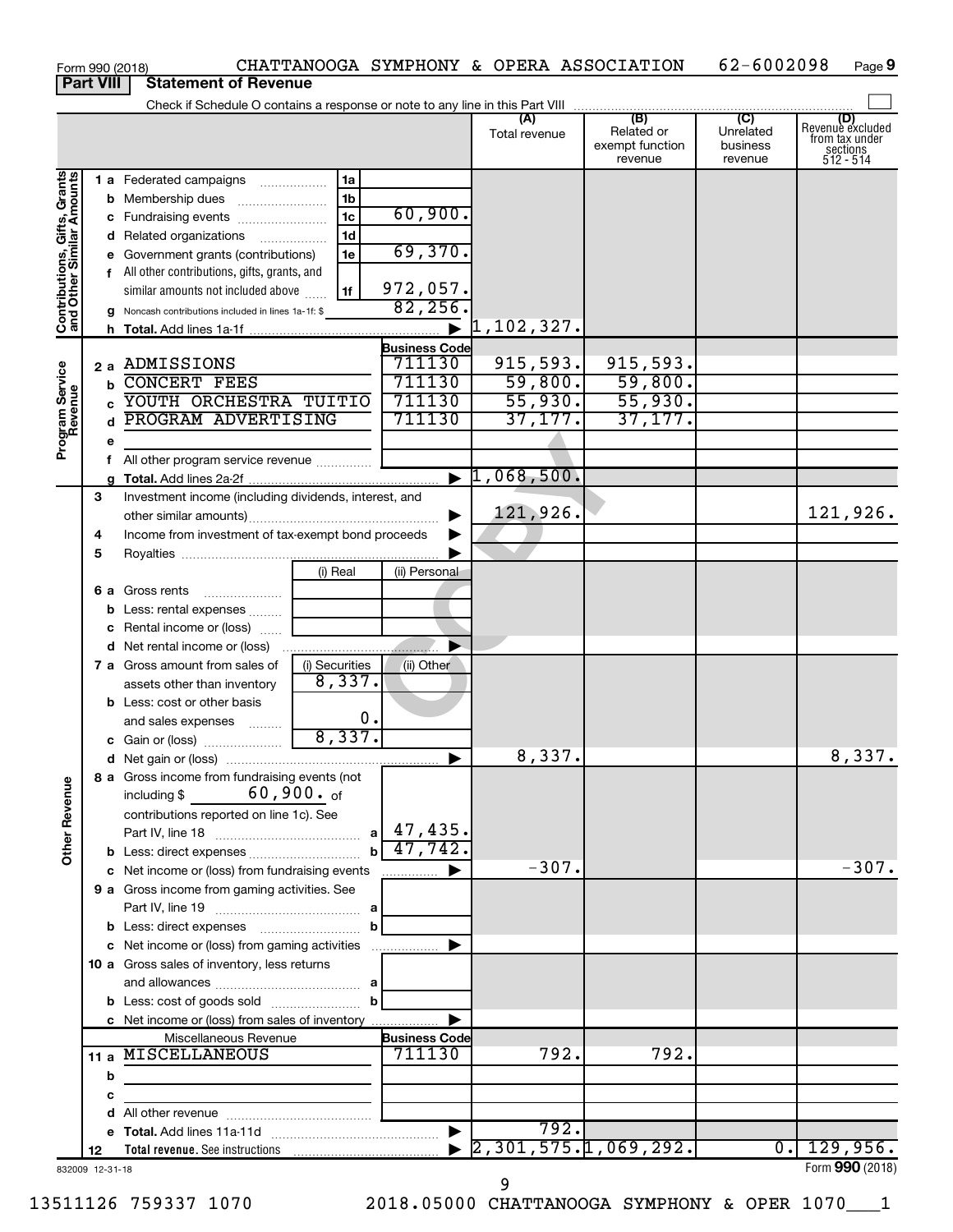#### Form 990 (2018)  $CHATTANOOGA$  SYMPHONY & OPERA ASSOCIATION  $62-6002098$  Page 62-6002098 Page 10 **Part IX Statement of Functional Expenses**

*Section 501(c)(3) and 501(c)(4) organizations must complete all columns. All other organizations must complete column (A).*

|    | Check if Schedule O contains a response or note to any line in this Part IX                              |                       |                                    |                                           |                                |  |  |  |  |  |
|----|----------------------------------------------------------------------------------------------------------|-----------------------|------------------------------------|-------------------------------------------|--------------------------------|--|--|--|--|--|
|    | Do not include amounts reported on lines 6b,<br>7b, 8b, 9b, and 10b of Part VIII.                        | (A)<br>Total expenses | (B)<br>Program service<br>expenses | (C)<br>Management and<br>general expenses | (D)<br>Fundraising<br>expenses |  |  |  |  |  |
| 1. | Grants and other assistance to domestic organizations                                                    |                       |                                    |                                           |                                |  |  |  |  |  |
|    | and domestic governments. See Part IV, line 21                                                           |                       |                                    |                                           |                                |  |  |  |  |  |
| 2  | Grants and other assistance to domestic                                                                  |                       |                                    |                                           |                                |  |  |  |  |  |
|    | individuals. See Part IV, line 22                                                                        |                       |                                    |                                           |                                |  |  |  |  |  |
| 3  | Grants and other assistance to foreign                                                                   |                       |                                    |                                           |                                |  |  |  |  |  |
|    | organizations, foreign governments, and foreign                                                          |                       |                                    |                                           |                                |  |  |  |  |  |
|    | individuals. See Part IV, lines 15 and 16                                                                |                       |                                    |                                           |                                |  |  |  |  |  |
| 4  | Benefits paid to or for members                                                                          |                       |                                    |                                           |                                |  |  |  |  |  |
| 5  | Compensation of current officers, directors,                                                             |                       |                                    |                                           |                                |  |  |  |  |  |
|    | trustees, and key employees                                                                              | 96,000.               |                                    | 96,000.                                   |                                |  |  |  |  |  |
| 6  | Compensation not included above, to disqualified                                                         |                       |                                    |                                           |                                |  |  |  |  |  |
|    | persons (as defined under section 4958(f)(1)) and                                                        |                       |                                    |                                           |                                |  |  |  |  |  |
|    | persons described in section 4958(c)(3)(B)                                                               |                       |                                    |                                           |                                |  |  |  |  |  |
| 7  | Other salaries and wages                                                                                 | 1, 297, 866.          | 1,080,857.                         | 217,009.                                  |                                |  |  |  |  |  |
| 8  | Pension plan accruals and contributions (include                                                         |                       |                                    |                                           |                                |  |  |  |  |  |
|    | section 401(k) and 403(b) employer contributions)                                                        | 53,070.               | 41,764.                            | 11,306.                                   |                                |  |  |  |  |  |
| 9  | Other employee benefits                                                                                  | 128,981.              | 114,970.                           | 14,011.                                   |                                |  |  |  |  |  |
| 10 |                                                                                                          | 106, 763.             | 83,278.                            | 23,485.                                   |                                |  |  |  |  |  |
| 11 | Fees for services (non-employees):                                                                       |                       |                                    |                                           |                                |  |  |  |  |  |
| а  |                                                                                                          |                       |                                    |                                           |                                |  |  |  |  |  |
| b  |                                                                                                          | 272.                  |                                    | 272.                                      |                                |  |  |  |  |  |
| с  |                                                                                                          | 14,711.               |                                    | 14,711                                    |                                |  |  |  |  |  |
|    | Lobbying                                                                                                 |                       |                                    |                                           |                                |  |  |  |  |  |
|    | Professional fundraising services. See Part IV, line 17                                                  |                       |                                    |                                           |                                |  |  |  |  |  |
|    | Investment management fees                                                                               | 22, 233.              |                                    | 22, 233.                                  |                                |  |  |  |  |  |
| g  | Other. (If line 11g amount exceeds 10% of line 25,                                                       |                       |                                    |                                           |                                |  |  |  |  |  |
|    | column (A) amount, list line 11g expenses on Sch O.)                                                     | 8,700.                |                                    | 8,700.                                    |                                |  |  |  |  |  |
| 12 |                                                                                                          | 195,677.              | 195,677.                           |                                           |                                |  |  |  |  |  |
| 13 |                                                                                                          | 18,389.               |                                    | 18,389.                                   |                                |  |  |  |  |  |
| 14 |                                                                                                          | 28,741.               | 24,916.                            | 3,825.                                    |                                |  |  |  |  |  |
| 15 |                                                                                                          |                       |                                    |                                           |                                |  |  |  |  |  |
| 16 |                                                                                                          | 37,241.               |                                    | 37,241.                                   |                                |  |  |  |  |  |
| 17 |                                                                                                          | 2,501.                |                                    | 2,501.                                    |                                |  |  |  |  |  |
| 18 | Payments of travel or entertainment expenses                                                             |                       |                                    |                                           |                                |  |  |  |  |  |
|    | for any federal, state, or local public officials                                                        |                       |                                    |                                           |                                |  |  |  |  |  |
| 19 | Conferences, conventions, and meetings                                                                   | 5,568.                |                                    | 5,568.                                    |                                |  |  |  |  |  |
| 20 | Interest                                                                                                 | 10, 365.              |                                    | 10, 365                                   |                                |  |  |  |  |  |
| 21 |                                                                                                          | 1,256.                |                                    | 1,256.                                    |                                |  |  |  |  |  |
| 22 | Depreciation, depletion, and amortization                                                                | 24,142.               | 1,970.                             | 22,172.                                   |                                |  |  |  |  |  |
| 23 | Insurance                                                                                                |                       |                                    |                                           |                                |  |  |  |  |  |
| 24 | Other expenses. Itemize expenses not covered<br>above. (List miscellaneous expenses in line 24e. If line |                       |                                    |                                           |                                |  |  |  |  |  |
|    | 24e amount exceeds 10% of line 25, column (A)<br>amount, list line 24e expenses on Schedule O.)          |                       |                                    |                                           |                                |  |  |  |  |  |
| a  | PRODUCTION & BOX OFFICE                                                                                  | 452,578.              | 452,578.                           |                                           |                                |  |  |  |  |  |
|    | YOUTH ORCHESTRA                                                                                          | 29,185.               | 29,185.                            |                                           |                                |  |  |  |  |  |
|    | FUNDRAISING EXPENSES                                                                                     | 27,721.               |                                    |                                           | 27,721.                        |  |  |  |  |  |
| d  | <b>EDUCATION</b>                                                                                         | 14,799.               | 14,799.                            |                                           |                                |  |  |  |  |  |
|    | e All other expenses                                                                                     | 3,503.                |                                    | 3,503.                                    |                                |  |  |  |  |  |
| 25 | Total functional expenses. Add lines 1 through 24e                                                       | 2,580,262.            | 2,039,994.                         | 512, 547.                                 | 27,721.                        |  |  |  |  |  |
| 26 | Joint costs. Complete this line only if the organization                                                 |                       |                                    |                                           |                                |  |  |  |  |  |
|    | reported in column (B) joint costs from a combined                                                       |                       |                                    |                                           |                                |  |  |  |  |  |
|    | educational campaign and fundraising solicitation.                                                       |                       |                                    |                                           |                                |  |  |  |  |  |
|    | Check here $\blacktriangleright$<br>if following SOP 98-2 (ASC 958-720)                                  |                       |                                    |                                           |                                |  |  |  |  |  |
|    | 832010 12-31-18                                                                                          |                       |                                    |                                           | Form 990 (2018)                |  |  |  |  |  |

13511126 759337 1070 2018.05000 CHATTANOOGA SYMPHONY & OPER 1070\_\_\_1

10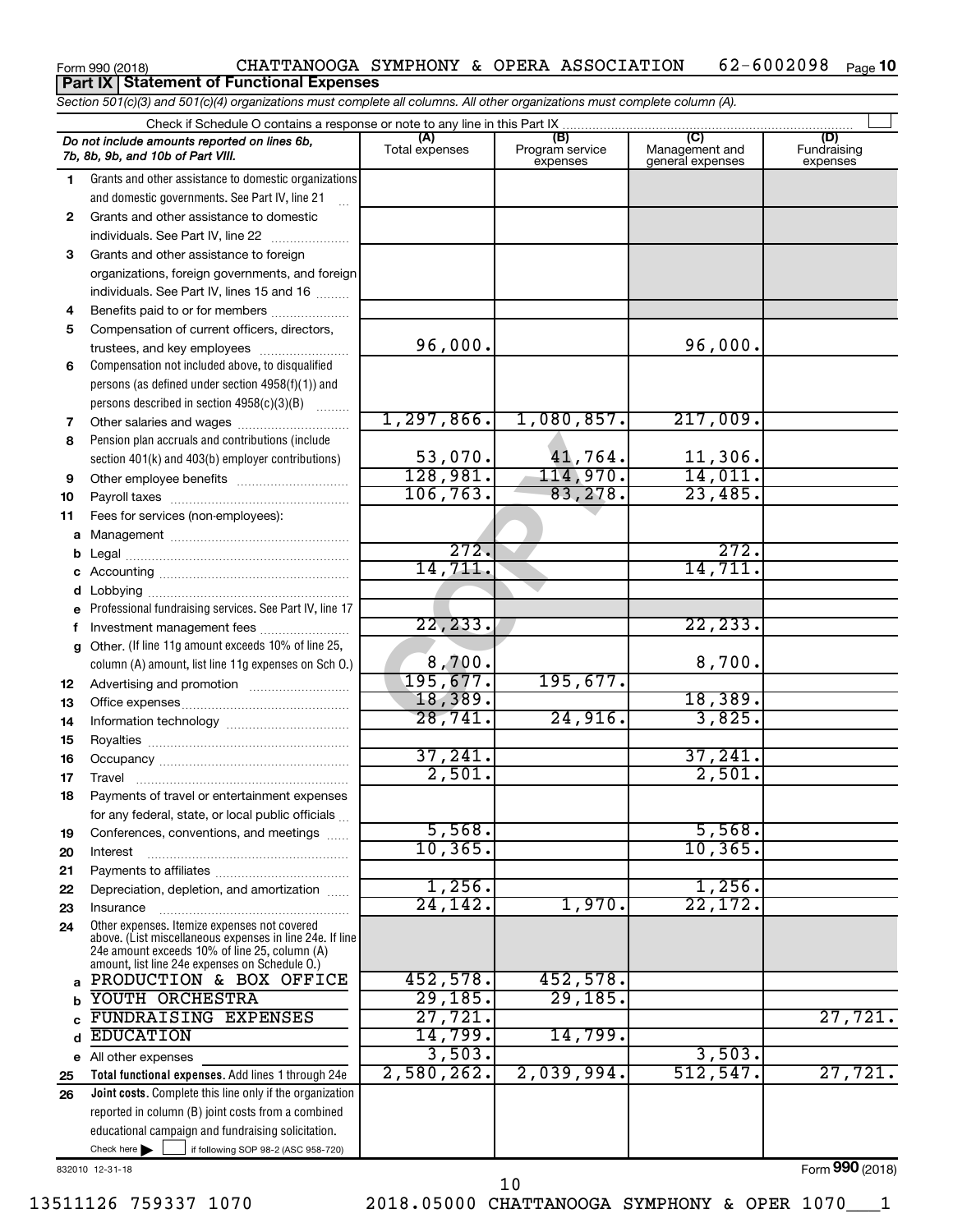Form 990 (2018) **CHATTANOOGA SYMPHONY & OPERA ASSOCIATION**  $62-6002098$  Page 62-6002098 Page 11

**Part X Balance Sheet**

|                             |    |                                                                                                                         | (A)<br>Beginning of year |                         | (B)<br>End of year           |
|-----------------------------|----|-------------------------------------------------------------------------------------------------------------------------|--------------------------|-------------------------|------------------------------|
|                             | 1  |                                                                                                                         |                          | 1                       | 7,343.                       |
|                             | 2  |                                                                                                                         | 366,508.                 | $\overline{\mathbf{2}}$ | 164, 343.                    |
|                             | З  |                                                                                                                         | 268,750.                 | $\mathbf{3}$            | 211,500.                     |
|                             | 4  |                                                                                                                         |                          | 4                       | 962.                         |
|                             | 5  | Loans and other receivables from current and former officers, directors,                                                |                          |                         |                              |
|                             |    | trustees, key employees, and highest compensated employees. Complete                                                    |                          |                         |                              |
|                             |    | Part II of Schedule L                                                                                                   |                          | 5                       |                              |
|                             | 6  | Loans and other receivables from other disqualified persons (as defined under                                           |                          |                         |                              |
|                             |    | section 4958(f)(1)), persons described in section 4958(c)(3)(B), and contributing                                       |                          |                         |                              |
|                             |    | employers and sponsoring organizations of section 501(c)(9) voluntary                                                   |                          |                         |                              |
|                             |    | employees' beneficiary organizations (see instr). Complete Part II of Sch L                                             |                          | 6                       |                              |
| Assets                      | 7  |                                                                                                                         |                          | $\overline{7}$          |                              |
|                             | 8  |                                                                                                                         |                          | 8                       |                              |
|                             | 9  | Prepaid expenses and deferred charges                                                                                   | 13,587.                  | 9                       | 54,609.                      |
|                             |    | 10a Land, buildings, and equipment: cost or other                                                                       |                          |                         |                              |
|                             |    | 117,530.<br>basis. Complete Part VI of Schedule D  10a                                                                  |                          |                         |                              |
|                             |    | 114, 104.<br>10b<br><b>b</b> Less: accumulated depreciation <i></i>                                                     | 4,682.                   | 10 <sub>c</sub>         | 3,426.                       |
|                             | 11 |                                                                                                                         | 121,756.                 | 11                      | 705, 587.                    |
|                             | 12 |                                                                                                                         | 2,352,145.               | 12                      | 1,391,154.                   |
|                             | 13 |                                                                                                                         |                          | 13                      |                              |
|                             | 14 |                                                                                                                         |                          | 14                      |                              |
|                             | 15 |                                                                                                                         |                          | 15                      |                              |
|                             | 16 | Total assets. Add lines 1 through 15 (must equal line 34)                                                               | 3,127,428.               | 16                      | $\frac{2,538,924.}{56,964.}$ |
|                             | 17 |                                                                                                                         | 43,742.                  | 17                      |                              |
|                             | 18 |                                                                                                                         |                          | 18                      |                              |
|                             | 19 |                                                                                                                         | 263,006.                 | 19                      | 267, 303.                    |
|                             | 20 |                                                                                                                         |                          | 20                      |                              |
|                             | 21 | Escrow or custodial account liability. Complete Part IV of Schedule D                                                   |                          | 21                      |                              |
|                             | 22 | Loans and other payables to current and former officers, directors, trustees,                                           |                          |                         |                              |
|                             |    | key employees, highest compensated employees, and disqualified persons.                                                 |                          |                         |                              |
| Liabilities                 |    |                                                                                                                         |                          | 22                      |                              |
|                             | 23 | Secured mortgages and notes payable to unrelated third parties                                                          | 159,800.                 | 23                      | 220,000.                     |
|                             | 24 | Unsecured notes and loans payable to unrelated third parties                                                            |                          | 24                      |                              |
|                             | 25 | Other liabilities (including federal income tax, payables to related third                                              |                          |                         |                              |
|                             |    | parties, and other liabilities not included on lines 17-24). Complete Part X of                                         |                          |                         |                              |
|                             |    | Schedule D                                                                                                              | 1,939.                   | 25                      | 0.                           |
|                             | 26 |                                                                                                                         | 468,487.                 | 26                      | 544, 267.                    |
|                             |    | Organizations that follow SFAS 117 (ASC 958), check here $\blacktriangleright \begin{array}{c} \perp X \end{array}$ and |                          |                         |                              |
|                             |    | complete lines 27 through 29, and lines 33 and 34.                                                                      | 899,245.                 |                         | 296, 260.                    |
|                             | 27 |                                                                                                                         | 182,696.                 | 27<br>28                | 120, 197.                    |
|                             | 28 |                                                                                                                         | 1,577,000.               | 29                      | 1,578,200.                   |
|                             | 29 | Permanently restricted net assets<br>Organizations that do not follow SFAS 117 (ASC 958), check here ▶                  |                          |                         |                              |
|                             |    | and complete lines 30 through 34.                                                                                       |                          |                         |                              |
| Net Assets or Fund Balances | 30 |                                                                                                                         |                          | 30                      |                              |
|                             | 31 | Paid-in or capital surplus, or land, building, or equipment fund                                                        |                          | 31                      |                              |
|                             | 32 | Retained earnings, endowment, accumulated income, or other funds                                                        |                          | 32                      |                              |
|                             | 33 |                                                                                                                         | 2,658,941.               | 33                      | 1,994,657.                   |
|                             | 34 |                                                                                                                         | 3,127,428.               | 34                      | 2,538,924.                   |
|                             |    |                                                                                                                         |                          |                         |                              |

Form (2018) **990**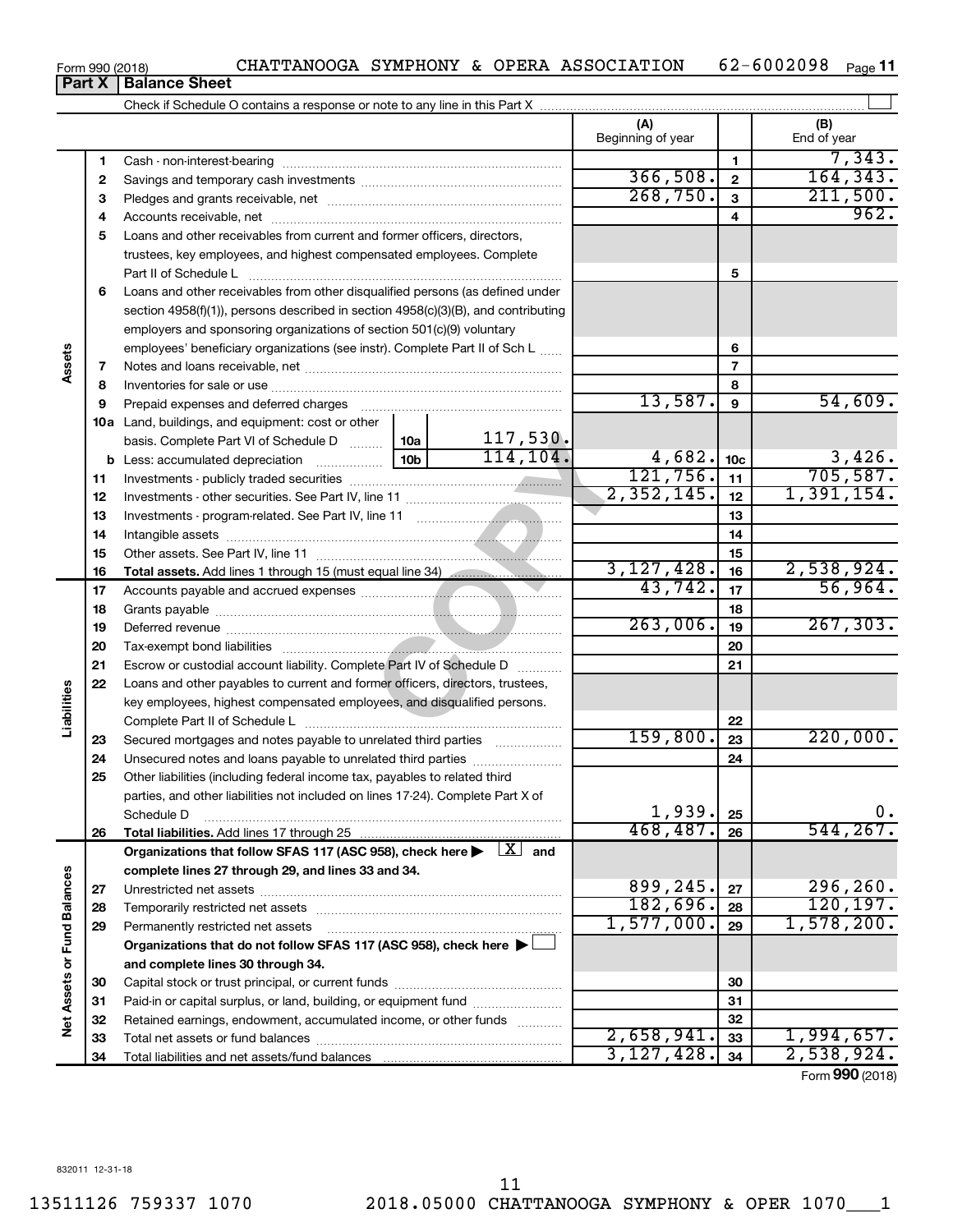|    | CHATTANOOGA SYMPHONY & OPERA ASSOCIATION<br>Form 990 (2018)                                                                                                                                                                    |                         | 62-6002098     |     | Page 12              |  |  |
|----|--------------------------------------------------------------------------------------------------------------------------------------------------------------------------------------------------------------------------------|-------------------------|----------------|-----|----------------------|--|--|
|    | Part XI<br><b>Reconciliation of Net Assets</b>                                                                                                                                                                                 |                         |                |     |                      |  |  |
|    |                                                                                                                                                                                                                                |                         |                |     |                      |  |  |
|    |                                                                                                                                                                                                                                |                         |                |     |                      |  |  |
| 1  |                                                                                                                                                                                                                                | $\mathbf 1$             | 2,301,575.     |     |                      |  |  |
| 2  |                                                                                                                                                                                                                                | $\mathbf{2}$            | 2,580,262.     |     |                      |  |  |
| 3  |                                                                                                                                                                                                                                | 3                       | $-278,687.$    |     |                      |  |  |
| 4  |                                                                                                                                                                                                                                | $\overline{\mathbf{A}}$ | 2,658,941.     |     |                      |  |  |
| 5  | Net unrealized gains (losses) on investments [11] matter than the control of the state of the state of the state of the state of the state of the state of the state of the state of the state of the state of the state of th | 5                       | $-385,597.$    |     |                      |  |  |
| 6  | Donated services and use of facilities                                                                                                                                                                                         | 6                       |                |     |                      |  |  |
| 7  | Investment expenses                                                                                                                                                                                                            | $\overline{7}$          |                |     |                      |  |  |
| 8  | Prior period adjustments                                                                                                                                                                                                       | 8                       |                |     |                      |  |  |
| 9  |                                                                                                                                                                                                                                | 9                       |                |     | $\overline{0}$ .     |  |  |
| 10 | Net assets or fund balances at end of year. Combine lines 3 through 9 (must equal Part X, line 33,                                                                                                                             |                         |                |     |                      |  |  |
|    | column (B))                                                                                                                                                                                                                    | 10                      | 1,994,657.     |     |                      |  |  |
|    | Part XII Financial Statements and Reporting                                                                                                                                                                                    |                         |                |     |                      |  |  |
|    |                                                                                                                                                                                                                                |                         |                |     | $\boxed{\textbf{X}}$ |  |  |
|    |                                                                                                                                                                                                                                |                         |                | Yes | No                   |  |  |
| 1. | $\boxed{\text{X}}$ Accrual<br>Accounting method used to prepare the Form 990: $\Box$ Cash<br>Other                                                                                                                             |                         |                |     |                      |  |  |
|    | If the organization changed its method of accounting from a prior year or checked "Other," explain in Schedule O.                                                                                                              |                         |                |     |                      |  |  |
|    |                                                                                                                                                                                                                                |                         |                |     |                      |  |  |
|    | If "Yes," check a box below to indicate whether the financial statements for the year were compiled or reviewed on a                                                                                                           |                         |                |     |                      |  |  |
|    | separate basis, consolidated basis, or both:                                                                                                                                                                                   |                         |                |     |                      |  |  |
|    | <b>Consolidated basis</b><br>Both consolidated and separate basis<br>Separate basis                                                                                                                                            |                         |                |     |                      |  |  |
|    |                                                                                                                                                                                                                                |                         | 2 <sub>b</sub> | x   |                      |  |  |
|    | If "Yes," check a box below to indicate whether the financial statements for the year were audited on a separate basis,                                                                                                        |                         |                |     |                      |  |  |
|    | consolidated basis, or both:                                                                                                                                                                                                   |                         |                |     |                      |  |  |
|    | $\boxed{\mathbf{X}}$ Separate basis<br>Consolidated basis<br>Both consolidated and separate basis                                                                                                                              |                         |                |     |                      |  |  |
|    | c If "Yes" to line 2a or 2b, does the organization have a committee that assumes responsibility for oversight of the audit,                                                                                                    |                         |                |     |                      |  |  |
|    |                                                                                                                                                                                                                                |                         | 2c             | х   |                      |  |  |
|    | If the organization changed either its oversight process or selection process during the tax year, explain in Schedule O.                                                                                                      |                         |                |     |                      |  |  |
|    | 3a As a result of a federal award, was the organization required to undergo an audit or audits as set forth in the Single Audit                                                                                                |                         |                |     |                      |  |  |
|    |                                                                                                                                                                                                                                |                         | 3a             |     | x                    |  |  |
|    | b If "Yes," did the organization undergo the required audit or audits? If the organization did not undergo the required audit                                                                                                  |                         |                |     |                      |  |  |
|    |                                                                                                                                                                                                                                |                         | 3 <sub>b</sub> |     |                      |  |  |
|    |                                                                                                                                                                                                                                |                         |                |     | Form 990 (2018)      |  |  |

832012 12-31-18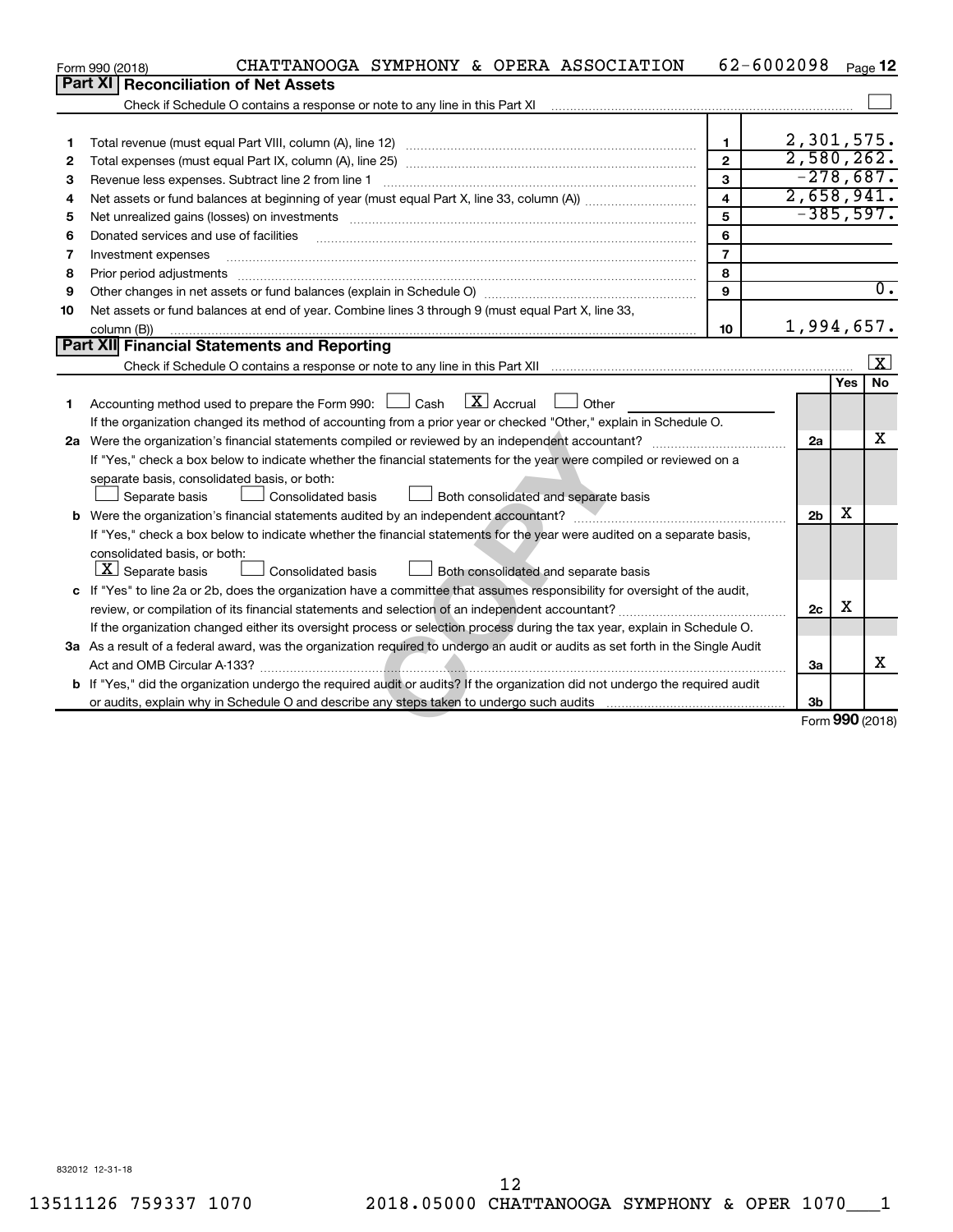| <b>SCHEDULE A</b> |  |
|-------------------|--|
|-------------------|--|

Department of the Treasury

Form 990 or 990-EZ)<br>
Complete if the organization is a section 501(c)(3) organization or a section<br> **Public Charity Status and Public Support 4947(a)(1) nonexempt charitable trust.**

**| Attach to Form 990 or Form 990-EZ.** 

| OMB No 1545-0047                    |
|-------------------------------------|
| 2018                                |
| <b>Open to Public</b><br>Inspection |

|                | Internal Revenue Service<br>Inspection<br>Go to www.irs.gov/Form990 for instructions and the latest information.                              |                                                                                                                                                                |  |                                                                                    |                                                                                                                                                                                                                                                                |     |                                                                |                            |  |                                       |  |
|----------------|-----------------------------------------------------------------------------------------------------------------------------------------------|----------------------------------------------------------------------------------------------------------------------------------------------------------------|--|------------------------------------------------------------------------------------|----------------------------------------------------------------------------------------------------------------------------------------------------------------------------------------------------------------------------------------------------------------|-----|----------------------------------------------------------------|----------------------------|--|---------------------------------------|--|
|                |                                                                                                                                               | Name of the organization                                                                                                                                       |  |                                                                                    |                                                                                                                                                                                                                                                                |     |                                                                |                            |  | <b>Employer identification number</b> |  |
|                | Part I                                                                                                                                        |                                                                                                                                                                |  |                                                                                    | CHATTANOOGA SYMPHONY & OPERA ASSOCIATION<br>Reason for Public Charity Status (All organizations must complete this part.) See instructions.                                                                                                                    |     |                                                                |                            |  | 62-6002098                            |  |
|                |                                                                                                                                               |                                                                                                                                                                |  |                                                                                    |                                                                                                                                                                                                                                                                |     |                                                                |                            |  |                                       |  |
| 1              |                                                                                                                                               |                                                                                                                                                                |  |                                                                                    | The organization is not a private foundation because it is: (For lines 1 through 12, check only one box.)<br>A church, convention of churches, or association of churches described in section 170(b)(1)(A)(i).                                                |     |                                                                |                            |  |                                       |  |
| 2              |                                                                                                                                               |                                                                                                                                                                |  |                                                                                    | A school described in section 170(b)(1)(A)(ii). (Attach Schedule E (Form 990 or 990-EZ).)                                                                                                                                                                      |     |                                                                |                            |  |                                       |  |
| 3              |                                                                                                                                               |                                                                                                                                                                |  |                                                                                    | A hospital or a cooperative hospital service organization described in section 170(b)(1)(A)(iii).                                                                                                                                                              |     |                                                                |                            |  |                                       |  |
| 4              |                                                                                                                                               |                                                                                                                                                                |  |                                                                                    |                                                                                                                                                                                                                                                                |     |                                                                |                            |  |                                       |  |
|                |                                                                                                                                               | A medical research organization operated in conjunction with a hospital described in section 170(b)(1)(A)(iii). Enter the hospital's name,<br>city, and state: |  |                                                                                    |                                                                                                                                                                                                                                                                |     |                                                                |                            |  |                                       |  |
| 5              |                                                                                                                                               |                                                                                                                                                                |  |                                                                                    | An organization operated for the benefit of a college or university owned or operated by a governmental unit described in                                                                                                                                      |     |                                                                |                            |  |                                       |  |
|                |                                                                                                                                               |                                                                                                                                                                |  | section 170(b)(1)(A)(iv). (Complete Part II.)                                      |                                                                                                                                                                                                                                                                |     |                                                                |                            |  |                                       |  |
| 6              |                                                                                                                                               | A federal, state, or local government or governmental unit described in section 170(b)(1)(A)(v).                                                               |  |                                                                                    |                                                                                                                                                                                                                                                                |     |                                                                |                            |  |                                       |  |
| $\overline{7}$ | $\lfloor x \rfloor$                                                                                                                           |                                                                                                                                                                |  |                                                                                    | An organization that normally receives a substantial part of its support from a governmental unit or from the general public described in                                                                                                                      |     |                                                                |                            |  |                                       |  |
|                |                                                                                                                                               |                                                                                                                                                                |  | section 170(b)(1)(A)(vi). (Complete Part II.)                                      |                                                                                                                                                                                                                                                                |     |                                                                |                            |  |                                       |  |
| 8              |                                                                                                                                               |                                                                                                                                                                |  |                                                                                    | A community trust described in section 170(b)(1)(A)(vi). (Complete Part II.)                                                                                                                                                                                   |     |                                                                |                            |  |                                       |  |
| 9              |                                                                                                                                               |                                                                                                                                                                |  |                                                                                    | An agricultural research organization described in section 170(b)(1)(A)(ix) operated in conjunction with a land-grant college                                                                                                                                  |     |                                                                |                            |  |                                       |  |
|                |                                                                                                                                               |                                                                                                                                                                |  |                                                                                    | or university or a non-land-grant college of agriculture (see instructions). Enter the name, city, and state of the college or                                                                                                                                 |     |                                                                |                            |  |                                       |  |
|                |                                                                                                                                               | university:                                                                                                                                                    |  |                                                                                    |                                                                                                                                                                                                                                                                |     |                                                                |                            |  |                                       |  |
| 10             |                                                                                                                                               |                                                                                                                                                                |  |                                                                                    | An organization that normally receives: (1) more than 33 1/3% of its support from contributions, membership fees, and gross receipts from                                                                                                                      |     |                                                                |                            |  |                                       |  |
|                | activities related to its exempt functions - subject to certain exceptions, and (2) no more than 33 1/3% of its support from gross investment |                                                                                                                                                                |  |                                                                                    |                                                                                                                                                                                                                                                                |     |                                                                |                            |  |                                       |  |
|                |                                                                                                                                               | income and unrelated business taxable income (less section 511 tax) from businesses acquired by the organization after June 30, 1975.                          |  |                                                                                    |                                                                                                                                                                                                                                                                |     |                                                                |                            |  |                                       |  |
|                |                                                                                                                                               |                                                                                                                                                                |  | See section 509(a)(2). (Complete Part III.)                                        |                                                                                                                                                                                                                                                                |     |                                                                |                            |  |                                       |  |
| 11             |                                                                                                                                               |                                                                                                                                                                |  |                                                                                    | An organization organized and operated exclusively to test for public safety. See section 509(a)(4).                                                                                                                                                           |     |                                                                |                            |  |                                       |  |
| 12             |                                                                                                                                               |                                                                                                                                                                |  |                                                                                    | An organization organized and operated exclusively for the benefit of, to perform the functions of, or to carry out the purposes of one or                                                                                                                     |     |                                                                |                            |  |                                       |  |
|                |                                                                                                                                               |                                                                                                                                                                |  |                                                                                    | more publicly supported organizations described in section 509(a)(1) or section 509(a)(2). See section 509(a)(3). Check the box in                                                                                                                             |     |                                                                |                            |  |                                       |  |
|                |                                                                                                                                               |                                                                                                                                                                |  |                                                                                    | lines 12a through 12d that describes the type of supporting organization and complete lines 12e, 12f, and 12g.                                                                                                                                                 |     |                                                                |                            |  |                                       |  |
| а              |                                                                                                                                               |                                                                                                                                                                |  |                                                                                    | Type I. A supporting organization operated, supervised, or controlled by its supported organization(s), typically by giving<br>the supported organization(s) the power to regularly appoint or elect a majority of the directors or trustees of the supporting |     |                                                                |                            |  |                                       |  |
|                |                                                                                                                                               |                                                                                                                                                                |  | organization. You must complete Part IV, Sections A and B.                         |                                                                                                                                                                                                                                                                |     |                                                                |                            |  |                                       |  |
| b              |                                                                                                                                               |                                                                                                                                                                |  |                                                                                    | Type II. A supporting organization supervised or controlled in connection with its supported organization(s), by having                                                                                                                                        |     |                                                                |                            |  |                                       |  |
|                |                                                                                                                                               |                                                                                                                                                                |  |                                                                                    | control or management of the supporting organization vested in the same persons that control or manage the supported                                                                                                                                           |     |                                                                |                            |  |                                       |  |
|                |                                                                                                                                               |                                                                                                                                                                |  | organization(s). You must complete Part IV, Sections A and C.                      |                                                                                                                                                                                                                                                                |     |                                                                |                            |  |                                       |  |
| с              |                                                                                                                                               |                                                                                                                                                                |  |                                                                                    | Type III functionally integrated. A supporting organization operated in connection with, and functionally integrated with,                                                                                                                                     |     |                                                                |                            |  |                                       |  |
|                |                                                                                                                                               |                                                                                                                                                                |  |                                                                                    | its supported organization(s) (see instructions). You must complete Part IV, Sections A, D, and E.                                                                                                                                                             |     |                                                                |                            |  |                                       |  |
| d              |                                                                                                                                               |                                                                                                                                                                |  |                                                                                    | Type III non-functionally integrated. A supporting organization operated in connection with its supported organization(s)                                                                                                                                      |     |                                                                |                            |  |                                       |  |
|                |                                                                                                                                               |                                                                                                                                                                |  |                                                                                    | that is not functionally integrated. The organization generally must satisfy a distribution requirement and an attentiveness                                                                                                                                   |     |                                                                |                            |  |                                       |  |
|                |                                                                                                                                               |                                                                                                                                                                |  |                                                                                    | requirement (see instructions). You must complete Part IV, Sections A and D, and Part V.                                                                                                                                                                       |     |                                                                |                            |  |                                       |  |
| е              |                                                                                                                                               |                                                                                                                                                                |  |                                                                                    | Check this box if the organization received a written determination from the IRS that it is a Type I, Type II, Type III                                                                                                                                        |     |                                                                |                            |  |                                       |  |
|                |                                                                                                                                               |                                                                                                                                                                |  |                                                                                    | functionally integrated, or Type III non-functionally integrated supporting organization.                                                                                                                                                                      |     |                                                                |                            |  |                                       |  |
| f              |                                                                                                                                               |                                                                                                                                                                |  |                                                                                    |                                                                                                                                                                                                                                                                |     |                                                                |                            |  |                                       |  |
| g              |                                                                                                                                               | (i) Name of supported                                                                                                                                          |  | Provide the following information about the supported organization(s).<br>(ii) EIN | (iii) Type of organization                                                                                                                                                                                                                                     |     | (iv) Is the organization listed<br>in your governing document? | (v) Amount of monetary     |  | (vi) Amount of other                  |  |
|                |                                                                                                                                               | organization                                                                                                                                                   |  |                                                                                    | (described on lines 1-10<br>above (see instructions))                                                                                                                                                                                                          | Yes | No                                                             | support (see instructions) |  | support (see instructions)            |  |
|                |                                                                                                                                               |                                                                                                                                                                |  |                                                                                    |                                                                                                                                                                                                                                                                |     |                                                                |                            |  |                                       |  |
|                |                                                                                                                                               |                                                                                                                                                                |  |                                                                                    |                                                                                                                                                                                                                                                                |     |                                                                |                            |  |                                       |  |
|                |                                                                                                                                               |                                                                                                                                                                |  |                                                                                    |                                                                                                                                                                                                                                                                |     |                                                                |                            |  |                                       |  |
|                |                                                                                                                                               |                                                                                                                                                                |  |                                                                                    |                                                                                                                                                                                                                                                                |     |                                                                |                            |  |                                       |  |
|                |                                                                                                                                               |                                                                                                                                                                |  |                                                                                    |                                                                                                                                                                                                                                                                |     |                                                                |                            |  |                                       |  |
|                |                                                                                                                                               |                                                                                                                                                                |  |                                                                                    |                                                                                                                                                                                                                                                                |     |                                                                |                            |  |                                       |  |
|                |                                                                                                                                               |                                                                                                                                                                |  |                                                                                    |                                                                                                                                                                                                                                                                |     |                                                                |                            |  |                                       |  |
|                |                                                                                                                                               |                                                                                                                                                                |  |                                                                                    |                                                                                                                                                                                                                                                                |     |                                                                |                            |  |                                       |  |
| Total          |                                                                                                                                               |                                                                                                                                                                |  |                                                                                    |                                                                                                                                                                                                                                                                |     |                                                                |                            |  |                                       |  |

LHA For Paperwork Reduction Act Notice, see the Instructions for Form 990 or 990-EZ. 832021 10-11-18 Schedule A (Form 990 or 990-EZ) 2018 13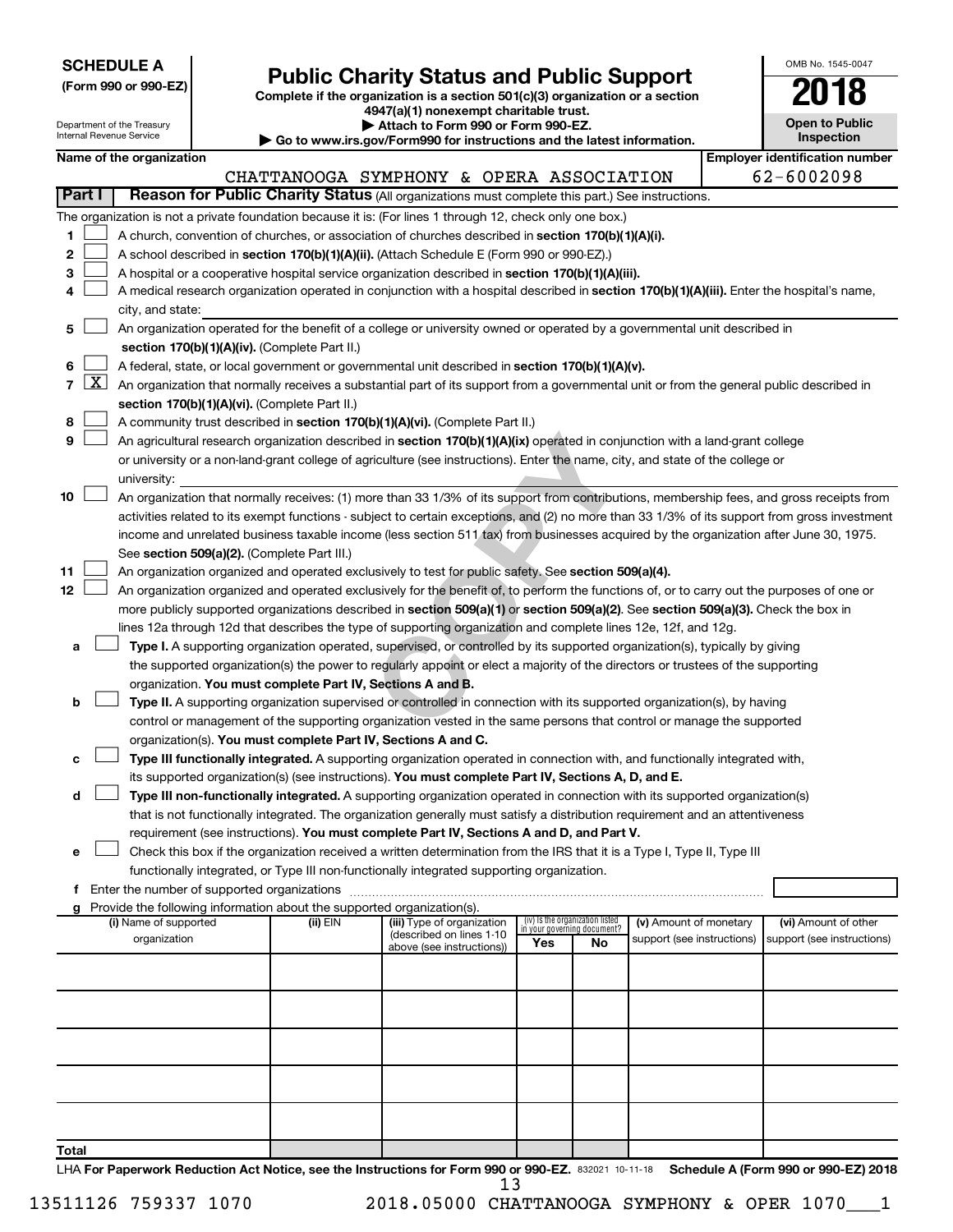#### Schedule A (Form 990 or 990-EZ) 2018 CHATTANOOGA SYMPHONY & OPERA ASSOCIATION62-6002098 <sub>Page 2</sub> **Part II Support Schedule for Organizations Described in Sections 170(b)(1)(A)(iv) and 170(b)(1)(A)(vi)**

(Complete only if you checked the box on line 5, 7, or 8 of Part I or if the organization failed to qualify under Part III. If the organization fails to qualify under the tests listed below, please complete Part III.)

|    | <b>Section A. Public Support</b>                                                                                                                                                                                              |                  |            |            |            |                                      |                                          |
|----|-------------------------------------------------------------------------------------------------------------------------------------------------------------------------------------------------------------------------------|------------------|------------|------------|------------|--------------------------------------|------------------------------------------|
|    | Calendar year (or fiscal year beginning in)                                                                                                                                                                                   | (a) 2014         | (b) 2015   | $(c)$ 2016 | $(d)$ 2017 | (e) 2018                             | (f) Total                                |
|    | 1 Gifts, grants, contributions, and                                                                                                                                                                                           |                  |            |            |            |                                      |                                          |
|    | membership fees received. (Do not                                                                                                                                                                                             |                  |            |            |            |                                      |                                          |
|    | include any "unusual grants.")                                                                                                                                                                                                | 1186018.         | 1214755.   | 1442357.   | 1539046.   | 1102327.                             | 6484503.                                 |
|    | 2 Tax revenues levied for the organ-                                                                                                                                                                                          |                  |            |            |            |                                      |                                          |
|    | ization's benefit and either paid to                                                                                                                                                                                          |                  |            |            |            |                                      |                                          |
|    | or expended on its behalf                                                                                                                                                                                                     |                  |            |            |            |                                      |                                          |
|    | 3 The value of services or facilities                                                                                                                                                                                         |                  |            |            |            |                                      |                                          |
|    | furnished by a governmental unit to                                                                                                                                                                                           |                  |            |            |            |                                      |                                          |
|    | the organization without charge                                                                                                                                                                                               |                  |            |            |            |                                      |                                          |
|    | 4 Total. Add lines 1 through 3                                                                                                                                                                                                | 1186018.         | 1214755.   | 1442357.   | 1539046.   | 1102327.                             | 6484503.                                 |
| 5. | The portion of total contributions                                                                                                                                                                                            |                  |            |            |            |                                      |                                          |
|    | by each person (other than a                                                                                                                                                                                                  |                  |            |            |            |                                      |                                          |
|    | governmental unit or publicly                                                                                                                                                                                                 |                  |            |            |            |                                      |                                          |
|    | supported organization) included                                                                                                                                                                                              |                  |            |            |            |                                      |                                          |
|    | on line 1 that exceeds 2% of the                                                                                                                                                                                              |                  |            |            |            |                                      |                                          |
|    | amount shown on line 11,                                                                                                                                                                                                      |                  |            |            |            |                                      |                                          |
|    | column (f)                                                                                                                                                                                                                    |                  |            |            |            |                                      | 704,289.                                 |
|    | 6 Public support. Subtract line 5 from line 4.                                                                                                                                                                                |                  |            |            |            |                                      | 5780214.                                 |
|    | <b>Section B. Total Support</b>                                                                                                                                                                                               |                  |            |            |            |                                      |                                          |
|    | Calendar year (or fiscal year beginning in)                                                                                                                                                                                   | (a) 2014         | $(b)$ 2015 | $(c)$ 2016 | $(d)$ 2017 | (e) 2018                             | (f) Total                                |
|    | <b>7</b> Amounts from line 4                                                                                                                                                                                                  | <u> 1186018.</u> | 1214755.   | 1442357.   | 1539046    | 1102327.                             | 6484503.                                 |
|    | 8 Gross income from interest,                                                                                                                                                                                                 |                  |            |            |            |                                      |                                          |
|    | dividends, payments received on                                                                                                                                                                                               |                  |            |            |            |                                      |                                          |
|    | securities loans, rents, royalties,                                                                                                                                                                                           |                  |            |            |            |                                      |                                          |
|    | and income from similar sources                                                                                                                                                                                               | 190,470.         | 203,520.   | 80,042.    | 82,569.    | 121,926.                             | 678,527.                                 |
|    | <b>9</b> Net income from unrelated business                                                                                                                                                                                   |                  |            |            |            |                                      |                                          |
|    | activities, whether or not the                                                                                                                                                                                                |                  |            |            |            |                                      |                                          |
|    | business is regularly carried on                                                                                                                                                                                              |                  |            |            |            |                                      |                                          |
|    | 10 Other income. Do not include gain                                                                                                                                                                                          |                  |            |            |            |                                      |                                          |
|    | or loss from the sale of capital                                                                                                                                                                                              |                  |            |            |            |                                      |                                          |
|    | assets (Explain in Part VI.)                                                                                                                                                                                                  | 1,595.           | 4,648.     | 2,369.     | 126.       | 792.                                 | 9,530.<br>7172560.                       |
|    | 11 Total support. Add lines 7 through 10                                                                                                                                                                                      |                  |            |            |            |                                      | 5,649,601.                               |
|    | <b>12</b> Gross receipts from related activities, etc. (see instructions)                                                                                                                                                     |                  |            |            |            | 12                                   |                                          |
|    | 13 First five years. If the Form 990 is for the organization's first, second, third, fourth, or fifth tax year as a section 501(c)(3)                                                                                         |                  |            |            |            |                                      |                                          |
|    | organization, check this box and stop here<br><b>Section C. Computation of Public Support Percentage</b>                                                                                                                      |                  |            |            |            |                                      |                                          |
|    |                                                                                                                                                                                                                               |                  |            |            |            | 14                                   | 80.59<br>$\%$                            |
|    |                                                                                                                                                                                                                               |                  |            |            |            | 15                                   | 74.42<br>$\%$                            |
|    | 16a 33 1/3% support test - 2018. If the organization did not check the box on line 13, and line 14 is 33 1/3% or more, check this box and                                                                                     |                  |            |            |            |                                      |                                          |
|    | stop here. The organization qualifies as a publicly supported organization manufaction manufacture or the organization manufacture or the organization manufacture or the organization of the state of the state of the state |                  |            |            |            |                                      | $\blacktriangleright$ $\boxed{\text{X}}$ |
|    | b 33 1/3% support test - 2017. If the organization did not check a box on line 13 or 16a, and line 15 is 33 1/3% or more, check this box                                                                                      |                  |            |            |            |                                      |                                          |
|    |                                                                                                                                                                                                                               |                  |            |            |            |                                      |                                          |
|    | 17a 10% -facts-and-circumstances test - 2018. If the organization did not check a box on line 13, 16a, or 16b, and line 14 is 10% or more,                                                                                    |                  |            |            |            |                                      |                                          |
|    | and if the organization meets the "facts-and-circumstances" test, check this box and stop here. Explain in Part VI how the organization                                                                                       |                  |            |            |            |                                      |                                          |
|    |                                                                                                                                                                                                                               |                  |            |            |            |                                      |                                          |
|    | <b>b 10%</b> -facts-and-circumstances test - 2017. If the organization did not check a box on line 13, 16a, 16b, or 17a, and line 15 is 10% or                                                                                |                  |            |            |            |                                      |                                          |
|    | more, and if the organization meets the "facts-and-circumstances" test, check this box and stop here. Explain in Part VI how the                                                                                              |                  |            |            |            |                                      |                                          |
|    | organization meets the "facts-and-circumstances" test. The organization qualifies as a publicly supported organization                                                                                                        |                  |            |            |            |                                      |                                          |
|    | 18 Private foundation. If the organization did not check a box on line 13, 16a, 16b, 17a, or 17b, check this box and see instructions.                                                                                        |                  |            |            |            |                                      |                                          |
|    |                                                                                                                                                                                                                               |                  |            |            |            | Schedule A (Form 990 or 990-EZ) 2018 |                                          |

832022 10-11-18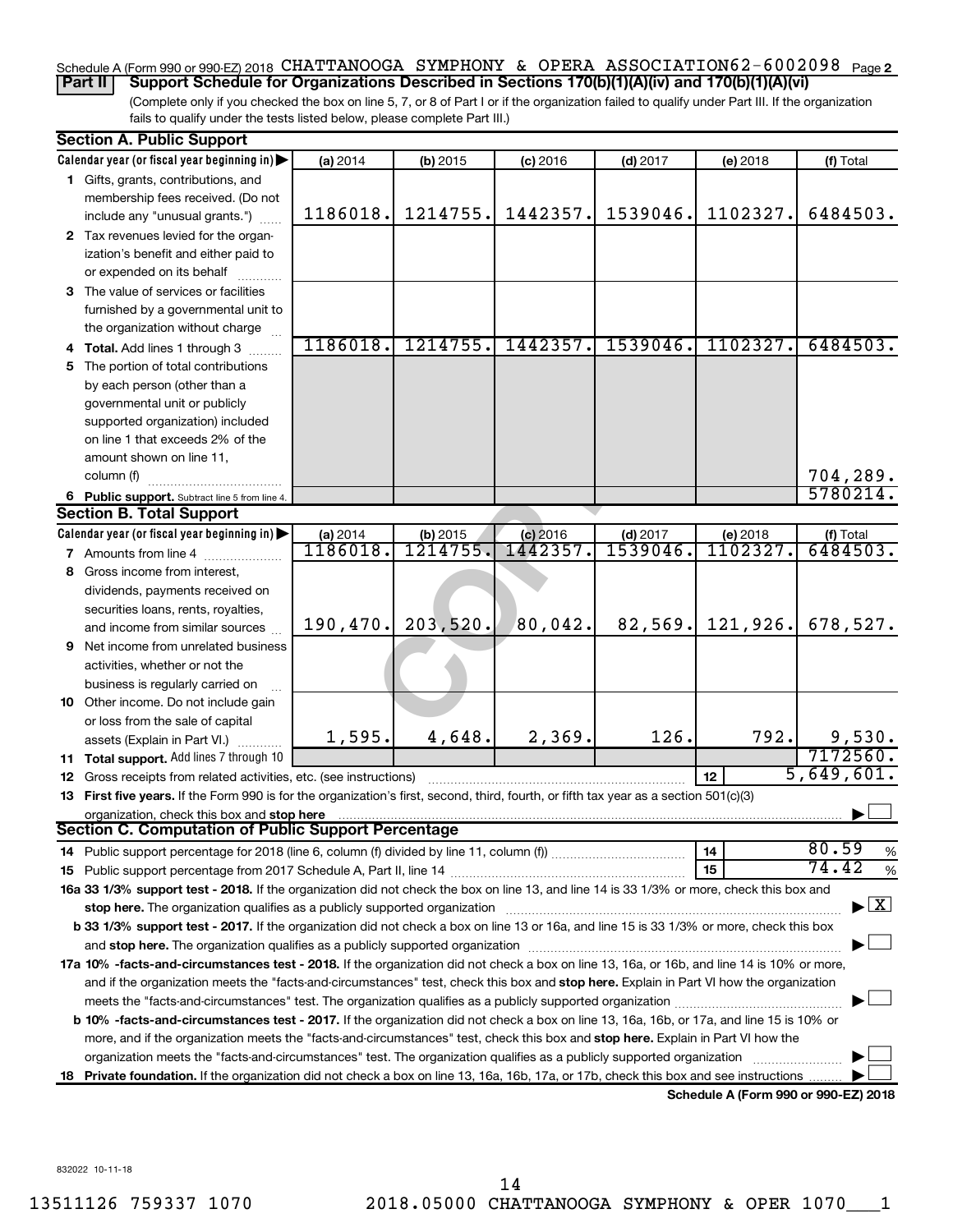#### Schedule A (Form 990 or 990-EZ) 2018 CHATTANOOGA SYMPHONY & OPERA ASSOCIATION62-6002098 <sub>Page 3</sub> **Part III Support Schedule for Organizations Described in Section 509(a)(2)**

(Complete only if you checked the box on line 10 of Part I or if the organization failed to qualify under Part II. If the organization fails to qualify under the tests listed below, please complete Part II.)

| Calendar year (or fiscal year beginning in)                                                                                                         | (a) 2014 | (b) 2015 | $(c)$ 2016 | $(d)$ 2017 |    | (e) 2018                                                                                                         | (f) Total                                                                                                                                                                                                                                                                                                                                                                                                                |
|-----------------------------------------------------------------------------------------------------------------------------------------------------|----------|----------|------------|------------|----|------------------------------------------------------------------------------------------------------------------|--------------------------------------------------------------------------------------------------------------------------------------------------------------------------------------------------------------------------------------------------------------------------------------------------------------------------------------------------------------------------------------------------------------------------|
| 1 Gifts, grants, contributions, and                                                                                                                 |          |          |            |            |    |                                                                                                                  |                                                                                                                                                                                                                                                                                                                                                                                                                          |
| membership fees received. (Do not                                                                                                                   |          |          |            |            |    |                                                                                                                  |                                                                                                                                                                                                                                                                                                                                                                                                                          |
| include any "unusual grants.")                                                                                                                      |          |          |            |            |    |                                                                                                                  |                                                                                                                                                                                                                                                                                                                                                                                                                          |
| Gross receipts from admissions,<br>merchandise sold or services per-<br>formed, or facilities furnished in<br>any activity that is related to the   |          |          |            |            |    |                                                                                                                  |                                                                                                                                                                                                                                                                                                                                                                                                                          |
| organization's tax-exempt purpose                                                                                                                   |          |          |            |            |    |                                                                                                                  |                                                                                                                                                                                                                                                                                                                                                                                                                          |
| Gross receipts from activities that                                                                                                                 |          |          |            |            |    |                                                                                                                  |                                                                                                                                                                                                                                                                                                                                                                                                                          |
| are not an unrelated trade or bus-                                                                                                                  |          |          |            |            |    |                                                                                                                  |                                                                                                                                                                                                                                                                                                                                                                                                                          |
| iness under section 513                                                                                                                             |          |          |            |            |    |                                                                                                                  |                                                                                                                                                                                                                                                                                                                                                                                                                          |
| Tax revenues levied for the organ-                                                                                                                  |          |          |            |            |    |                                                                                                                  |                                                                                                                                                                                                                                                                                                                                                                                                                          |
| ization's benefit and either paid to<br>or expended on its behalf                                                                                   |          |          |            |            |    |                                                                                                                  |                                                                                                                                                                                                                                                                                                                                                                                                                          |
| The value of services or facilities                                                                                                                 |          |          |            |            |    |                                                                                                                  |                                                                                                                                                                                                                                                                                                                                                                                                                          |
| furnished by a governmental unit to<br>the organization without charge                                                                              |          |          |            |            |    |                                                                                                                  |                                                                                                                                                                                                                                                                                                                                                                                                                          |
|                                                                                                                                                     |          |          |            |            |    |                                                                                                                  |                                                                                                                                                                                                                                                                                                                                                                                                                          |
| Total. Add lines 1 through 5                                                                                                                        |          |          |            |            |    |                                                                                                                  |                                                                                                                                                                                                                                                                                                                                                                                                                          |
| 7a Amounts included on lines 1, 2, and                                                                                                              |          |          |            |            |    |                                                                                                                  |                                                                                                                                                                                                                                                                                                                                                                                                                          |
| 3 received from disqualified persons<br><b>b</b> Amounts included on lines 2 and 3 received                                                         |          |          |            |            |    |                                                                                                                  |                                                                                                                                                                                                                                                                                                                                                                                                                          |
| from other than disqualified persons that<br>exceed the greater of \$5,000 or 1% of the<br>amount on line 13 for the year                           |          |          |            |            |    |                                                                                                                  |                                                                                                                                                                                                                                                                                                                                                                                                                          |
| c Add lines 7a and 7b                                                                                                                               |          |          |            |            |    |                                                                                                                  |                                                                                                                                                                                                                                                                                                                                                                                                                          |
| 8 Public support. (Subtract line 7c from line 6.)                                                                                                   |          |          |            |            |    |                                                                                                                  |                                                                                                                                                                                                                                                                                                                                                                                                                          |
| <b>Section B. Total Support</b>                                                                                                                     |          |          |            |            |    |                                                                                                                  |                                                                                                                                                                                                                                                                                                                                                                                                                          |
| Calendar year (or fiscal year beginning in)                                                                                                         | (a) 2014 | (b) 2015 | $(c)$ 2016 | $(d)$ 2017 |    | (e) 2018                                                                                                         | (f) Total                                                                                                                                                                                                                                                                                                                                                                                                                |
| 9 Amounts from line 6                                                                                                                               |          |          |            |            |    |                                                                                                                  |                                                                                                                                                                                                                                                                                                                                                                                                                          |
| <b>10a</b> Gross income from interest,<br>dividends, payments received on<br>securities loans, rents, royalties,<br>and income from similar sources |          |          |            |            |    |                                                                                                                  |                                                                                                                                                                                                                                                                                                                                                                                                                          |
| <b>b</b> Unrelated business taxable income                                                                                                          |          |          |            |            |    |                                                                                                                  |                                                                                                                                                                                                                                                                                                                                                                                                                          |
| (less section 511 taxes) from businesses<br>acquired after June 30, 1975                                                                            |          |          |            |            |    |                                                                                                                  |                                                                                                                                                                                                                                                                                                                                                                                                                          |
| c Add lines 10a and 10b                                                                                                                             |          |          |            |            |    |                                                                                                                  |                                                                                                                                                                                                                                                                                                                                                                                                                          |
| Net income from unrelated business<br>activities not included in line 10b.<br>whether or not the business is<br>regularly carried on                |          |          |            |            |    |                                                                                                                  |                                                                                                                                                                                                                                                                                                                                                                                                                          |
| <b>12</b> Other income. Do not include gain<br>or loss from the sale of capital                                                                     |          |          |            |            |    |                                                                                                                  |                                                                                                                                                                                                                                                                                                                                                                                                                          |
| assets (Explain in Part VI.)<br><b>13</b> Total support. (Add lines 9, 10c, 11, and 12.)                                                            |          |          |            |            |    |                                                                                                                  |                                                                                                                                                                                                                                                                                                                                                                                                                          |
| 14 First five years. If the Form 990 is for the organization's first, second, third, fourth, or fifth tax year as a section 501(c)(3) organization, |          |          |            |            |    |                                                                                                                  |                                                                                                                                                                                                                                                                                                                                                                                                                          |
|                                                                                                                                                     |          |          |            |            |    |                                                                                                                  |                                                                                                                                                                                                                                                                                                                                                                                                                          |
| Section C. Computation of Public Support Percentage                                                                                                 |          |          |            |            |    |                                                                                                                  |                                                                                                                                                                                                                                                                                                                                                                                                                          |
|                                                                                                                                                     |          |          |            |            | 15 |                                                                                                                  | %                                                                                                                                                                                                                                                                                                                                                                                                                        |
|                                                                                                                                                     |          |          |            |            | 16 |                                                                                                                  | %                                                                                                                                                                                                                                                                                                                                                                                                                        |
| Section D. Computation of Investment Income Percentage                                                                                              |          |          |            |            |    |                                                                                                                  |                                                                                                                                                                                                                                                                                                                                                                                                                          |
|                                                                                                                                                     |          |          |            |            | 17 |                                                                                                                  | %                                                                                                                                                                                                                                                                                                                                                                                                                        |
|                                                                                                                                                     |          |          |            |            | 18 |                                                                                                                  | %                                                                                                                                                                                                                                                                                                                                                                                                                        |
|                                                                                                                                                     |          |          |            |            |    |                                                                                                                  |                                                                                                                                                                                                                                                                                                                                                                                                                          |
|                                                                                                                                                     |          |          |            |            |    |                                                                                                                  |                                                                                                                                                                                                                                                                                                                                                                                                                          |
|                                                                                                                                                     |          |          |            |            |    |                                                                                                                  |                                                                                                                                                                                                                                                                                                                                                                                                                          |
|                                                                                                                                                     |          |          |            |            |    |                                                                                                                  |                                                                                                                                                                                                                                                                                                                                                                                                                          |
|                                                                                                                                                     |          |          |            |            |    |                                                                                                                  |                                                                                                                                                                                                                                                                                                                                                                                                                          |
|                                                                                                                                                     |          |          |            |            |    |                                                                                                                  |                                                                                                                                                                                                                                                                                                                                                                                                                          |
|                                                                                                                                                     |          |          |            |            |    | more than 33 1/3%, check this box and stop here. The organization qualifies as a publicly supported organization | 19a 33 1/3% support tests - 2018. If the organization did not check the box on line 14, and line 15 is more than 33 1/3%, and line 17 is not<br>b 33 1/3% support tests - 2017. If the organization did not check a box on line 14 or line 19a, and line 16 is more than 33 1/3%, and<br>line 18 is not more than 33 1/3%, check this box and stop here. The organization qualifies as a publicly supported organization |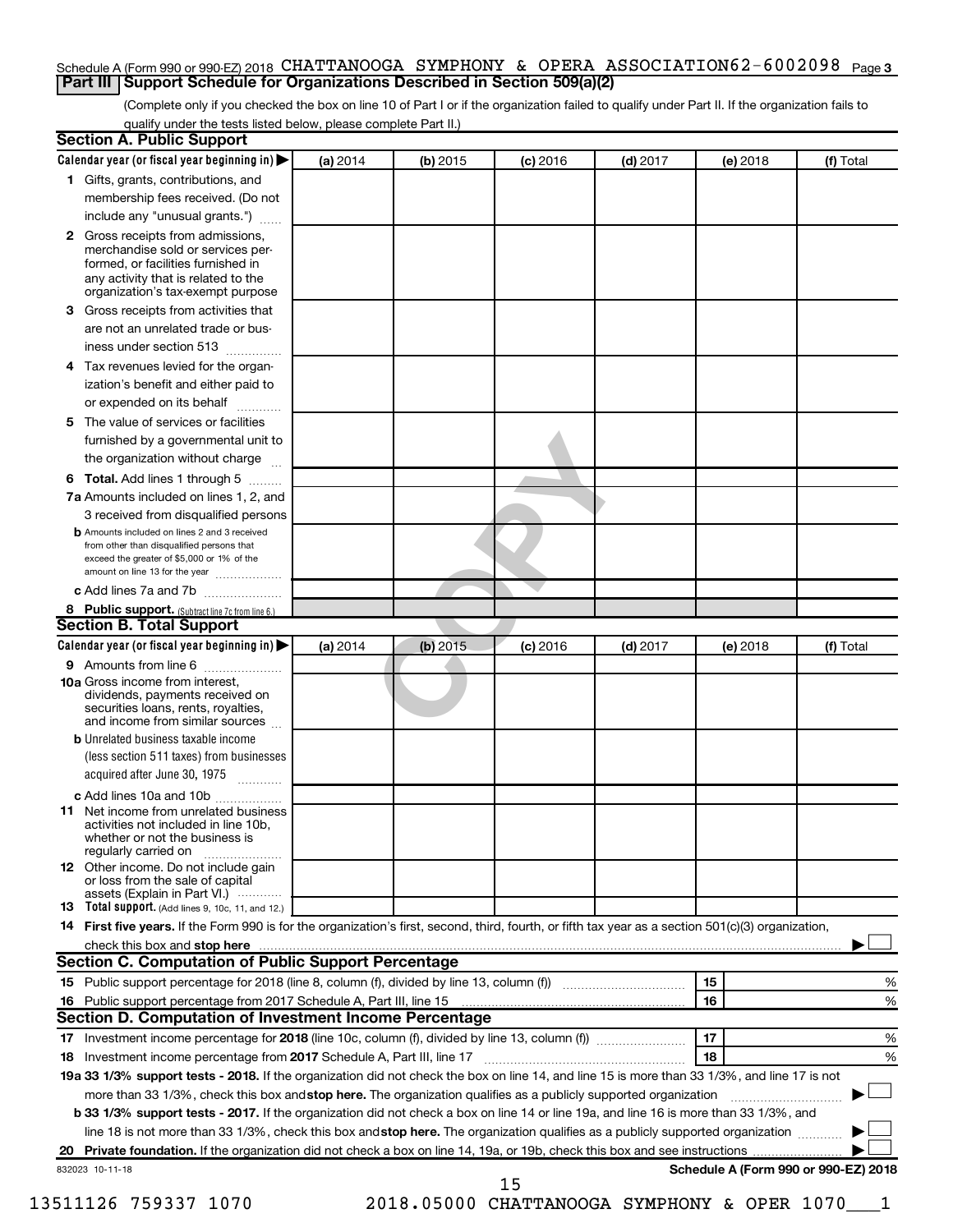#### Schedule A (Form 990 or 990-EZ) 2018 CHATTANOOGA SYMPHONY & OPERA ASSOCIATION62-6002098 <sub>Page 4</sub>

## **Part IV Supporting Organizations**

(Complete only if you checked a box in line 12 on Part I. If you checked 12a of Part I, complete Sections A and B. If you checked 12b of Part I, complete Sections A and C. If you checked 12c of Part I, complete Sections A, D, and E. If you checked 12d of Part I, complete Sections A and D, and complete Part V.)

#### **Section A. All Supporting Organizations**

- **1** Are all of the organization's supported organizations listed by name in the organization's governing documents? If "No," describe in Part VI how the supported organizations are designated. If designated by *class or purpose, describe the designation. If historic and continuing relationship, explain.*
- **2** Did the organization have any supported organization that does not have an IRS determination of status under section 509(a)(1) or (2)? If "Yes," explain in Part **VI** how the organization determined that the supported *organization was described in section 509(a)(1) or (2).*
- **3a** Did the organization have a supported organization described in section 501(c)(4), (5), or (6)? If "Yes," answer *(b) and (c) below.*
- **b** Did the organization confirm that each supported organization qualified under section 501(c)(4), (5), or (6) and satisfied the public support tests under section 509(a)(2)? If "Yes," describe in Part VI when and how the *organization made the determination.*
- **c** Did the organization ensure that all support to such organizations was used exclusively for section 170(c)(2)(B) purposes? If "Yes," explain in Part VI what controls the organization put in place to ensure such use.
- **4 a** *If* Was any supported organization not organized in the United States ("foreign supported organization")? *"Yes," and if you checked 12a or 12b in Part I, answer (b) and (c) below.*
- **b** Did the organization have ultimate control and discretion in deciding whether to make grants to the foreign supported organization? If "Yes," describe in Part VI how the organization had such control and discretion *despite being controlled or supervised by or in connection with its supported organizations.*
- **c** Did the organization support any foreign supported organization that does not have an IRS determination under sections 501(c)(3) and 509(a)(1) or (2)? If "Yes," explain in Part VI what controls the organization used *to ensure that all support to the foreign supported organization was used exclusively for section 170(c)(2)(B) purposes.*
- the United States ("foreign supported organization")? *I*<br>wer (b) and (c) below.<br>Correction in deciding whether to make grants to the foreignal to the foreign whether to make grants to the foreign<br>**VI** how the organization **5a** Did the organization add, substitute, or remove any supported organizations during the tax year? If "Yes," answer (b) and (c) below (if applicable). Also, provide detail in **Part VI,** including (i) the names and EIN *numbers of the supported organizations added, substituted, or removed; (ii) the reasons for each such action; (iii) the authority under the organization's organizing document authorizing such action; and (iv) how the action was accomplished (such as by amendment to the organizing document).*
- **b** Type I or Type II only. Was any added or substituted supported organization part of a class already designated in the organization's organizing document?
- **c Substitutions only.**  Was the substitution the result of an event beyond the organization's control?
- **6** Did the organization provide support (whether in the form of grants or the provision of services or facilities) to **Part VI.** support or benefit one or more of the filing organization's supported organizations? If "Yes," provide detail in anyone other than (i) its supported organizations, (ii) individuals that are part of the charitable class benefited by one or more of its supported organizations, or (iii) other supporting organizations that also
- **7** Did the organization provide a grant, loan, compensation, or other similar payment to a substantial contributor regard to a substantial contributor? If "Yes," complete Part I of Schedule L (Form 990 or 990-EZ). (as defined in section 4958(c)(3)(C)), a family member of a substantial contributor, or a 35% controlled entity with
- **8** Did the organization make a loan to a disqualified person (as defined in section 4958) not described in line 7? *If "Yes," complete Part I of Schedule L (Form 990 or 990-EZ).*
- **9 a** Was the organization controlled directly or indirectly at any time during the tax year by one or more in section 509(a)(1) or (2))? If "Yes," provide detail in **Part VI.** disqualified persons as defined in section 4946 (other than foundation managers and organizations described
- **b** Did one or more disqualified persons (as defined in line 9a) hold a controlling interest in any entity in which the supporting organization had an interest? If "Yes," provide detail in Part VI.
- **c** Did a disqualified person (as defined in line 9a) have an ownership interest in, or derive any personal benefit from, assets in which the supporting organization also had an interest? If "Yes," provide detail in Part VI.
- **10 a** Was the organization subject to the excess business holdings rules of section 4943 because of section supporting organizations)? If "Yes," answer 10b below. 4943(f) (regarding certain Type II supporting organizations, and all Type III non-functionally integrated
	- **b** Did the organization have any excess business holdings in the tax year? (Use Schedule C, Form 4720, to *determine whether the organization had excess business holdings.)*

832024 10-11-18

16

**10b Schedule A (Form 990 or 990-EZ) 2018**

**Yes No**

**1**

**2**

**3a**

**3b**

**3c**

**4a**

**4b**

**4c**

**5a**

**5b 5c**

**6**

**7**

**8**

**9a**

**9b**

**9c**

**10a**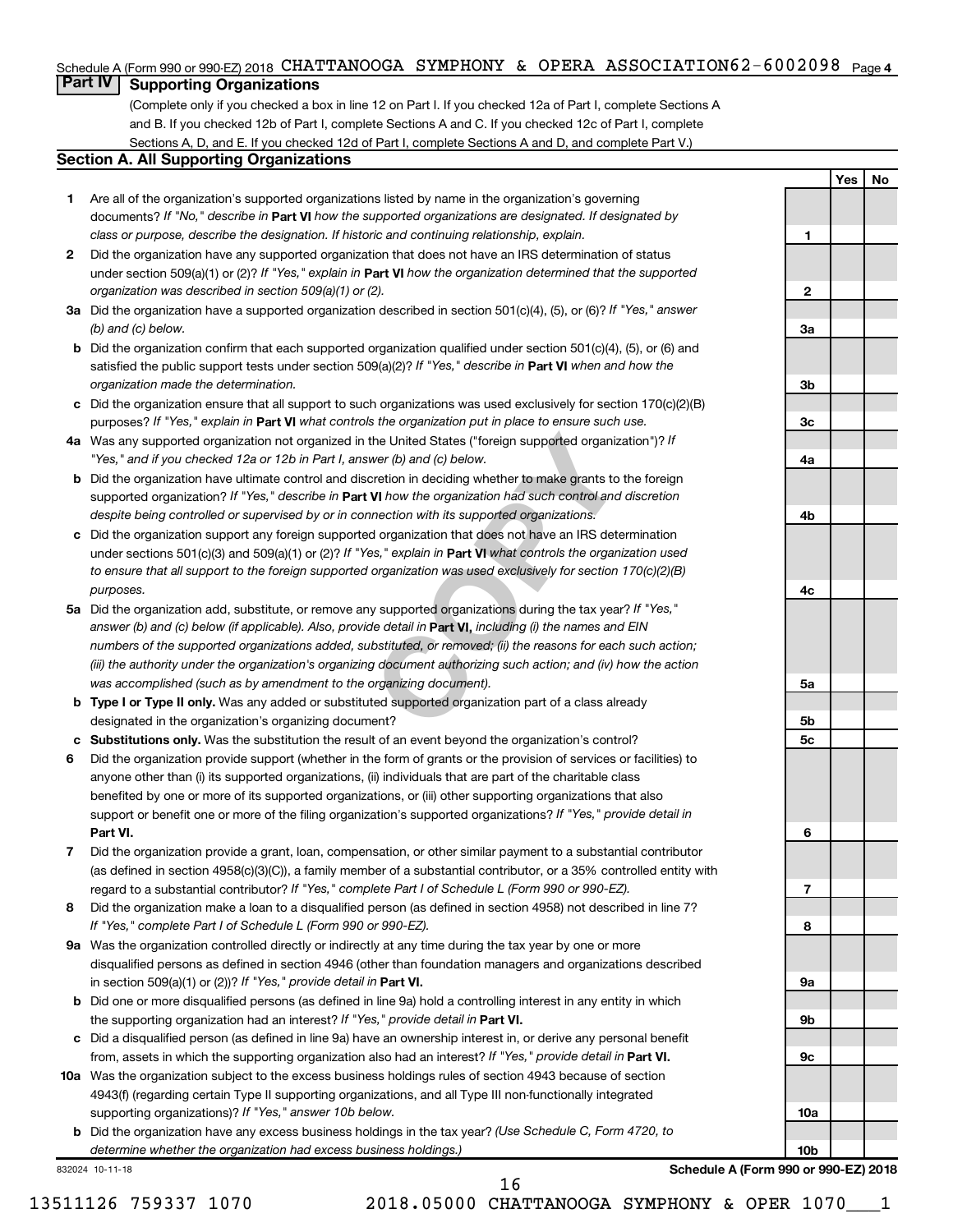#### Schedule A (Form 990 or 990-EZ) 2018 CHATTANOOGA SYMPHONY & OPERA ASSOCIATION6 Z = 6 0 0 ZU9 8 Page 5 **Part IV Supporting Organizations** *(continued)* CHATTANOOGA SYMPHONY & OPERA ASSOCIATION62-6002098

|              |                                                                                                                                 |                | Yes | No |
|--------------|---------------------------------------------------------------------------------------------------------------------------------|----------------|-----|----|
| 11           | Has the organization accepted a gift or contribution from any of the following persons?                                         |                |     |    |
|              | a A person who directly or indirectly controls, either alone or together with persons described in (b) and (c)                  |                |     |    |
|              | below, the governing body of a supported organization?                                                                          | 11a            |     |    |
|              | <b>b</b> A family member of a person described in (a) above?                                                                    | 11b            |     |    |
|              | c A 35% controlled entity of a person described in (a) or (b) above? If "Yes" to a, b, or c, provide detail in Part VI.         | 11c            |     |    |
|              | <b>Section B. Type I Supporting Organizations</b>                                                                               |                |     |    |
|              |                                                                                                                                 |                | Yes | No |
| 1.           | Did the directors, trustees, or membership of one or more supported organizations have the power to                             |                |     |    |
|              | regularly appoint or elect at least a majority of the organization's directors or trustees at all times during the              |                |     |    |
|              | tax year? If "No," describe in Part VI how the supported organization(s) effectively operated, supervised, or                   |                |     |    |
|              | controlled the organization's activities. If the organization had more than one supported organization,                         |                |     |    |
|              | describe how the powers to appoint and/or remove directors or trustees were allocated among the supported                       |                |     |    |
|              | organizations and what conditions or restrictions, if any, applied to such powers during the tax year.                          | 1              |     |    |
| $\mathbf{2}$ | Did the organization operate for the benefit of any supported organization other than the supported                             |                |     |    |
|              | organization(s) that operated, supervised, or controlled the supporting organization? If "Yes," explain in                      |                |     |    |
|              | Part VI how providing such benefit carried out the purposes of the supported organization(s) that operated,                     |                |     |    |
|              | supervised, or controlled the supporting organization.                                                                          | $\mathbf{2}$   |     |    |
|              | <b>Section C. Type II Supporting Organizations</b>                                                                              |                |     |    |
|              |                                                                                                                                 |                | Yes | No |
| 1.           | Were a majority of the organization's directors or trustees during the tax year also a majority of the directors                |                |     |    |
|              | or trustees of each of the organization's supported organization(s)? If "No," describe in Part VI how control                   |                |     |    |
|              | or management of the supporting organization was vested in the same persons that controlled or managed                          |                |     |    |
|              | the supported organization(s).                                                                                                  | 1              |     |    |
|              | <b>Section D. All Type III Supporting Organizations</b>                                                                         |                |     |    |
|              |                                                                                                                                 |                | Yes | No |
| 1.           | Did the organization provide to each of its supported organizations, by the last day of the fifth month of the                  |                |     |    |
|              | organization's tax year, (i) a written notice describing the type and amount of support provided during the prior tax           |                |     |    |
|              | year, (ii) a copy of the Form 990 that was most recently filed as of the date of notification, and (iii) copies of the          |                |     |    |
|              | organization's governing documents in effect on the date of notification, to the extent not previously provided?                | 1              |     |    |
| 2            | Were any of the organization's officers, directors, or trustees either (i) appointed or elected by the supported                |                |     |    |
|              | organization(s) or (ii) serving on the governing body of a supported organization? If "No," explain in <b>Part VI</b> how       |                |     |    |
|              | the organization maintained a close and continuous working relationship with the supported organization(s).                     | $\mathbf{2}$   |     |    |
| 3            | By reason of the relationship described in (2), did the organization's supported organizations have a                           |                |     |    |
|              |                                                                                                                                 |                |     |    |
|              | significant voice in the organization's investment policies and in directing the use of the organization's                      |                |     |    |
|              | income or assets at all times during the tax year? If "Yes," describe in Part VI the role the organization's                    |                |     |    |
|              | supported organizations played in this regard.<br>Section E. Type III Functionally Integrated Supporting Organizations          | 3              |     |    |
|              |                                                                                                                                 |                |     |    |
| 1            | Check the box next to the method that the organization used to satisfy the Integral Part Test during the yealsee instructions). |                |     |    |
| a            | The organization satisfied the Activities Test. Complete line 2 below.                                                          |                |     |    |
| b            | The organization is the parent of each of its supported organizations. Complete line 3 below.                                   |                |     |    |
| c            | The organization supported a governmental entity. Describe in Part VI how you supported a government entity (see instructions). |                |     |    |
| 2            | Activities Test. Answer (a) and (b) below.                                                                                      |                | Yes | No |
| a            | Did substantially all of the organization's activities during the tax year directly further the exempt purposes of              |                |     |    |
|              | the supported organization(s) to which the organization was responsive? If "Yes," then in Part VI identify                      |                |     |    |
|              | those supported organizations and explain how these activities directly furthered their exempt purposes,                        |                |     |    |
|              | how the organization was responsive to those supported organizations, and how the organization determined                       |                |     |    |
|              | that these activities constituted substantially all of its activities.                                                          | 2a             |     |    |
|              | <b>b</b> Did the activities described in (a) constitute activities that, but for the organization's involvement, one or more    |                |     |    |
|              | of the organization's supported organization(s) would have been engaged in? If "Yes," explain in Part VI the                    |                |     |    |
|              | reasons for the organization's position that its supported organization(s) would have engaged in these                          |                |     |    |
|              | activities but for the organization's involvement.                                                                              | 2b             |     |    |
| з            | Parent of Supported Organizations. Answer (a) and (b) below.                                                                    |                |     |    |
| a            | Did the organization have the power to regularly appoint or elect a majority of the officers, directors, or                     |                |     |    |
|              | trustees of each of the supported organizations? Provide details in Part VI.                                                    | За             |     |    |
| b            | Did the organization exercise a substantial degree of direction over the policies, programs, and activities of each             |                |     |    |
|              | of its supported organizations? If "Yes," describe in Part VI the role played by the organization in this regard.               | 3 <sub>b</sub> |     |    |
|              | Schedule A (Form 990 or 990-EZ) 2018<br>832025 10-11-18                                                                         |                |     |    |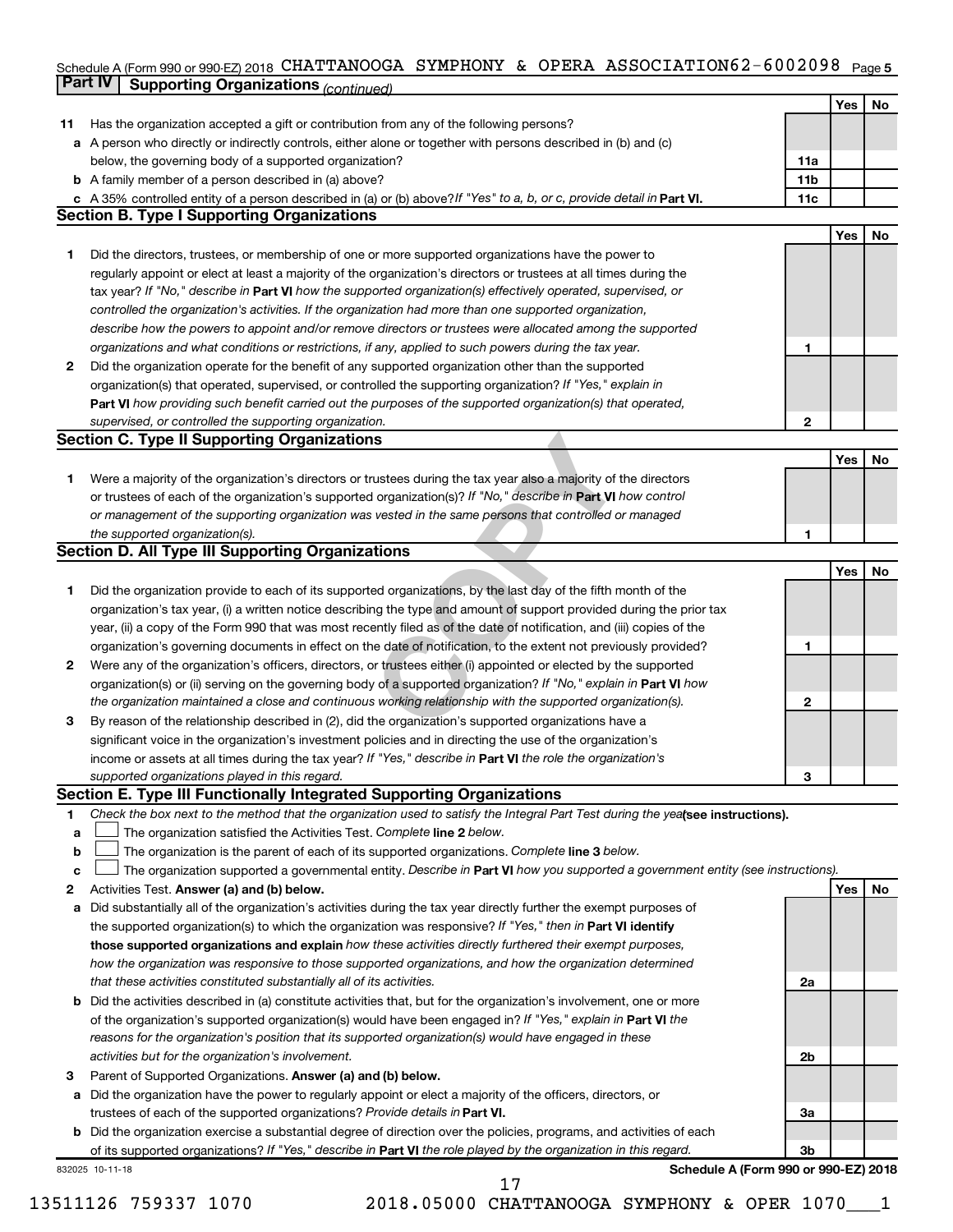## Schedule A (Form 990 or 990-EZ) 2018 CHATTANOOGA SYMPHONY & OPERA ASSOCIATION62-6002098 Page 6 **Part V Type III Non-Functionally Integrated 509(a)(3) Supporting Organizations**

1 **Letter See instructions.** All Check here if the organization satisfied the Integral Part Test as a qualifying trust on Nov. 20, 1970 (explain in Part VI.) See instructions. All other Type III non-functionally integrated supporting organizations must complete Sections A through E.

|    | Section A - Adjusted Net Income                                              |                | (A) Prior Year | (B) Current Year<br>(optional) |
|----|------------------------------------------------------------------------------|----------------|----------------|--------------------------------|
| 1  | Net short-term capital gain                                                  | 1              |                |                                |
| 2  | Recoveries of prior-year distributions                                       | $\overline{2}$ |                |                                |
| З  | Other gross income (see instructions)                                        | 3              |                |                                |
| 4  | Add lines 1 through 3                                                        | 4              |                |                                |
| 5  | Depreciation and depletion                                                   | 5              |                |                                |
| 6  | Portion of operating expenses paid or incurred for production or             |                |                |                                |
|    | collection of gross income or for management, conservation, or               |                |                |                                |
|    | maintenance of property held for production of income (see instructions)     | 6              |                |                                |
| 7  | Other expenses (see instructions)                                            | $\overline{7}$ |                |                                |
| 8  | Adjusted Net Income (subtract lines 5, 6, and 7 from line 4)                 | 8              |                |                                |
|    | <b>Section B - Minimum Asset Amount</b>                                      |                | (A) Prior Year | (B) Current Year<br>(optional) |
| 1. | Aggregate fair market value of all non-exempt-use assets (see                |                |                |                                |
|    | instructions for short tax year or assets held for part of year):            |                |                |                                |
|    | a Average monthly value of securities                                        | 1a             |                |                                |
|    | <b>b</b> Average monthly cash balances                                       | 1 <sub>b</sub> |                |                                |
|    | c Fair market value of other non-exempt-use assets                           | 1 <sub>c</sub> |                |                                |
|    | d Total (add lines 1a, 1b, and 1c)                                           | 1 <sub>d</sub> |                |                                |
|    | <b>e</b> Discount claimed for blockage or other                              |                |                |                                |
|    | factors (explain in detail in Part VI):                                      |                |                |                                |
| 2  | Acquisition indebtedness applicable to non-exempt-use assets                 | $\mathbf{2}$   |                |                                |
| 3  | Subtract line 2 from line 1d                                                 | 3              |                |                                |
| 4  | Cash deemed held for exempt use. Enter 1-1/2% of line 3 (for greater amount, |                |                |                                |
|    | see instructions)                                                            | 4              |                |                                |
| 5  | Net value of non-exempt-use assets (subtract line 4 from line 3)             | 5              |                |                                |
| 6  | Multiply line 5 by .035                                                      | 6              |                |                                |
| 7  | Recoveries of prior-year distributions                                       | 7              |                |                                |
| 8  | Minimum Asset Amount (add line 7 to line 6)                                  | 8              |                |                                |
|    | <b>Section C - Distributable Amount</b>                                      |                |                | <b>Current Year</b>            |
| 1  | Adjusted net income for prior year (from Section A, line 8, Column A)        | 1              |                |                                |
| 2  | Enter 85% of line 1                                                          | $\overline{2}$ |                |                                |
| З  | Minimum asset amount for prior year (from Section B, line 8, Column A)       | 3              |                |                                |
| 4  | Enter greater of line 2 or line 3                                            | 4              |                |                                |
| 5  | Income tax imposed in prior year                                             | 5              |                |                                |
| 6  | <b>Distributable Amount.</b> Subtract line 5 from line 4, unless subject to  |                |                |                                |
|    | emergency temporary reduction (see instructions)                             | 6              |                |                                |
|    |                                                                              |                |                |                                |

**7** Let Check here if the current year is the organization's first as a non-functionally integrated Type III supporting organization (see instructions).

**Schedule A (Form 990 or 990-EZ) 2018**

832026 10-11-18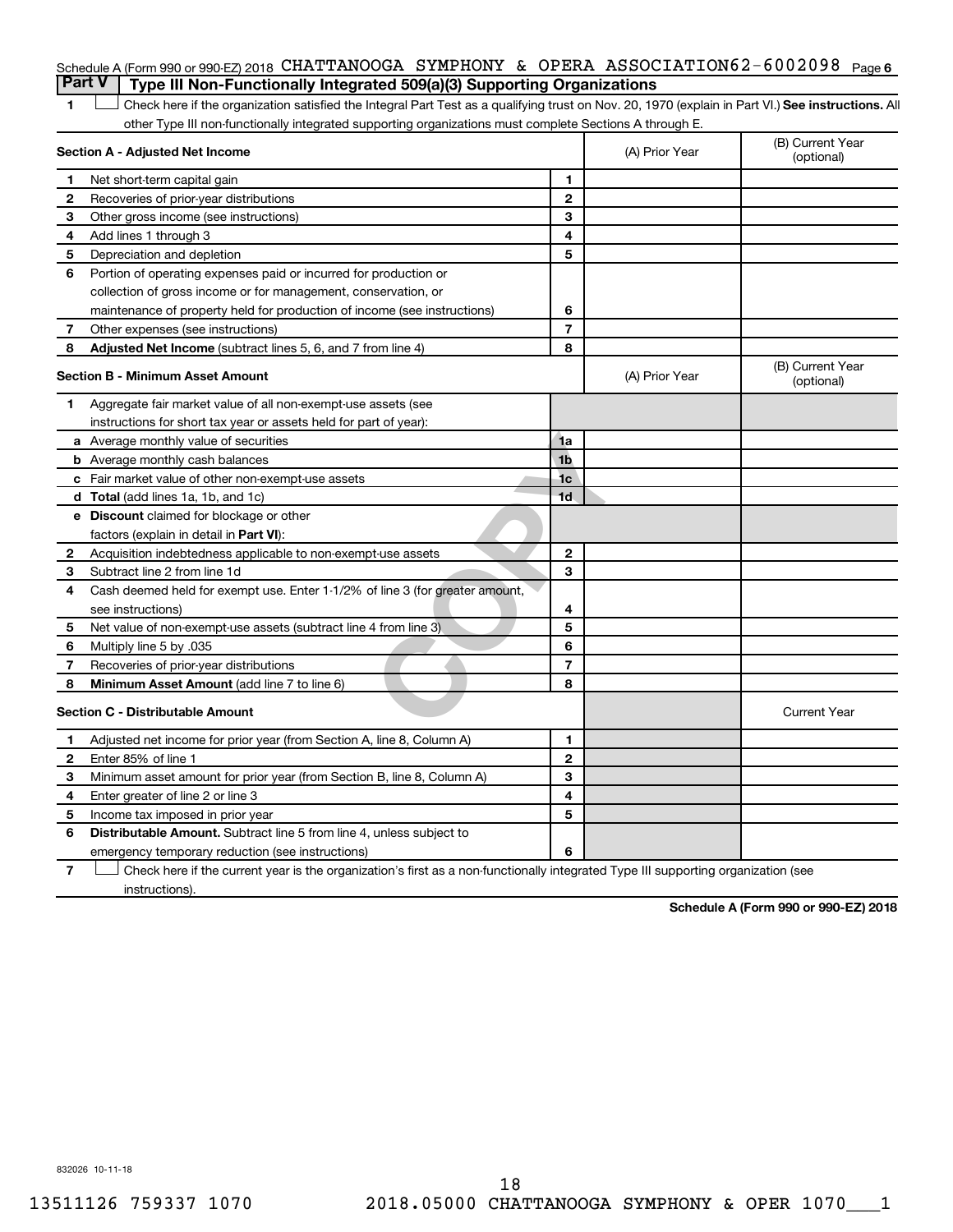#### Schedule A (Form 990 or 990-EZ) 2018 CHATTANOOGA SYMPHONY & OPERA ASSOCIATION62-6002098 <sub>Page 7</sub>

| <b>Part V</b> | Type III Non-Functionally Integrated 509(a)(3) Supporting Organizations (continued)        |                             |                                       |                                         |  |  |  |  |  |  |
|---------------|--------------------------------------------------------------------------------------------|-----------------------------|---------------------------------------|-----------------------------------------|--|--|--|--|--|--|
|               | <b>Current Year</b><br><b>Section D - Distributions</b>                                    |                             |                                       |                                         |  |  |  |  |  |  |
| 1             | Amounts paid to supported organizations to accomplish exempt purposes                      |                             |                                       |                                         |  |  |  |  |  |  |
| $\mathbf{2}$  | Amounts paid to perform activity that directly furthers exempt purposes of supported       |                             |                                       |                                         |  |  |  |  |  |  |
|               | organizations, in excess of income from activity                                           |                             |                                       |                                         |  |  |  |  |  |  |
| 3             | Administrative expenses paid to accomplish exempt purposes of supported organizations      |                             |                                       |                                         |  |  |  |  |  |  |
| 4             | Amounts paid to acquire exempt-use assets                                                  |                             |                                       |                                         |  |  |  |  |  |  |
| 5             | Qualified set-aside amounts (prior IRS approval required)                                  |                             |                                       |                                         |  |  |  |  |  |  |
| 6             | Other distributions (describe in <b>Part VI</b> ). See instructions.                       |                             |                                       |                                         |  |  |  |  |  |  |
| 7             | Total annual distributions. Add lines 1 through 6.                                         |                             |                                       |                                         |  |  |  |  |  |  |
| 8             | Distributions to attentive supported organizations to which the organization is responsive |                             |                                       |                                         |  |  |  |  |  |  |
|               | (provide details in Part VI). See instructions.                                            |                             |                                       |                                         |  |  |  |  |  |  |
| 9             | Distributable amount for 2018 from Section C, line 6                                       |                             |                                       |                                         |  |  |  |  |  |  |
| 10            | Line 8 amount divided by line 9 amount                                                     |                             |                                       |                                         |  |  |  |  |  |  |
|               |                                                                                            | (i)                         | (ii)                                  | (iii)                                   |  |  |  |  |  |  |
|               | <b>Section E - Distribution Allocations (see instructions)</b>                             | <b>Excess Distributions</b> | <b>Underdistributions</b><br>Pre-2018 | <b>Distributable</b><br>Amount for 2018 |  |  |  |  |  |  |
| 1             | Distributable amount for 2018 from Section C, line 6                                       |                             |                                       |                                         |  |  |  |  |  |  |
| $\mathbf{2}$  | Underdistributions, if any, for years prior to 2018 (reason-                               |                             |                                       |                                         |  |  |  |  |  |  |
|               | able cause required- explain in Part VI). See instructions.                                |                             |                                       |                                         |  |  |  |  |  |  |
| 3             | Excess distributions carryover, if any, to 2018                                            |                             |                                       |                                         |  |  |  |  |  |  |
|               | <b>a</b> From 2013                                                                         |                             |                                       |                                         |  |  |  |  |  |  |
|               | <b>b</b> From 2014                                                                         |                             |                                       |                                         |  |  |  |  |  |  |
|               | c From 2015                                                                                |                             |                                       |                                         |  |  |  |  |  |  |
|               | d From 2016                                                                                |                             |                                       |                                         |  |  |  |  |  |  |
|               | e From 2017                                                                                |                             |                                       |                                         |  |  |  |  |  |  |
|               | f Total of lines 3a through e                                                              |                             |                                       |                                         |  |  |  |  |  |  |
|               | g Applied to underdistributions of prior years                                             |                             |                                       |                                         |  |  |  |  |  |  |
|               | h Applied to 2018 distributable amount                                                     |                             |                                       |                                         |  |  |  |  |  |  |
| Ť.            | Carryover from 2013 not applied (see instructions)                                         |                             |                                       |                                         |  |  |  |  |  |  |
|               | Remainder. Subtract lines 3g, 3h, and 3i from 3f.                                          |                             |                                       |                                         |  |  |  |  |  |  |
| 4             | Distributions for 2018 from Section D,                                                     |                             |                                       |                                         |  |  |  |  |  |  |
|               | line $7:$                                                                                  |                             |                                       |                                         |  |  |  |  |  |  |
|               | a Applied to underdistributions of prior years                                             |                             |                                       |                                         |  |  |  |  |  |  |
|               | <b>b</b> Applied to 2018 distributable amount                                              |                             |                                       |                                         |  |  |  |  |  |  |
| с             | Remainder. Subtract lines 4a and 4b from 4.                                                |                             |                                       |                                         |  |  |  |  |  |  |
| 5             | Remaining underdistributions for years prior to 2018, if                                   |                             |                                       |                                         |  |  |  |  |  |  |
|               | any. Subtract lines 3g and 4a from line 2. For result greater                              |                             |                                       |                                         |  |  |  |  |  |  |
|               | than zero, explain in Part VI. See instructions.                                           |                             |                                       |                                         |  |  |  |  |  |  |
| 6             | Remaining underdistributions for 2018. Subtract lines 3h                                   |                             |                                       |                                         |  |  |  |  |  |  |
|               | and 4b from line 1. For result greater than zero, explain in                               |                             |                                       |                                         |  |  |  |  |  |  |
|               | <b>Part VI.</b> See instructions.                                                          |                             |                                       |                                         |  |  |  |  |  |  |
| $\mathbf{7}$  | Excess distributions carryover to 2019. Add lines 3j                                       |                             |                                       |                                         |  |  |  |  |  |  |
|               | and 4c.                                                                                    |                             |                                       |                                         |  |  |  |  |  |  |
| 8             | Breakdown of line 7:                                                                       |                             |                                       |                                         |  |  |  |  |  |  |
|               | a Excess from 2014                                                                         |                             |                                       |                                         |  |  |  |  |  |  |
|               | <b>b</b> Excess from 2015                                                                  |                             |                                       |                                         |  |  |  |  |  |  |
|               | c Excess from 2016                                                                         |                             |                                       |                                         |  |  |  |  |  |  |
|               | d Excess from 2017                                                                         |                             |                                       |                                         |  |  |  |  |  |  |
|               | e Excess from 2018                                                                         |                             |                                       |                                         |  |  |  |  |  |  |

**Schedule A (Form 990 or 990-EZ) 2018**

832027 10-11-18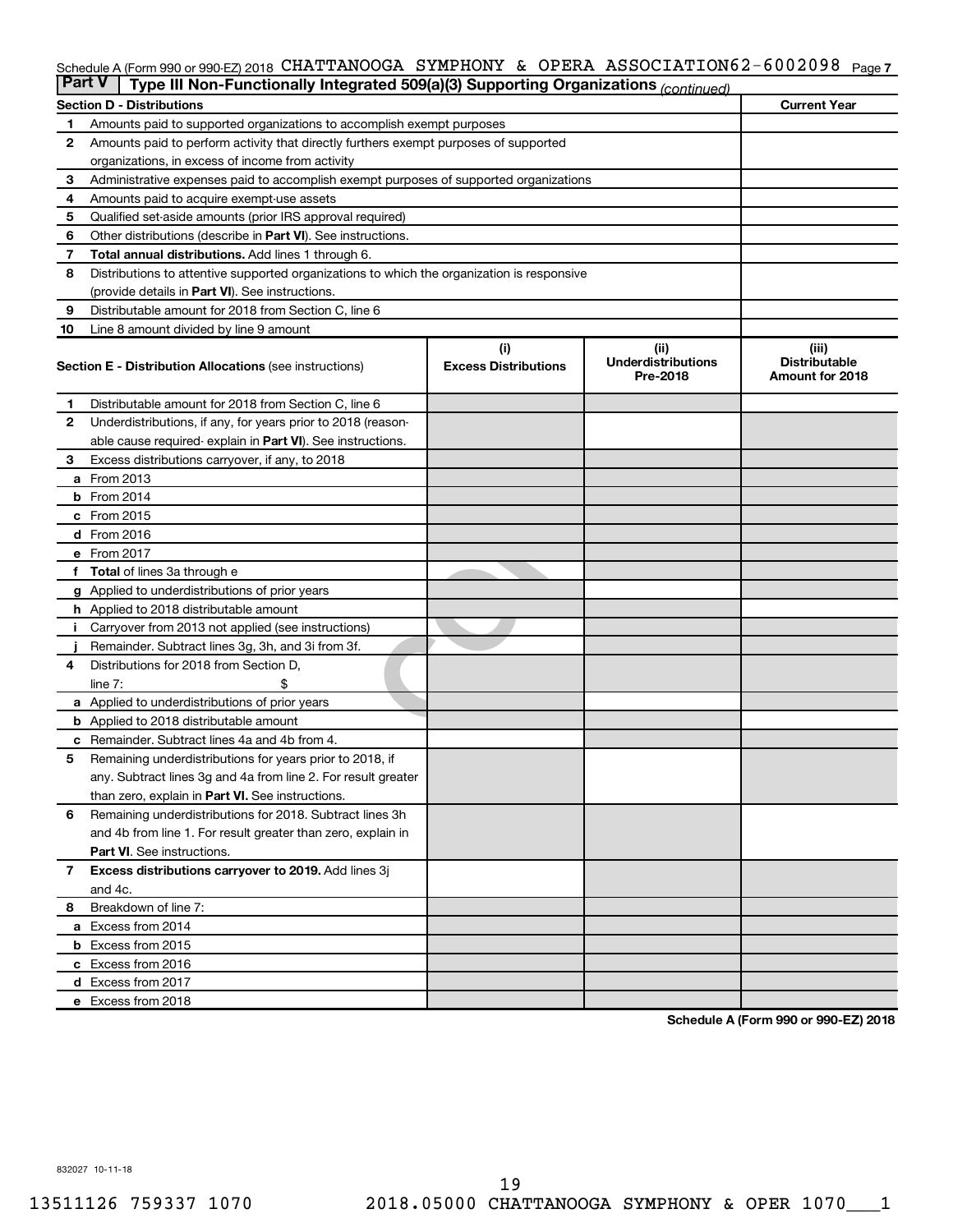| Part VI                                 | (See instructions.) |        | Schedule A (Form 990 or 990-EZ) 2018 CHATTANOOGA SYMPHONY & OPERA ASSOCIATION62-6002098 Page 8<br>Supplemental Information. Provide the explanations required by Part II, line 10; Part II, line 17a or 17b; Part III, line 12;<br>Part IV, Section A, lines 1, 2, 3b, 3c, 4b, 4c, 5a, 6, 9a, 9b, 9c, 11a, 11b, and 11c; Part IV, Section B, lines 1 and 2; Part IV, Section C,<br>line 1; Part IV, Section D, lines 2 and 3; Part IV, Section E, lines 1c, 2a, 2b, 3a, and 3b; Part V, line 1; Part V, Section B, line 1e; Part V,<br>Section D, lines 5, 6, and 8; and Part V, Section E, lines 2, 5, and 6. Also complete this part for any additional information. |                                      |
|-----------------------------------------|---------------------|--------|------------------------------------------------------------------------------------------------------------------------------------------------------------------------------------------------------------------------------------------------------------------------------------------------------------------------------------------------------------------------------------------------------------------------------------------------------------------------------------------------------------------------------------------------------------------------------------------------------------------------------------------------------------------------|--------------------------------------|
|                                         |                     |        | SCHEDULE A, PART II, LINE 10, EXPLANATION FOR OTHER INCOME:                                                                                                                                                                                                                                                                                                                                                                                                                                                                                                                                                                                                            |                                      |
| MISCELLANEOUS                           |                     |        |                                                                                                                                                                                                                                                                                                                                                                                                                                                                                                                                                                                                                                                                        |                                      |
| 2014 AMOUNT:                            | \$                  | 1,595. |                                                                                                                                                                                                                                                                                                                                                                                                                                                                                                                                                                                                                                                                        |                                      |
| 2015 AMOUNT:                            | \$                  | 4,648. |                                                                                                                                                                                                                                                                                                                                                                                                                                                                                                                                                                                                                                                                        |                                      |
| 2016 AMOUNT:                            | \$                  | 2,369. |                                                                                                                                                                                                                                                                                                                                                                                                                                                                                                                                                                                                                                                                        |                                      |
| 2017 AMOUNT:                            | \$                  | 126.   |                                                                                                                                                                                                                                                                                                                                                                                                                                                                                                                                                                                                                                                                        |                                      |
| 2018 AMOUNT:                            | \$                  | 792.   |                                                                                                                                                                                                                                                                                                                                                                                                                                                                                                                                                                                                                                                                        |                                      |
|                                         |                     |        |                                                                                                                                                                                                                                                                                                                                                                                                                                                                                                                                                                                                                                                                        |                                      |
|                                         |                     |        |                                                                                                                                                                                                                                                                                                                                                                                                                                                                                                                                                                                                                                                                        |                                      |
|                                         |                     |        |                                                                                                                                                                                                                                                                                                                                                                                                                                                                                                                                                                                                                                                                        |                                      |
|                                         |                     |        |                                                                                                                                                                                                                                                                                                                                                                                                                                                                                                                                                                                                                                                                        |                                      |
|                                         |                     |        |                                                                                                                                                                                                                                                                                                                                                                                                                                                                                                                                                                                                                                                                        |                                      |
|                                         |                     |        |                                                                                                                                                                                                                                                                                                                                                                                                                                                                                                                                                                                                                                                                        |                                      |
|                                         |                     |        |                                                                                                                                                                                                                                                                                                                                                                                                                                                                                                                                                                                                                                                                        |                                      |
|                                         |                     |        |                                                                                                                                                                                                                                                                                                                                                                                                                                                                                                                                                                                                                                                                        |                                      |
|                                         |                     |        |                                                                                                                                                                                                                                                                                                                                                                                                                                                                                                                                                                                                                                                                        |                                      |
|                                         |                     |        |                                                                                                                                                                                                                                                                                                                                                                                                                                                                                                                                                                                                                                                                        |                                      |
|                                         |                     |        |                                                                                                                                                                                                                                                                                                                                                                                                                                                                                                                                                                                                                                                                        |                                      |
|                                         |                     |        |                                                                                                                                                                                                                                                                                                                                                                                                                                                                                                                                                                                                                                                                        |                                      |
|                                         |                     |        |                                                                                                                                                                                                                                                                                                                                                                                                                                                                                                                                                                                                                                                                        |                                      |
|                                         |                     |        |                                                                                                                                                                                                                                                                                                                                                                                                                                                                                                                                                                                                                                                                        |                                      |
|                                         |                     |        |                                                                                                                                                                                                                                                                                                                                                                                                                                                                                                                                                                                                                                                                        |                                      |
|                                         |                     |        |                                                                                                                                                                                                                                                                                                                                                                                                                                                                                                                                                                                                                                                                        |                                      |
|                                         |                     |        |                                                                                                                                                                                                                                                                                                                                                                                                                                                                                                                                                                                                                                                                        |                                      |
|                                         |                     |        |                                                                                                                                                                                                                                                                                                                                                                                                                                                                                                                                                                                                                                                                        |                                      |
|                                         |                     |        |                                                                                                                                                                                                                                                                                                                                                                                                                                                                                                                                                                                                                                                                        |                                      |
|                                         |                     |        |                                                                                                                                                                                                                                                                                                                                                                                                                                                                                                                                                                                                                                                                        |                                      |
|                                         |                     |        |                                                                                                                                                                                                                                                                                                                                                                                                                                                                                                                                                                                                                                                                        |                                      |
| 832028 10-11-18<br>13511126 759337 1070 |                     |        | 20<br>2018.05000 CHATTANOOGA SYMPHONY & OPER 1070                                                                                                                                                                                                                                                                                                                                                                                                                                                                                                                                                                                                                      | Schedule A (Form 990 or 990-EZ) 2018 |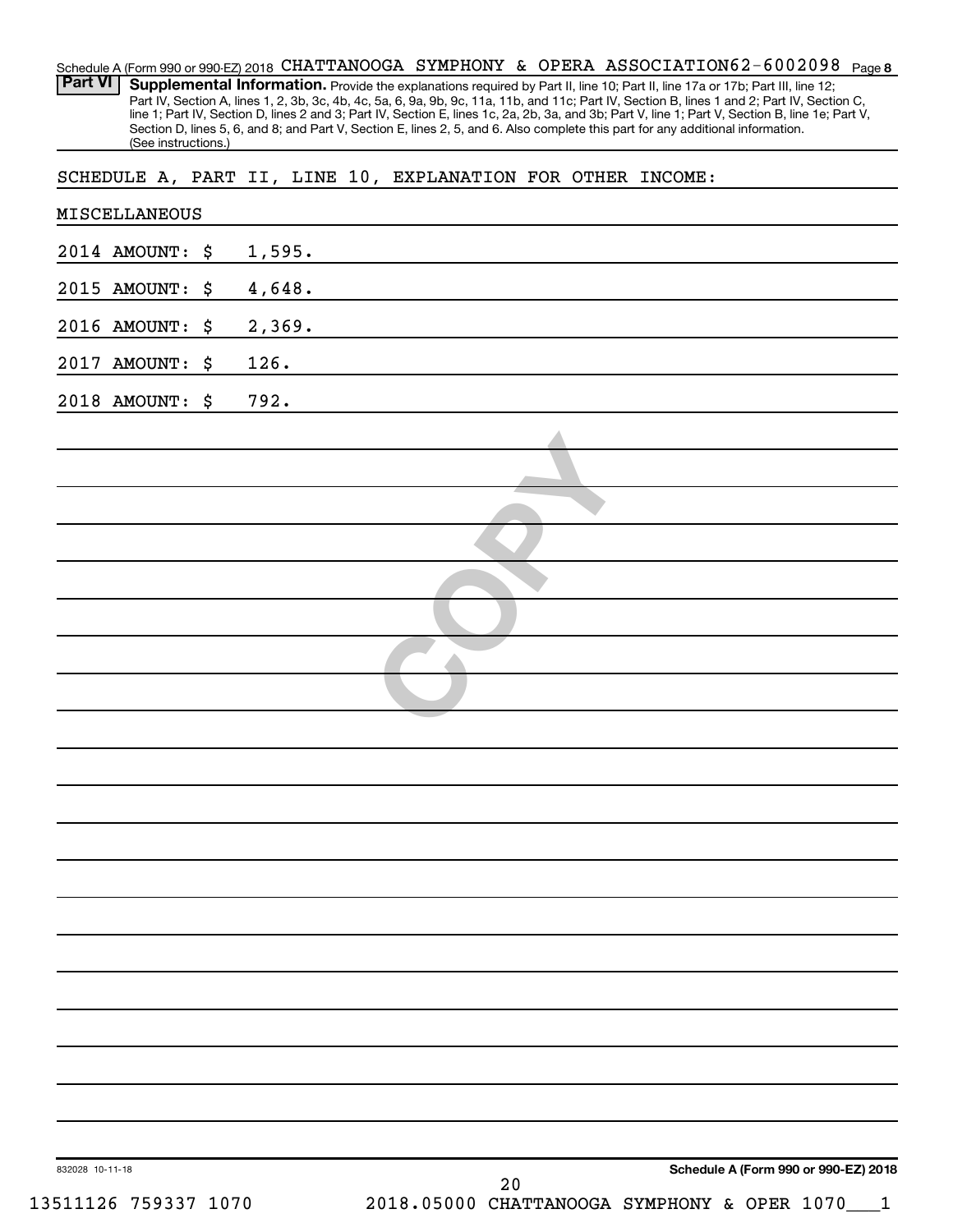| <b>SCHEDULE D</b> |  |
|-------------------|--|
|-------------------|--|

**(Form 990) | Complete if the organization answered "Yes" on Form 990, Part IV, line 6, 7, 8, 9, 10, 11a, 11b, 11c, 11d, 11e, 11f, 12a, or 12b. SCHEDULE D Supplemental Financial Statements**<br> **Form 990 2018**<br> **Part IV** line 6.7.8.9.10, 11a, 11b, 11d, 11d, 11d, 11d, 11d, 12a, 0r, 12b

**| Attach to Form 990. |Go to www.irs.gov/Form990 for instructions and the latest information.**



Department of the Treasury Internal Revenue Service

Name of the organization<br>CHATTANOOGA SYMPHONY & OPERA ASSOCTATION 62-6002098 CHATTANOOGA SYMPHONY & OPERA ASSOCIATION

| Part I          | Organizations Maintaining Donor Advised Funds or Other Similar Funds or Accounts. Complete if the                                                                                                                                                                                                          |                                                    |                                            |
|-----------------|------------------------------------------------------------------------------------------------------------------------------------------------------------------------------------------------------------------------------------------------------------------------------------------------------------|----------------------------------------------------|--------------------------------------------|
|                 | organization answered "Yes" on Form 990, Part IV, line 6.                                                                                                                                                                                                                                                  |                                                    |                                            |
|                 |                                                                                                                                                                                                                                                                                                            | (a) Donor advised funds                            | (b) Funds and other accounts               |
| 1.              |                                                                                                                                                                                                                                                                                                            |                                                    |                                            |
| 2               | Aggregate value of contributions to (during year)                                                                                                                                                                                                                                                          |                                                    |                                            |
| з               | Aggregate value of grants from (during year)                                                                                                                                                                                                                                                               |                                                    |                                            |
| 4               |                                                                                                                                                                                                                                                                                                            |                                                    |                                            |
| 5               | Did the organization inform all donors and donor advisors in writing that the assets held in donor advised funds                                                                                                                                                                                           |                                                    |                                            |
|                 |                                                                                                                                                                                                                                                                                                            |                                                    | Yes<br>No                                  |
| 6               | Did the organization inform all grantees, donors, and donor advisors in writing that grant funds can be used only                                                                                                                                                                                          |                                                    |                                            |
|                 | for charitable purposes and not for the benefit of the donor or donor advisor, or for any other purpose conferring                                                                                                                                                                                         |                                                    |                                            |
|                 | impermissible private benefit?                                                                                                                                                                                                                                                                             |                                                    | Yes<br>No                                  |
| <b>Part II</b>  | Conservation Easements. Complete if the organization answered "Yes" on Form 990, Part IV, line 7.                                                                                                                                                                                                          |                                                    |                                            |
| 1.              | Purpose(s) of conservation easements held by the organization (check all that apply).                                                                                                                                                                                                                      |                                                    |                                            |
|                 | Preservation of land for public use (e.g., recreation or education)                                                                                                                                                                                                                                        | Preservation of a historically important land area |                                            |
|                 | Protection of natural habitat                                                                                                                                                                                                                                                                              | Preservation of a certified historic structure     |                                            |
|                 | Preservation of open space                                                                                                                                                                                                                                                                                 |                                                    |                                            |
| 2.              | Complete lines 2a through 2d if the organization held a qualified conservation contribution in the form of a conservation easement on the last                                                                                                                                                             |                                                    |                                            |
|                 | day of the tax year.                                                                                                                                                                                                                                                                                       |                                                    | Held at the End of the Tax Year            |
| a               |                                                                                                                                                                                                                                                                                                            |                                                    | 2a                                         |
| b               | Total acreage restricted by conservation easements                                                                                                                                                                                                                                                         |                                                    | 2b                                         |
| c               | Number of conservation easements on a certified historic structure included in (a) manufacture included in (a)                                                                                                                                                                                             |                                                    | 2c                                         |
| d               | Number of conservation easements included in (c) acquired after 7/25/06, and not on a historic structure                                                                                                                                                                                                   |                                                    | 2d                                         |
| 3.              | Number of conservation easements modified, transferred, released, extinguished, or terminated by the organization during the tax                                                                                                                                                                           |                                                    |                                            |
|                 | $year \triangleright$                                                                                                                                                                                                                                                                                      |                                                    |                                            |
| 4               | Number of states where property subject to conservation easement is located >                                                                                                                                                                                                                              |                                                    |                                            |
| 5               | Does the organization have a written policy regarding the periodic monitoring, inspection, handling of                                                                                                                                                                                                     |                                                    |                                            |
|                 | violations, and enforcement of the conservation easements it holds?                                                                                                                                                                                                                                        |                                                    | Yes<br><b>No</b>                           |
| 6               | Staff and volunteer hours devoted to monitoring, inspecting, handling of violations, and enforcing conservation easements during the year                                                                                                                                                                  |                                                    |                                            |
|                 |                                                                                                                                                                                                                                                                                                            |                                                    |                                            |
| 7               | Amount of expenses incurred in monitoring, inspecting, handling of violations, and enforcing conservation easements during the year                                                                                                                                                                        |                                                    |                                            |
|                 | $\blacktriangleright$ \$                                                                                                                                                                                                                                                                                   |                                                    |                                            |
| 8               | Does each conservation easement reported on line 2(d) above satisfy the requirements of section 170(h)(4)(B)(i)                                                                                                                                                                                            |                                                    |                                            |
|                 |                                                                                                                                                                                                                                                                                                            |                                                    | Yes<br>No                                  |
| 9               | In Part XIII, describe how the organization reports conservation easements in its revenue and expense statement, and balance sheet, and                                                                                                                                                                    |                                                    |                                            |
|                 | include, if applicable, the text of the footnote to the organization's financial statements that describes the organization's accounting for                                                                                                                                                               |                                                    |                                            |
|                 | conservation easements.                                                                                                                                                                                                                                                                                    |                                                    |                                            |
| <b>Part III</b> | Organizations Maintaining Collections of Art, Historical Treasures, or Other Similar Assets.                                                                                                                                                                                                               |                                                    |                                            |
|                 | Complete if the organization answered "Yes" on Form 990, Part IV, line 8.                                                                                                                                                                                                                                  |                                                    |                                            |
|                 | 1a If the organization elected, as permitted under SFAS 116 (ASC 958), not to report in its revenue statement and balance sheet works of art,                                                                                                                                                              |                                                    |                                            |
|                 | historical treasures, or other similar assets held for public exhibition, education, or research in furtherance of public service, provide, in Part XIII,                                                                                                                                                  |                                                    |                                            |
|                 | the text of the footnote to its financial statements that describes these items.                                                                                                                                                                                                                           |                                                    |                                            |
|                 | If the organization elected, as permitted under SFAS 116 (ASC 958), to report in its revenue statement and balance sheet works of art, historical<br>treasures, or other similar assets held for public exhibition, education, or research in furtherance of public service, provide the following amounts |                                                    |                                            |
|                 | relating to these items:                                                                                                                                                                                                                                                                                   |                                                    |                                            |
|                 |                                                                                                                                                                                                                                                                                                            |                                                    |                                            |
|                 |                                                                                                                                                                                                                                                                                                            |                                                    | $\triangleright$ \$<br>$\triangleright$ \$ |
| 2               | If the organization received or held works of art, historical treasures, or other similar assets for financial gain, provide                                                                                                                                                                               |                                                    |                                            |
|                 | the following amounts required to be reported under SFAS 116 (ASC 958) relating to these items:                                                                                                                                                                                                            |                                                    |                                            |
| а               |                                                                                                                                                                                                                                                                                                            |                                                    | $\blacktriangleright$ \$                   |
|                 |                                                                                                                                                                                                                                                                                                            |                                                    | $\blacktriangleright$ \$                   |
|                 | LHA For Paperwork Reduction Act Notice, see the Instructions for Form 990.                                                                                                                                                                                                                                 |                                                    | Schedule D (Form 990) 2018                 |
|                 | 832051 10-29-18                                                                                                                                                                                                                                                                                            |                                                    |                                            |
|                 | 27                                                                                                                                                                                                                                                                                                         |                                                    |                                            |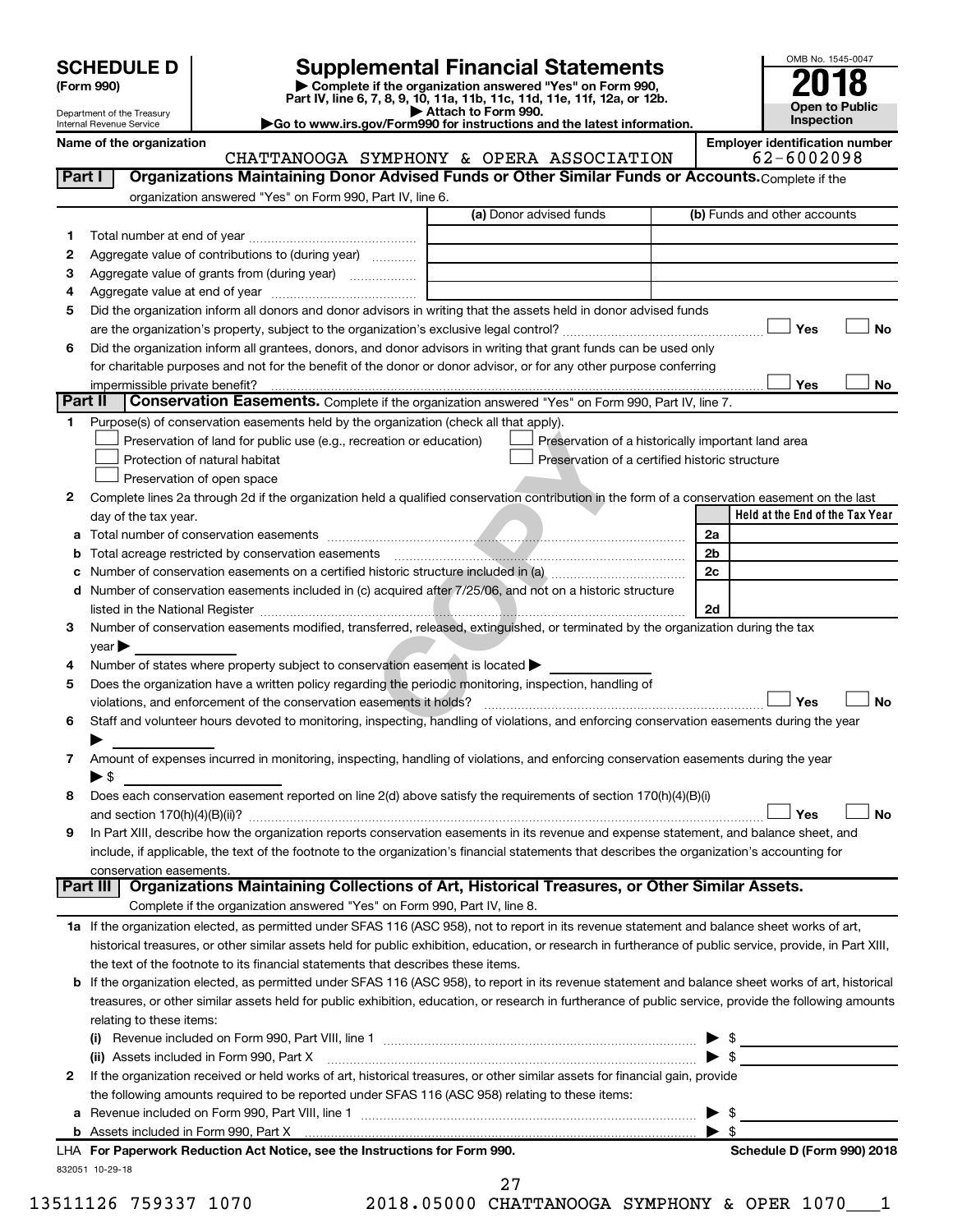|                                                                                    | Schedule D (Form 990) 2018                                                                                                                                                                                                     | CHATTANOOGA SYMPHONY & OPERA ASSOCIATION |   |                           |                    |            |                 | 62-6002098 $_{Page}$ 2               |                     |        |                  |
|------------------------------------------------------------------------------------|--------------------------------------------------------------------------------------------------------------------------------------------------------------------------------------------------------------------------------|------------------------------------------|---|---------------------------|--------------------|------------|-----------------|--------------------------------------|---------------------|--------|------------------|
| Part III                                                                           | Organizations Maintaining Collections of Art, Historical Treasures, or Other Similar Assets (continued)                                                                                                                        |                                          |   |                           |                    |            |                 |                                      |                     |        |                  |
| 3                                                                                  | Using the organization's acquisition, accession, and other records, check any of the following that are a significant use of its collection items                                                                              |                                          |   |                           |                    |            |                 |                                      |                     |        |                  |
|                                                                                    | (check all that apply):                                                                                                                                                                                                        |                                          |   |                           |                    |            |                 |                                      |                     |        |                  |
| a                                                                                  | Public exhibition                                                                                                                                                                                                              | d                                        |   | Loan or exchange programs |                    |            |                 |                                      |                     |        |                  |
| b                                                                                  | Scholarly research                                                                                                                                                                                                             | e                                        |   | Other                     |                    |            |                 |                                      |                     |        |                  |
| c                                                                                  | Preservation for future generations                                                                                                                                                                                            |                                          |   |                           |                    |            |                 |                                      |                     |        |                  |
| 4                                                                                  | Provide a description of the organization's collections and explain how they further the organization's exempt purpose in Part XIII.                                                                                           |                                          |   |                           |                    |            |                 |                                      |                     |        |                  |
| 5                                                                                  | During the year, did the organization solicit or receive donations of art, historical treasures, or other similar assets                                                                                                       |                                          |   |                           |                    |            |                 |                                      |                     |        |                  |
|                                                                                    |                                                                                                                                                                                                                                |                                          |   |                           |                    |            |                 |                                      | Yes                 |        | No               |
|                                                                                    | Part IV<br>Escrow and Custodial Arrangements. Complete if the organization answered "Yes" on Form 990, Part IV, line 9, or                                                                                                     |                                          |   |                           |                    |            |                 |                                      |                     |        |                  |
|                                                                                    | reported an amount on Form 990, Part X, line 21.                                                                                                                                                                               |                                          |   |                           |                    |            |                 |                                      |                     |        |                  |
|                                                                                    | 1a Is the organization an agent, trustee, custodian or other intermediary for contributions or other assets not included                                                                                                       |                                          |   |                           |                    |            |                 |                                      |                     |        |                  |
|                                                                                    |                                                                                                                                                                                                                                |                                          |   |                           |                    |            |                 |                                      | Yes                 |        | <b>No</b>        |
| b If "Yes," explain the arrangement in Part XIII and complete the following table: |                                                                                                                                                                                                                                |                                          |   |                           |                    |            |                 |                                      |                     |        |                  |
|                                                                                    |                                                                                                                                                                                                                                |                                          |   |                           |                    |            |                 |                                      | Amount              |        |                  |
|                                                                                    |                                                                                                                                                                                                                                |                                          |   |                           |                    |            | 1c              |                                      |                     |        |                  |
|                                                                                    | d Additions during the year manufactured and an account of the year manufactured and account of the year manufactured and account of the year manufactured and account of the year manufactured and account of the year manufa |                                          |   |                           |                    |            | 1d              |                                      |                     |        |                  |
|                                                                                    | Distributions during the year manufactured and an account of the year manufactured and the year manufactured and the                                                                                                           |                                          |   |                           |                    |            | 1e              |                                      |                     |        |                  |
| f                                                                                  | Ending balance manufactured and a series of the contractor of the contractor of the contractor of the contractor of the contractor of the contractor of the contractor of the contractor of the contractor of the contractor o |                                          |   |                           |                    |            | 1f              |                                      |                     |        |                  |
|                                                                                    | 2a Did the organization include an amount on Form 990, Part X, line 21, for escrow or custodial account liability?                                                                                                             |                                          |   |                           |                    |            |                 |                                      | Yes                 |        | No               |
|                                                                                    | b If "Yes," explain the arrangement in Part XIII. Check here if the explanation has been provided on Part XIII                                                                                                                 |                                          |   |                           |                    |            |                 |                                      |                     |        |                  |
| Part V                                                                             | <b>Endowment Funds.</b> Complete if the organization answered "Yes" on Form 990, Part IV, line 10.                                                                                                                             |                                          |   |                           |                    |            |                 |                                      |                     |        |                  |
|                                                                                    |                                                                                                                                                                                                                                | (a) Current year                         |   | (b) Prior year            | (c) Two years back |            |                 | $\vert$ (d) Three years back $\vert$ | (e) Four years back |        |                  |
|                                                                                    | 1a Beginning of year balance                                                                                                                                                                                                   | 2,667,829.                               |   | 2,286,338.                |                    | 1,920,109. |                 | 2,036,117.                           |                     |        | 2,143,660.       |
|                                                                                    |                                                                                                                                                                                                                                | 39,484.                                  |   | 509,053.                  |                    | 274,852.   |                 | 8,992.                               | 189,329.            |        |                  |
|                                                                                    | Net investment earnings, gains, and losses                                                                                                                                                                                     | $-277,567.$                              |   | 286, 624.                 |                    | 231,377.   |                 |                                      |                     |        | 115,765.         |
|                                                                                    |                                                                                                                                                                                                                                |                                          |   |                           |                    |            |                 |                                      |                     |        |                  |
|                                                                                    | e Other expenditures for facilities                                                                                                                                                                                            |                                          |   |                           |                    |            |                 |                                      |                     |        |                  |
|                                                                                    | and programs                                                                                                                                                                                                                   | 340,000.                                 |   | 414,186.                  |                    | 140,000.   |                 | 125,000.                             |                     |        | 412,637.         |
| f                                                                                  | Administrative expenses                                                                                                                                                                                                        |                                          |   |                           |                    |            |                 |                                      |                     |        |                  |
| g                                                                                  | End of year balance                                                                                                                                                                                                            | 2,089,746.                               |   | 2,667,829.                |                    | 2,286,338. |                 | 1,920,109.                           |                     |        | 2,036,117.       |
| 2                                                                                  | Provide the estimated percentage of the current year end balance (line 1g, column (a)) held as:                                                                                                                                |                                          |   |                           |                    |            |                 |                                      |                     |        |                  |
| a                                                                                  | Board designated or quasi-endowment                                                                                                                                                                                            | 24.47                                    | % |                           |                    |            |                 |                                      |                     |        |                  |
| b                                                                                  | 75.53<br>Permanent endowment                                                                                                                                                                                                   | %                                        |   |                           |                    |            |                 |                                      |                     |        |                  |
|                                                                                    | c Temporarily restricted endowment                                                                                                                                                                                             | %                                        |   |                           |                    |            |                 |                                      |                     |        |                  |
|                                                                                    | The percentages on lines 2a, 2b, and 2c should equal 100%.                                                                                                                                                                     |                                          |   |                           |                    |            |                 |                                      |                     |        |                  |
|                                                                                    | 3a Are there endowment funds not in the possession of the organization that are held and administered for the organization                                                                                                     |                                          |   |                           |                    |            |                 |                                      |                     |        |                  |
|                                                                                    | by:                                                                                                                                                                                                                            |                                          |   |                           |                    |            |                 |                                      |                     | Yes    | No               |
|                                                                                    |                                                                                                                                                                                                                                |                                          |   |                           |                    |            |                 |                                      | 3a(i)               |        | х                |
|                                                                                    |                                                                                                                                                                                                                                |                                          |   |                           |                    |            |                 |                                      | 3a(ii)              |        | X                |
|                                                                                    |                                                                                                                                                                                                                                |                                          |   |                           |                    |            |                 |                                      | 3b                  |        |                  |
|                                                                                    | Describe in Part XIII the intended uses of the organization's endowment funds.                                                                                                                                                 |                                          |   |                           |                    |            |                 |                                      |                     |        |                  |
|                                                                                    | <b>Part VI</b><br>Land, Buildings, and Equipment.                                                                                                                                                                              |                                          |   |                           |                    |            |                 |                                      |                     |        |                  |
|                                                                                    | Complete if the organization answered "Yes" on Form 990, Part IV, line 11a. See Form 990, Part X, line 10.                                                                                                                     |                                          |   |                           |                    |            |                 |                                      |                     |        |                  |
|                                                                                    | Description of property                                                                                                                                                                                                        | (a) Cost or other                        |   | (b) Cost or other         |                    |            | (c) Accumulated |                                      | (d) Book value      |        |                  |
|                                                                                    |                                                                                                                                                                                                                                | basis (investment)                       |   | basis (other)             |                    |            | depreciation    |                                      |                     |        |                  |
|                                                                                    |                                                                                                                                                                                                                                |                                          |   |                           |                    |            |                 |                                      |                     |        |                  |
|                                                                                    |                                                                                                                                                                                                                                |                                          |   |                           |                    |            |                 |                                      |                     |        | $0$ .            |
|                                                                                    |                                                                                                                                                                                                                                |                                          |   |                           | 22,955.            |            | 22,955.         |                                      |                     |        | $\overline{0}$ . |
|                                                                                    |                                                                                                                                                                                                                                |                                          |   |                           | 55,284.            |            |                 | 51,858.                              |                     | 3,426. |                  |
|                                                                                    |                                                                                                                                                                                                                                |                                          |   |                           | 39,291.            |            | 39,291.         |                                      |                     |        | $\overline{0}$ . |
|                                                                                    | Total. Add lines 1a through 1e. (Column (d) must equal Form 990, Part X, column (B), line 10c.)                                                                                                                                |                                          |   |                           |                    |            |                 |                                      |                     | 3,426. |                  |
|                                                                                    |                                                                                                                                                                                                                                |                                          |   |                           |                    |            |                 | Calcadola D. (Eau                    |                     |        | 0.0010040        |

**Schedule D (Form 990) 2018**

832052 10-29-18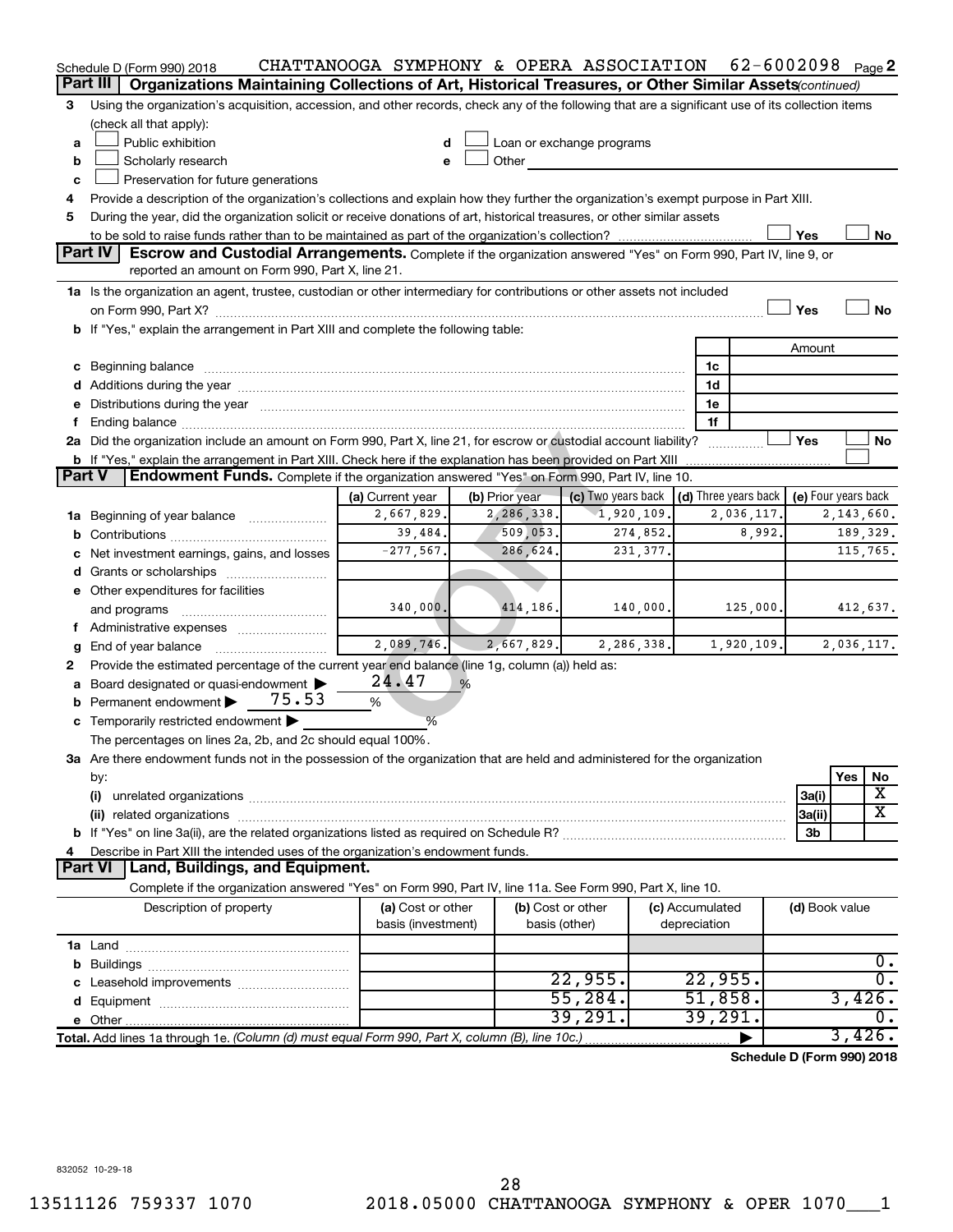| Schedule D (Form 990) 2018                                                                                                                               |                 | CHATTANOOGA SYMPHONY & OPERA ASSOCIATION | 62-6002098<br>Page 3                                      |
|----------------------------------------------------------------------------------------------------------------------------------------------------------|-----------------|------------------------------------------|-----------------------------------------------------------|
| Part VII Investments - Other Securities.                                                                                                                 |                 |                                          |                                                           |
| Complete if the organization answered "Yes" on Form 990, Part IV, line 11b. See Form 990, Part X, line 12.                                               |                 |                                          |                                                           |
| (a) Description of security or category (including name of security)                                                                                     | (b) Book value  |                                          | (c) Method of valuation: Cost or end-of-year market value |
| (1) Financial derivatives                                                                                                                                |                 |                                          |                                                           |
|                                                                                                                                                          |                 |                                          |                                                           |
| (3) Other                                                                                                                                                |                 |                                          |                                                           |
| CRAWFORD TX HKTH FACS DEV<br>(A)                                                                                                                         |                 |                                          |                                                           |
| REV BOND<br>(B)                                                                                                                                          | 68,636.         |                                          | END-OF-YEAR MARKET VALUE                                  |
| PUBLIC FIN AUTH WI<br>(C)                                                                                                                                |                 |                                          |                                                           |
| <b>AVIATION TAXABLE REV BD</b><br>(D)                                                                                                                    | 64,000.         |                                          | END-OF-YEAR MARKET VALUE                                  |
| ISHARES S & P SMALL CAP<br>(E)                                                                                                                           |                 |                                          |                                                           |
| 600 VALUE<br>(F)                                                                                                                                         | 261, 167.       |                                          | END-OF-YEAR MARKET VALUE                                  |
| <b>WISDOM TREE MIDCAP</b><br>(G)                                                                                                                         | 292,726.        |                                          | END-OF-YEAR MARKET VALUE                                  |
| CALIFORNIA RES CORP<br>(H)                                                                                                                               | 142,500.        | END-OF-YEAR MARKET                       | <b>VALUE</b>                                              |
| Total. (Col. (b) must equal Form 990, Part X, col. (B) line 12.) $\blacktriangleright$                                                                   | 1,391,154.      |                                          |                                                           |
| Part VIII Investments - Program Related.                                                                                                                 |                 |                                          |                                                           |
| Complete if the organization answered "Yes" on Form 990, Part IV, line 11c. See Form 990, Part X, line 13.                                               |                 |                                          |                                                           |
| (a) Description of investment                                                                                                                            | (b) Book value  |                                          | (c) Method of valuation: Cost or end-of-year market value |
| (1)                                                                                                                                                      |                 |                                          |                                                           |
| (2)                                                                                                                                                      |                 |                                          |                                                           |
| (3)                                                                                                                                                      |                 |                                          |                                                           |
| (4)                                                                                                                                                      |                 |                                          |                                                           |
| (5)                                                                                                                                                      |                 |                                          |                                                           |
| (6)                                                                                                                                                      |                 |                                          |                                                           |
| (7)                                                                                                                                                      |                 |                                          |                                                           |
| (8)                                                                                                                                                      |                 |                                          |                                                           |
| (9)                                                                                                                                                      |                 |                                          |                                                           |
| Total. (Col. (b) must equal Form 990, Part X, col. (B) line $13.$ )                                                                                      |                 |                                          |                                                           |
| <b>Other Assets.</b><br>Part IX                                                                                                                          |                 |                                          |                                                           |
| Complete if the organization answered "Yes" on Form 990, Part IV, line 11d. See Form 990, Part X, line 15.                                               |                 |                                          |                                                           |
|                                                                                                                                                          | (a) Description |                                          | (b) Book value                                            |
| (1)                                                                                                                                                      |                 |                                          |                                                           |
| (2)                                                                                                                                                      |                 |                                          |                                                           |
| (3)                                                                                                                                                      |                 |                                          |                                                           |
| (4)                                                                                                                                                      |                 |                                          |                                                           |
| (5)                                                                                                                                                      |                 |                                          |                                                           |
| (6)                                                                                                                                                      |                 |                                          |                                                           |
| (7)                                                                                                                                                      |                 |                                          |                                                           |
| (8)                                                                                                                                                      |                 |                                          |                                                           |
| (9)                                                                                                                                                      |                 |                                          |                                                           |
| Total. (Column (b) must equal Form 990, Part X, col. (B) line 15.)                                                                                       |                 |                                          |                                                           |
| <b>Other Liabilities.</b><br>Part X                                                                                                                      |                 |                                          |                                                           |
| Complete if the organization answered "Yes" on Form 990, Part IV, line 11e or 11f. See Form 990, Part X, line 25.                                        |                 |                                          |                                                           |
| (a) Description of liability<br>1.                                                                                                                       |                 | (b) Book value                           |                                                           |
| Federal income taxes<br>(1)                                                                                                                              |                 |                                          |                                                           |
| (2)                                                                                                                                                      |                 |                                          |                                                           |
| (3)                                                                                                                                                      |                 |                                          |                                                           |
| (4)                                                                                                                                                      |                 |                                          |                                                           |
| (5)                                                                                                                                                      |                 |                                          |                                                           |
| (6)                                                                                                                                                      |                 |                                          |                                                           |
| (7)                                                                                                                                                      |                 |                                          |                                                           |
| (8)                                                                                                                                                      |                 |                                          |                                                           |
| (9)                                                                                                                                                      |                 |                                          |                                                           |
| Total. (Column (b) must equal Form 990, Part X, col. (B) line 25.)                                                                                       |                 |                                          |                                                           |
| Liability for uncertain tax positions. In Part XIII, provide the text of the footnote to the organization's financial statements that reports the<br>2.  |                 |                                          |                                                           |
| organization's liability for uncertain tax positions under FIN 48 (ASC 740). Check here if the text of the footnote has been provided in Part XIII $ X $ |                 |                                          |                                                           |
|                                                                                                                                                          |                 |                                          | Schedule D (Form 990) 2018                                |
|                                                                                                                                                          |                 |                                          |                                                           |

832053 10-29-18

SEE PART XIII FOR CONTINUATIONS 13511126 759337 1070 2018.05000 CHATTANOOGA SYMPHONY & OPER 1070\_\_\_1 29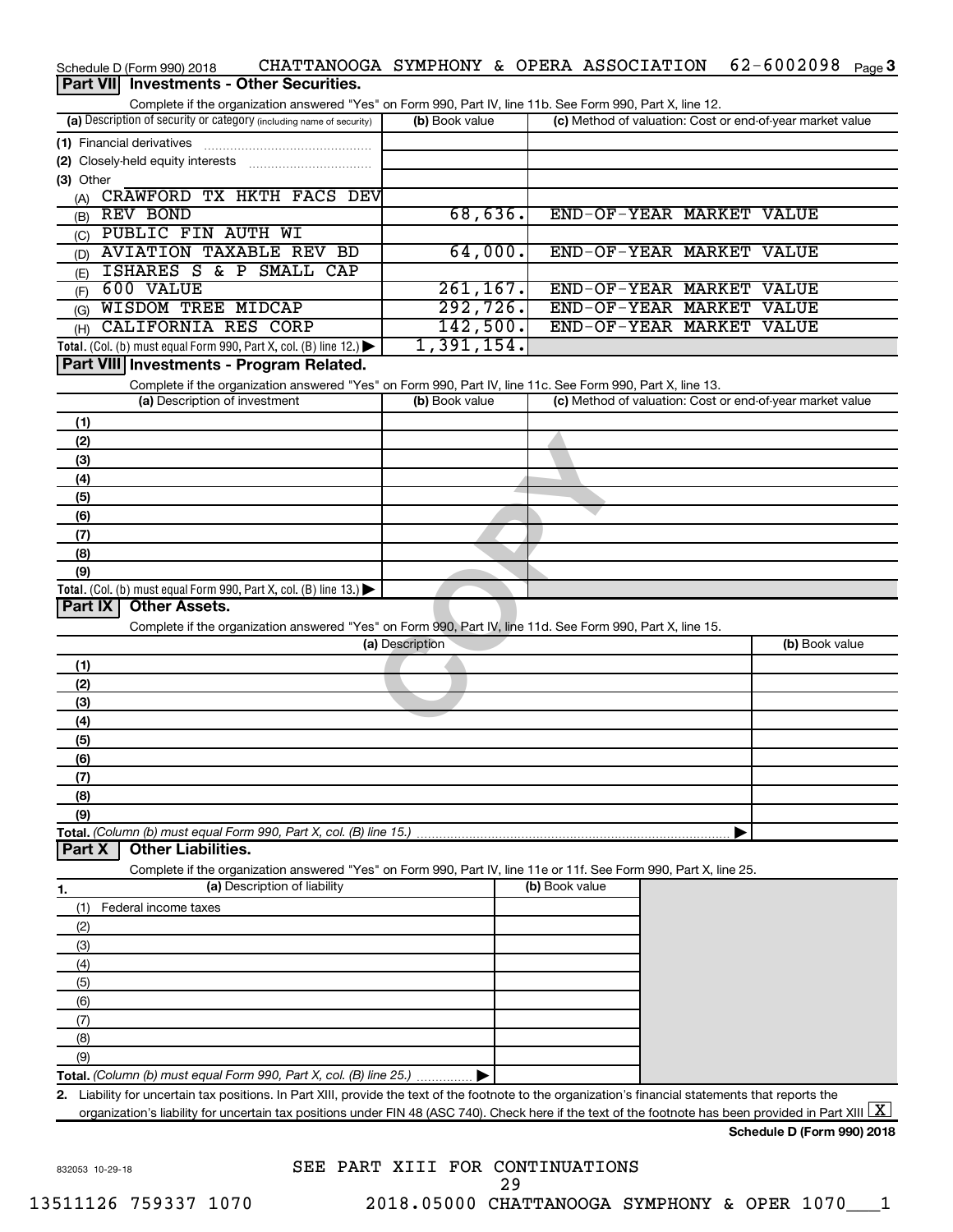|    | CHATTANOOGA SYMPHONY & OPERA ASSOCIATION<br>Schedule D (Form 990) 2018                                                                                         |                |             |                | 62-6002098 $_{Page}$ 4     |  |  |  |
|----|----------------------------------------------------------------------------------------------------------------------------------------------------------------|----------------|-------------|----------------|----------------------------|--|--|--|
|    | Reconciliation of Revenue per Audited Financial Statements With Revenue per Return.<br><b>Part XI</b>                                                          |                |             |                |                            |  |  |  |
|    | Complete if the organization answered "Yes" on Form 990, Part IV, line 12a.                                                                                    |                |             |                |                            |  |  |  |
| 1. | Total revenue, gains, and other support per audited financial statements                                                                                       |                |             | $\mathbf{1}$   | 1,941,487.                 |  |  |  |
| 2  | Amounts included on line 1 but not on Form 990, Part VIII, line 12:                                                                                            |                |             |                |                            |  |  |  |
| a  |                                                                                                                                                                | 2a             | $-385,597.$ |                |                            |  |  |  |
|    |                                                                                                                                                                | 2 <sub>b</sub> |             |                |                            |  |  |  |
|    |                                                                                                                                                                | 2c             |             |                |                            |  |  |  |
|    |                                                                                                                                                                | 2d             |             |                |                            |  |  |  |
|    | e Add lines 2a through 2d                                                                                                                                      |                |             | 2e             | $-385,597.$                |  |  |  |
| 3  |                                                                                                                                                                |                |             | 3              | 2,327,084.                 |  |  |  |
| 4  | Amounts included on Form 990, Part VIII, line 12, but not on line 1:                                                                                           |                |             |                |                            |  |  |  |
|    |                                                                                                                                                                | 4a             | 22, 233.    |                |                            |  |  |  |
|    |                                                                                                                                                                | 4 <sub>b</sub> | $-47,742.$  |                |                            |  |  |  |
|    | c Add lines 4a and 4b                                                                                                                                          |                |             | 4c             | $-25,509.$                 |  |  |  |
|    |                                                                                                                                                                |                |             | 5              | 2,301,575.                 |  |  |  |
|    | Part XII   Reconciliation of Expenses per Audited Financial Statements With Expenses per Return.                                                               |                |             |                |                            |  |  |  |
|    | Complete if the organization answered "Yes" on Form 990, Part IV, line 12a.                                                                                    |                |             |                |                            |  |  |  |
| 1. |                                                                                                                                                                |                |             | $\blacksquare$ | 2,605,771.                 |  |  |  |
| 2  | Amounts included on line 1 but not on Form 990, Part IX, line 25:                                                                                              |                |             |                |                            |  |  |  |
|    |                                                                                                                                                                | 2a             |             |                |                            |  |  |  |
|    | <b>b</b> Prior year adjustments <i>manually contained and a contained a prior year</i> adjustments                                                             | 2 <sub>b</sub> |             |                |                            |  |  |  |
|    |                                                                                                                                                                | 2c             |             |                |                            |  |  |  |
|    |                                                                                                                                                                | 2d             | 47,742.     |                |                            |  |  |  |
|    | e Add lines 2a through 2d                                                                                                                                      |                |             | 2е             | $\frac{47,742}{2,558,029}$ |  |  |  |
| 3  |                                                                                                                                                                |                |             | 3              |                            |  |  |  |
| 4  | Amounts included on Form 990, Part IX, line 25, but not on line 1:                                                                                             |                |             |                |                            |  |  |  |
|    | a Investment expenses not included on Form 990, Part VIII, line 7b                                                                                             | 4a             | 22, 233.    |                |                            |  |  |  |
|    |                                                                                                                                                                | 4 <sub>h</sub> |             |                |                            |  |  |  |
|    | c Add lines 4a and 4b                                                                                                                                          |                |             | 4c             | 22, 233.                   |  |  |  |
|    |                                                                                                                                                                |                |             | $\mathbf{5}$   | 2,580,262.                 |  |  |  |
|    | Part XIII Supplemental Information.                                                                                                                            |                |             |                |                            |  |  |  |
|    | Provide the descriptions required for Part II, lines 3, 5, and 9; Part III, lines 1a and 4; Part IV, lines 1b and 2b; Part V, line 4; Part X, line 2; Part XI, |                |             |                |                            |  |  |  |
|    | lines 2d and 4b; and Part XII, lines 2d and 4b. Also complete this part to provide any additional information.                                                 |                |             |                |                            |  |  |  |
|    |                                                                                                                                                                |                |             |                |                            |  |  |  |
|    |                                                                                                                                                                |                |             |                |                            |  |  |  |

PART V, LINE 4:

THE PERMANENTLY RESTRICTED FUNDS ARE RESTRICTED DUE TO A STIPULATION THAT ONLY THE EARNINGS FROM THE FUND COULD BE SPENT. THE \$1,350,000 PRINCIPAL IS NOT TO BE USED. THE BOARD DESIGNATED ENDOWMENT EARNINGS ARE USED FOR OPERATIONS.

PART X, LINE 2:

THE ENTITY ACCOUNTS FOR THE EFFECT OF ANY UNCERTAIN TAX POSITIONS BASED ON

A MORE LIKELY THAN NOT THRESHOLD TO THE RECOGNITION OF THE TAX POSITIONS

BEING SUSTAINED BASED ON THE TECHNICAL MERITS OF THE POSITION UNDER

EXAMINATION BY THE APPLICABLE TAXING AUTHORITY. IF A TAX POSITION OR

832054 10-29-18 **Schedule D (Form 990) 2018** POSITIONS ARE DEEMED TO RESULT IN UNCERTAINTIES OF THOSE POSITIONS, THE 30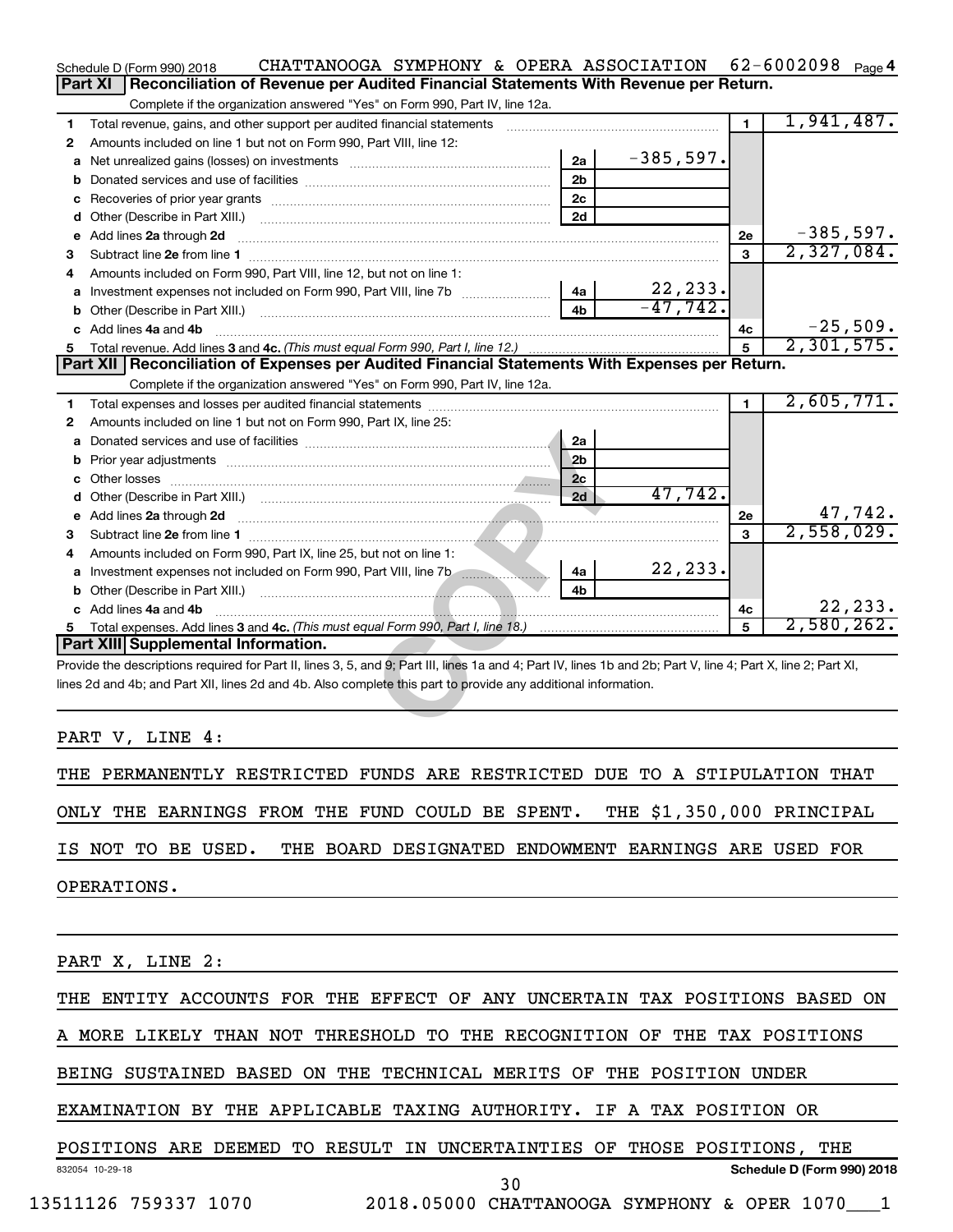| CHATTANOOGA SYMPHONY & OPERA ASSOCIATION62-6002098 Page 5<br>Schedule D (Form 990) 2018 |
|-----------------------------------------------------------------------------------------|
| <b>Part XIII Supplemental Information (continued)</b>                                   |
| UNRECOGNIZED TAX BENEFITS ARE ESTIMATED BASED ON THE CUMULATIVE                         |
| PROBABILITY ASSESSMENT THAT AGGREGATES THE ESTIMATED TAX LIABILITY FOR ALL              |
| UNCERTAIN TAX POSITIONS. TAX POSITIONS FOR THE ENTITY INCLUDE, BUT ARE NOT              |
| LIMITED TO, THE TAX-EXEMPT STATUS AND DETERMINATION OF WHETHER INCOME IS                |
| SUBJECT TO UNRELATED BUSINESS INCOME TAX. BASED ON ITS EVALUATION, THE                  |
| ENTITY HAS CONCLUDED THAT THERE ARE NO SIGNIFICANT UNCERTAIN TAX POSITIONS              |
| REQUIRING RECOGNITION IN ITS FINANCIAL STATEMENTS. THE ENTITY'S EVALUATION              |
| WAS PERFORMED FOR THE TAX YEARS ENDED MAY 31, 2016 THROUGH MAY 31, 2019,                |
| FOR FEDERAL INCOME TAX, THE YEARS THAT REMAIN SUBJECT TO EXAMINATION BY                 |
| MAJOR JURISDICTIONS AS OF MAY 31, 2019.                                                 |
|                                                                                         |
| PART XI, LINE 4B - OTHER ADJUSTMENTS:                                                   |
| DIRECT FUNDRAISING EXPENSES<br>$-47,742.$                                               |
|                                                                                         |
| PART XII, LINE 2D - OTHER ADJUSTMENTS:                                                  |
| 47,742.<br>DIRECT FUNDRAISING EXPENSES                                                  |
|                                                                                         |
|                                                                                         |
|                                                                                         |
|                                                                                         |
|                                                                                         |
|                                                                                         |
|                                                                                         |
|                                                                                         |
|                                                                                         |
|                                                                                         |
|                                                                                         |
|                                                                                         |

**Schedule D (Form 990) 2018**

832055 10-29-18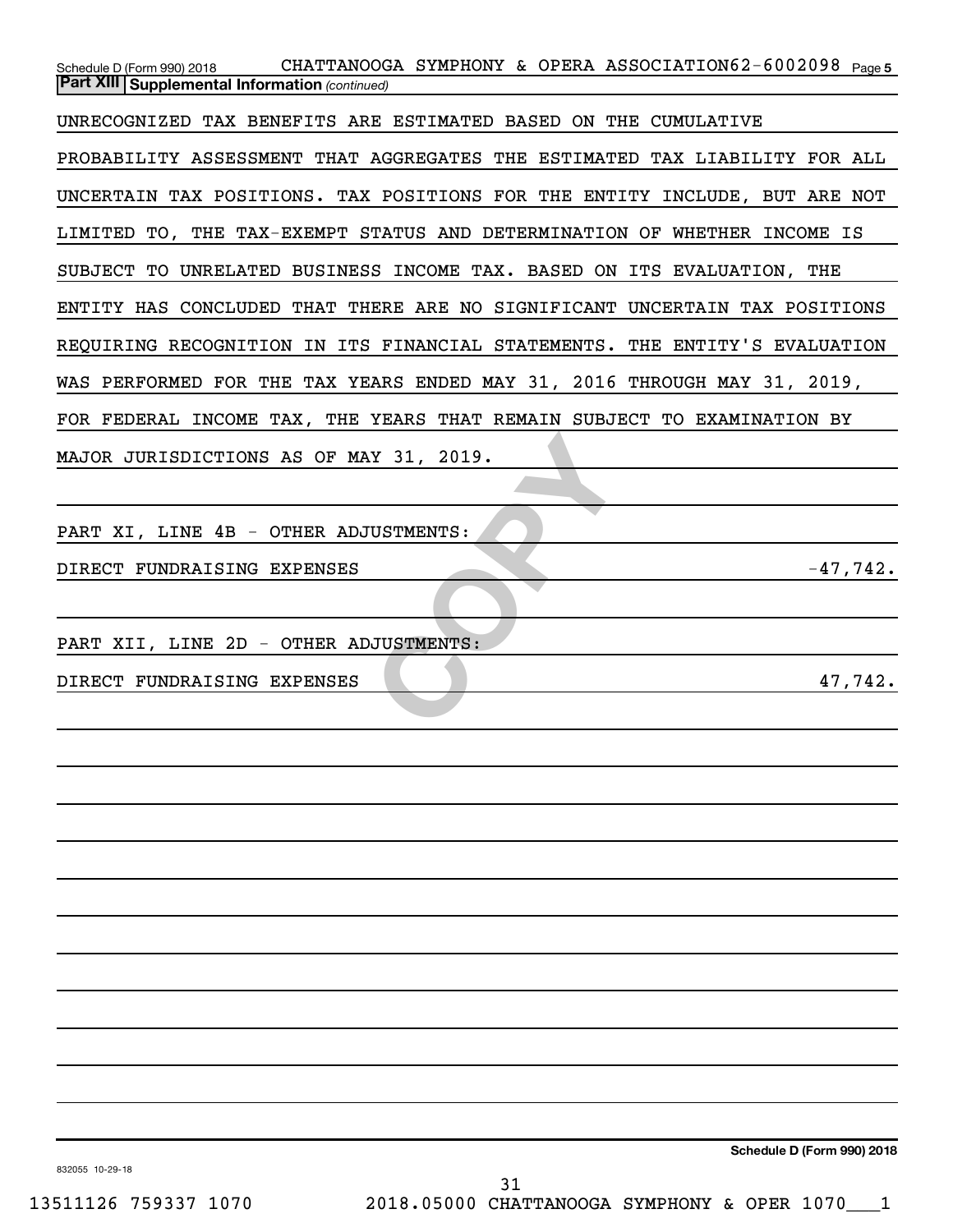| Part VII Investments - Other Securities. See Form 990, Part X, line 12. |                |                                                              |
|-------------------------------------------------------------------------|----------------|--------------------------------------------------------------|
| (a) Description of security or category<br>(including name of security) | (b) Book value | (c) Method of valuation:<br>Cost or end-of-year market value |
| HORNBECK OFFSHORE SERVICES                                              | 93,000.        | <b>FMV</b>                                                   |
| CALUMET SPECIALTY PRODS                                                 | 140, 250.      | <b>FMV</b>                                                   |
| DIEBOLD NIXDORF INC                                                     | 217,500.       | <b>FMV</b>                                                   |
| FERRELL GAS LP                                                          | 86,375.        | <b>FMV</b>                                                   |
| HEXION U S FIN CORP                                                     | 25,000.        | <b>FMV</b>                                                   |
|                                                                         |                |                                                              |
|                                                                         |                |                                                              |
|                                                                         |                |                                                              |
|                                                                         |                |                                                              |
|                                                                         |                |                                                              |
|                                                                         |                |                                                              |
|                                                                         |                |                                                              |
|                                                                         |                |                                                              |
|                                                                         |                |                                                              |
|                                                                         |                |                                                              |
|                                                                         |                |                                                              |
|                                                                         |                |                                                              |
|                                                                         |                |                                                              |
|                                                                         |                |                                                              |
|                                                                         |                |                                                              |
|                                                                         |                |                                                              |
|                                                                         |                |                                                              |
|                                                                         |                |                                                              |
|                                                                         |                |                                                              |
|                                                                         |                |                                                              |
|                                                                         |                |                                                              |
| 832421 04-01-18<br>32                                                   |                | Schedule D (Form 990)                                        |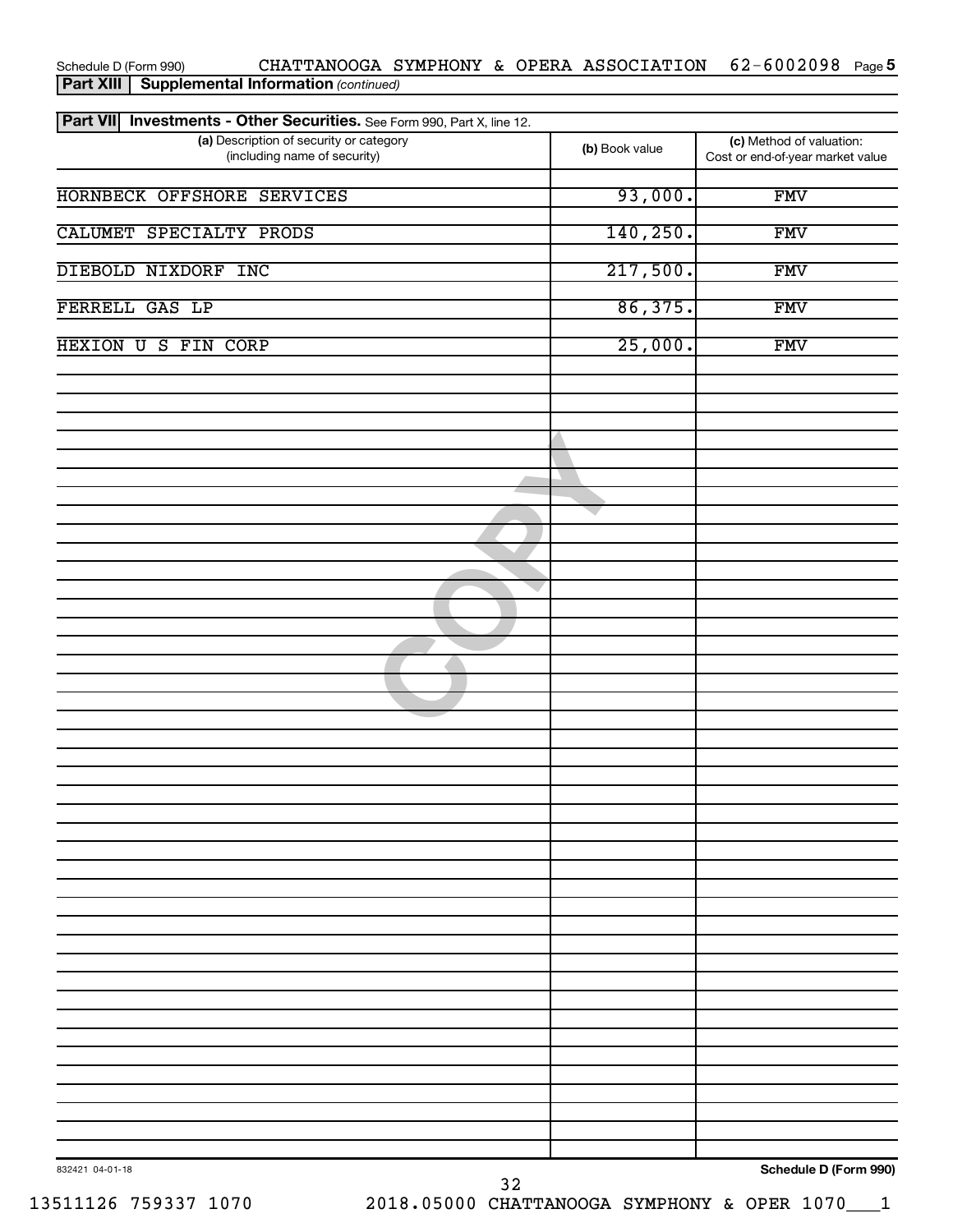| <b>SCHEDULE G</b>                                      |                                  | <b>Supplemental Information Regarding Fundraising or Gaming Activities</b>                                                                         |                                         |    |                                       |                                                      | OMB No. 1545-0047                       |
|--------------------------------------------------------|----------------------------------|----------------------------------------------------------------------------------------------------------------------------------------------------|-----------------------------------------|----|---------------------------------------|------------------------------------------------------|-----------------------------------------|
| (Form 990 or 990-EZ)                                   |                                  | Complete if the organization answered "Yes" on Form 990, Part IV, line 17, 18, or 19, or if the                                                    |                                         |    |                                       |                                                      | 018                                     |
|                                                        |                                  | organization entered more than \$15,000 on Form 990-EZ, line 6a.<br>Attach to Form 990 or Form 990-EZ.                                             |                                         |    |                                       |                                                      | <b>Open to Public</b>                   |
| Department of the Treasury<br>Internal Revenue Service |                                  | Go to www.irs.gov/Form990 for instructions and the latest information.                                                                             |                                         |    |                                       |                                                      | Inspection                              |
| Name of the organization                               |                                  | CHATTANOOGA SYMPHONY & OPERA ASSOCIATION                                                                                                           |                                         |    |                                       | 62-6002098                                           | <b>Employer identification number</b>   |
| Part I                                                 |                                  | Fundraising Activities. Complete if the organization answered "Yes" on Form 990, Part IV, line 17. Form 990-EZ filers are not                      |                                         |    |                                       |                                                      |                                         |
|                                                        | required to complete this part.  |                                                                                                                                                    |                                         |    |                                       |                                                      |                                         |
| Mail solicitations<br>a                                |                                  | 1 Indicate whether the organization raised funds through any of the following activities. Check all that apply.<br>e                               |                                         |    | Solicitation of non-government grants |                                                      |                                         |
| b                                                      | Internet and email solicitations | f                                                                                                                                                  |                                         |    | Solicitation of government grants     |                                                      |                                         |
| Phone solicitations<br>с                               |                                  | g                                                                                                                                                  | Special fundraising events              |    |                                       |                                                      |                                         |
| In-person solicitations<br>d                           |                                  | 2 a Did the organization have a written or oral agreement with any individual (including officers, directors, trustees, or                         |                                         |    |                                       |                                                      |                                         |
|                                                        |                                  | key employees listed in Form 990, Part VII) or entity in connection with professional fundraising services?                                        |                                         |    |                                       | Yes                                                  | <b>No</b>                               |
| compensated at least \$5,000 by the organization.      |                                  | b If "Yes," list the 10 highest paid individuals or entities (fundraisers) pursuant to agreements under which the fundraiser is to be              |                                         |    |                                       |                                                      |                                         |
|                                                        |                                  |                                                                                                                                                    |                                         |    |                                       |                                                      |                                         |
| (i) Name and address of individual                     |                                  | (ii) Activity                                                                                                                                      | (iii) Did<br>fundraiser<br>have custody |    | (iv) Gross receipts                   | (v) Amount paid<br>to (or retained by)<br>fundraiser | (vi) Amount paid<br>to (or retained by) |
| or entity (fundraiser)                                 |                                  |                                                                                                                                                    | or control of<br>contributions?         |    | from activity                         | listed in col. (i)                                   | organization                            |
|                                                        |                                  |                                                                                                                                                    | Yes.                                    | No |                                       |                                                      |                                         |
|                                                        |                                  |                                                                                                                                                    |                                         |    |                                       |                                                      |                                         |
|                                                        |                                  |                                                                                                                                                    |                                         |    |                                       |                                                      |                                         |
|                                                        |                                  |                                                                                                                                                    |                                         |    |                                       |                                                      |                                         |
|                                                        |                                  |                                                                                                                                                    |                                         |    |                                       |                                                      |                                         |
|                                                        |                                  |                                                                                                                                                    |                                         |    |                                       |                                                      |                                         |
|                                                        |                                  |                                                                                                                                                    |                                         |    |                                       |                                                      |                                         |
|                                                        |                                  |                                                                                                                                                    |                                         |    |                                       |                                                      |                                         |
|                                                        |                                  |                                                                                                                                                    |                                         |    |                                       |                                                      |                                         |
|                                                        |                                  |                                                                                                                                                    |                                         |    |                                       |                                                      |                                         |
|                                                        |                                  |                                                                                                                                                    |                                         |    |                                       |                                                      |                                         |
|                                                        |                                  |                                                                                                                                                    |                                         |    |                                       |                                                      |                                         |
|                                                        |                                  |                                                                                                                                                    |                                         |    |                                       |                                                      |                                         |
| Total                                                  |                                  | 3 List all states in which the organization is registered or licensed to solicit contributions or has been notified it is exempt from registration |                                         |    |                                       |                                                      |                                         |
| or licensing                                           |                                  |                                                                                                                                                    |                                         |    |                                       |                                                      |                                         |
|                                                        |                                  |                                                                                                                                                    |                                         |    |                                       |                                                      |                                         |
|                                                        |                                  |                                                                                                                                                    |                                         |    |                                       |                                                      |                                         |
|                                                        |                                  |                                                                                                                                                    |                                         |    |                                       |                                                      |                                         |
|                                                        |                                  |                                                                                                                                                    |                                         |    |                                       |                                                      |                                         |
|                                                        |                                  |                                                                                                                                                    |                                         |    |                                       |                                                      |                                         |
|                                                        |                                  |                                                                                                                                                    |                                         |    |                                       |                                                      |                                         |
|                                                        |                                  |                                                                                                                                                    |                                         |    |                                       |                                                      |                                         |
|                                                        |                                  |                                                                                                                                                    |                                         |    |                                       |                                                      |                                         |

**For Paperwork Reduction Act Notice, see the Instructions for Form 990 or 990-EZ. Schedule G (Form 990 or 990-EZ) 2018** LHA

832081 10-03-18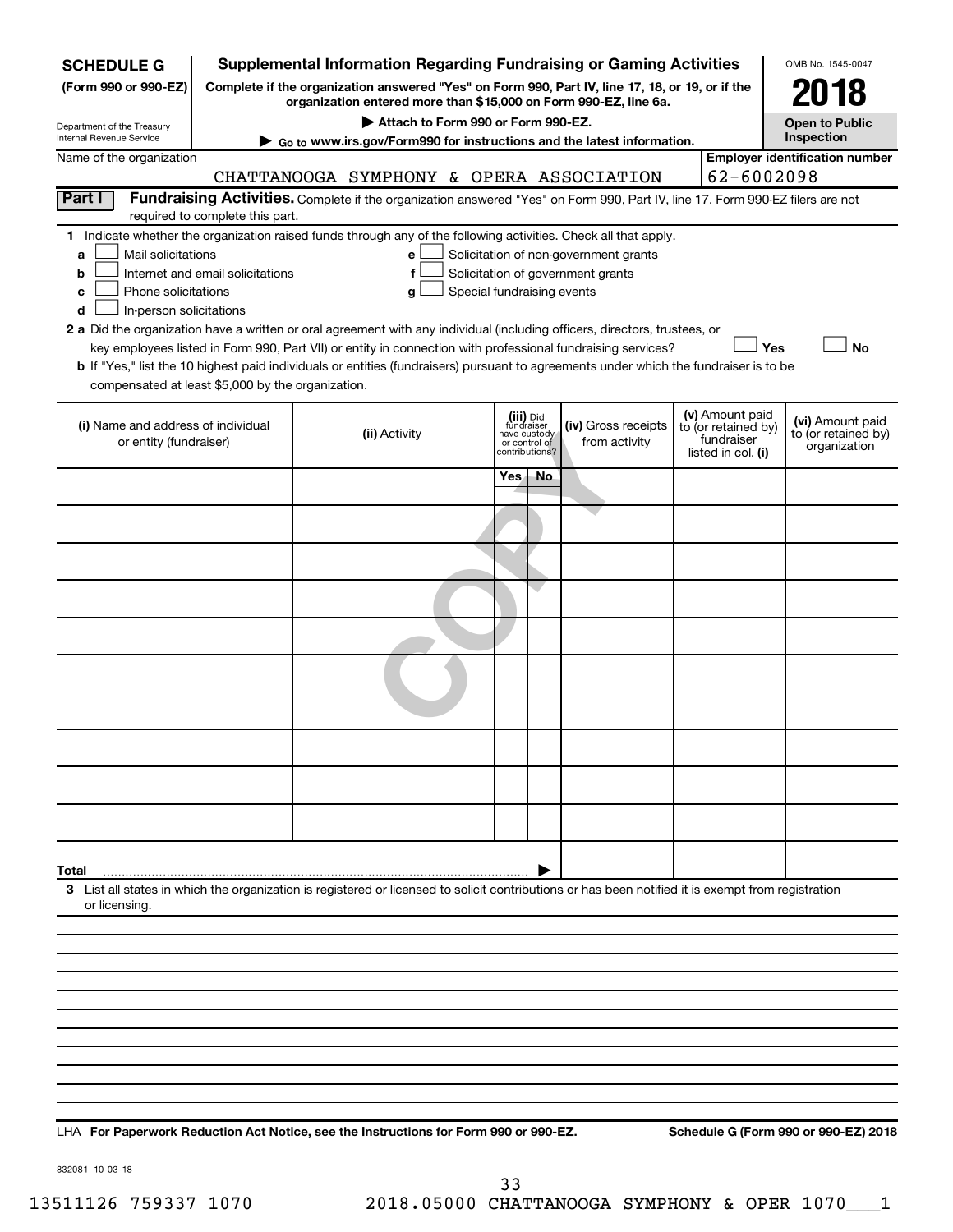Schedule G (Form 990 or 990-EZ) 2018 CHATTANOOGA SYMPHONY & OPERA ASSOCIATION62-6002098 <sub>Page 2</sub>

Part II | Fundraising Events. Complete if the organization answered "Yes" on Form 990, Part IV, line 18, or reported more than \$15,000 of fundraising event contributions and gross income on Form 990-EZ, lines 1 and 6b. List events with gross receipts greater than \$5,000.

|                 |    |                                                                                                                         | (a) Event $#1$<br>UNCORKED                               | $(b)$ Event #2                                   | (c) Other events<br><b>NONE</b> | (d) Total events<br>(add col. (a) through           |
|-----------------|----|-------------------------------------------------------------------------------------------------------------------------|----------------------------------------------------------|--------------------------------------------------|---------------------------------|-----------------------------------------------------|
|                 |    |                                                                                                                         | (event type)                                             | (event type)                                     | (total number)                  | col. (c)                                            |
|                 |    |                                                                                                                         |                                                          |                                                  |                                 |                                                     |
| Revenue         | 1. |                                                                                                                         | 108,335.                                                 |                                                  |                                 | 108,335.                                            |
|                 |    |                                                                                                                         | 60,900.                                                  |                                                  |                                 | 60,900.                                             |
|                 |    | 3 Gross income (line 1 minus line 2)                                                                                    | 47,435.                                                  |                                                  |                                 | 47,435.                                             |
|                 |    |                                                                                                                         |                                                          |                                                  |                                 |                                                     |
|                 | 5. |                                                                                                                         |                                                          |                                                  |                                 |                                                     |
| Direct Expenses | 6  |                                                                                                                         |                                                          |                                                  |                                 |                                                     |
|                 | 7  | Food and beverages                                                                                                      |                                                          |                                                  |                                 |                                                     |
|                 | 8  |                                                                                                                         |                                                          |                                                  |                                 |                                                     |
|                 | 9  |                                                                                                                         | 47,742.                                                  |                                                  |                                 | 47,742.                                             |
|                 | 10 | Direct expense summary. Add lines 4 through 9 in column (d)                                                             |                                                          | $\blacksquare$                                   |                                 | 47,742.<br>$-307.$                                  |
| Part III        |    | Gaming. Complete if the organization answered "Yes" on Form 990, Part IV, line 19, or reported more than                |                                                          |                                                  |                                 |                                                     |
|                 |    | \$15,000 on Form 990-EZ, line 6a.                                                                                       |                                                          |                                                  |                                 |                                                     |
| Revenue         |    |                                                                                                                         | (a) Bingo                                                | (b) Pull tabs/instant<br>bingo/progressive bingo | (c) Other gaming                | (d) Total gaming (add<br>col. (a) through col. (c)) |
|                 |    |                                                                                                                         |                                                          |                                                  |                                 |                                                     |
|                 |    |                                                                                                                         |                                                          |                                                  |                                 |                                                     |
|                 |    |                                                                                                                         |                                                          |                                                  |                                 |                                                     |
| Direct Expenses | 3  |                                                                                                                         |                                                          |                                                  |                                 |                                                     |
|                 | 4  |                                                                                                                         |                                                          |                                                  |                                 |                                                     |
|                 |    |                                                                                                                         |                                                          |                                                  |                                 |                                                     |
|                 |    |                                                                                                                         | Yes<br>%                                                 | Yes<br>%                                         | Yes<br>%                        |                                                     |
|                 | 6. | Volunteer labor                                                                                                         | No                                                       | No                                               | No                              |                                                     |
|                 | 7  | Direct expense summary. Add lines 2 through 5 in column (d)                                                             |                                                          |                                                  |                                 |                                                     |
|                 | 8  |                                                                                                                         |                                                          |                                                  |                                 |                                                     |
|                 |    |                                                                                                                         |                                                          |                                                  |                                 |                                                     |
| 9               |    | Enter the state(s) in which the organization conducts gaming activities:                                                |                                                          |                                                  |                                 |                                                     |
|                 |    |                                                                                                                         |                                                          |                                                  |                                 | Yes<br><b>No</b>                                    |
|                 |    | <b>b</b> If "No," explain:<br>the control of the control of the control of the control of the control of the control of |                                                          |                                                  |                                 |                                                     |
|                 |    |                                                                                                                         |                                                          |                                                  |                                 |                                                     |
|                 |    | <b>b</b> If "Yes," explain:                                                                                             | <u> 1980 - Johann John Stein, marwolaethau (b. 1980)</u> |                                                  |                                 | Yes<br>No                                           |
|                 |    |                                                                                                                         |                                                          |                                                  |                                 |                                                     |
|                 |    |                                                                                                                         |                                                          |                                                  |                                 |                                                     |
|                 |    | 832082 10-03-18                                                                                                         |                                                          |                                                  |                                 | Schedule G (Form 990 or 990-EZ) 2018                |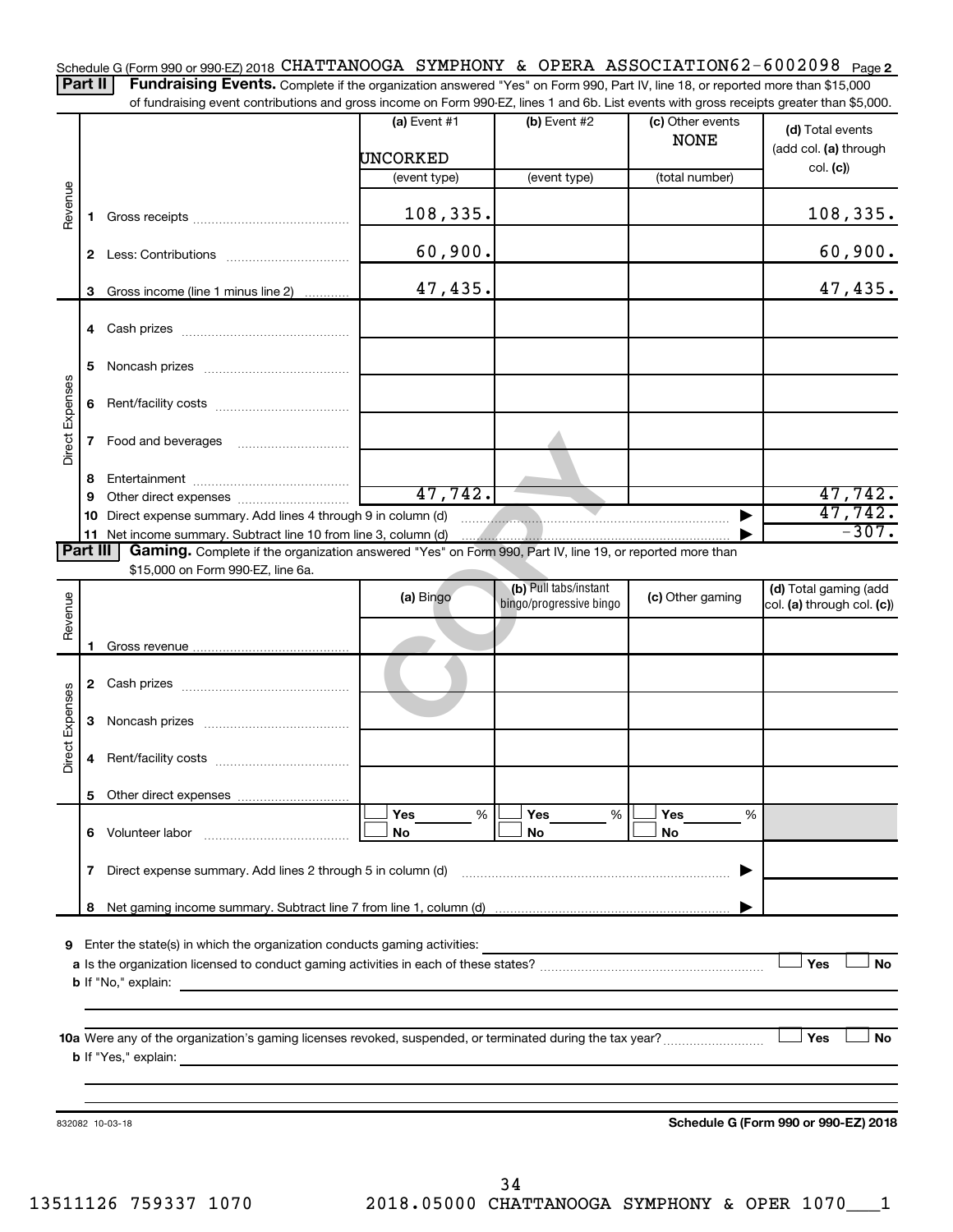| Schedule G (Form 990 or 990-EZ) 2018 CHATTANOOGA SYMPHONY & OPERA ASSOCIATION62-6002098                                                                                                                                                                               |                 | Page 3               |
|-----------------------------------------------------------------------------------------------------------------------------------------------------------------------------------------------------------------------------------------------------------------------|-----------------|----------------------|
|                                                                                                                                                                                                                                                                       | Yes             | <b>No</b>            |
| 12 Is the organization a grantor, beneficiary or trustee of a trust, or a member of a partnership or other entity formed                                                                                                                                              | Yes             | <b>No</b>            |
| 13 Indicate the percentage of gaming activity conducted in:                                                                                                                                                                                                           |                 |                      |
|                                                                                                                                                                                                                                                                       | 1За             | %                    |
| <b>b</b> An outside facility <i>www.communicality www.communicality.communicality www.communicality www.communicality.communicality www.communicality.com</i>                                                                                                         | 13 <sub>b</sub> | %                    |
| 14 Enter the name and address of the person who prepares the organization's gaming/special events books and records:                                                                                                                                                  |                 |                      |
| Name $\blacktriangleright$<br><u>and the contract of the contract of the contract of the contract of the contract of the contract of the contract of</u>                                                                                                              |                 |                      |
| Address $\blacktriangleright$                                                                                                                                                                                                                                         |                 |                      |
|                                                                                                                                                                                                                                                                       |                 | <b>No</b>            |
| of gaming revenue retained by the third party $\triangleright$ \$                                                                                                                                                                                                     |                 |                      |
| c If "Yes," enter name and address of the third party:                                                                                                                                                                                                                |                 |                      |
| <u> 1989 - Johann Barbara, martin amerikan basal dan berasal dalam basal dalam basal dalam basal dalam basal dala</u><br>Name $\blacktriangleright$                                                                                                                   |                 |                      |
| Address $\blacktriangleright$<br><u>and the state of the state of the state of the state of the state of the state of the state of the state of the state of the state of the state of the state of the state of the state of the state of the state of the state</u> |                 |                      |
| Gaming manager information:<br>16                                                                                                                                                                                                                                     |                 |                      |
| <u> 1989 - Johann Barbara, martxa al</u><br>Name $\blacktriangleright$                                                                                                                                                                                                |                 |                      |
| Gaming manager compensation > \$                                                                                                                                                                                                                                      |                 |                      |
| Description of services provided >                                                                                                                                                                                                                                    |                 |                      |
|                                                                                                                                                                                                                                                                       |                 |                      |
| Director/officer<br>Employee<br>Independent contractor                                                                                                                                                                                                                |                 |                      |
| <b>17</b> Mandatory distributions:                                                                                                                                                                                                                                    |                 |                      |
| a Is the organization required under state law to make charitable distributions from the gaming proceeds to<br>retain the state gaming license?                                                                                                                       |                 | $\Box$ Yes $\Box$ No |
| <b>b</b> Enter the amount of distributions required under state law to be distributed to other exempt organizations or spent in the<br>organization's own exempt activities during the tax year $\triangleright$ \$                                                   |                 |                      |
| <b>Part IV</b><br>Supplemental Information. Provide the explanations required by Part I, line 2b, columns (iii) and (v); and Part III, lines 9, 9b, 10b,                                                                                                              |                 |                      |
| 15b, 15c, 16, and 17b, as applicable. Also provide any additional information. See instructions.                                                                                                                                                                      |                 |                      |
|                                                                                                                                                                                                                                                                       |                 |                      |
|                                                                                                                                                                                                                                                                       |                 |                      |
|                                                                                                                                                                                                                                                                       |                 |                      |
|                                                                                                                                                                                                                                                                       |                 |                      |
|                                                                                                                                                                                                                                                                       |                 |                      |
|                                                                                                                                                                                                                                                                       |                 |                      |
|                                                                                                                                                                                                                                                                       |                 |                      |
|                                                                                                                                                                                                                                                                       |                 |                      |
| Schedule G (Form 990 or 990-EZ) 2018<br>832083 10-03-18<br>n r                                                                                                                                                                                                        |                 |                      |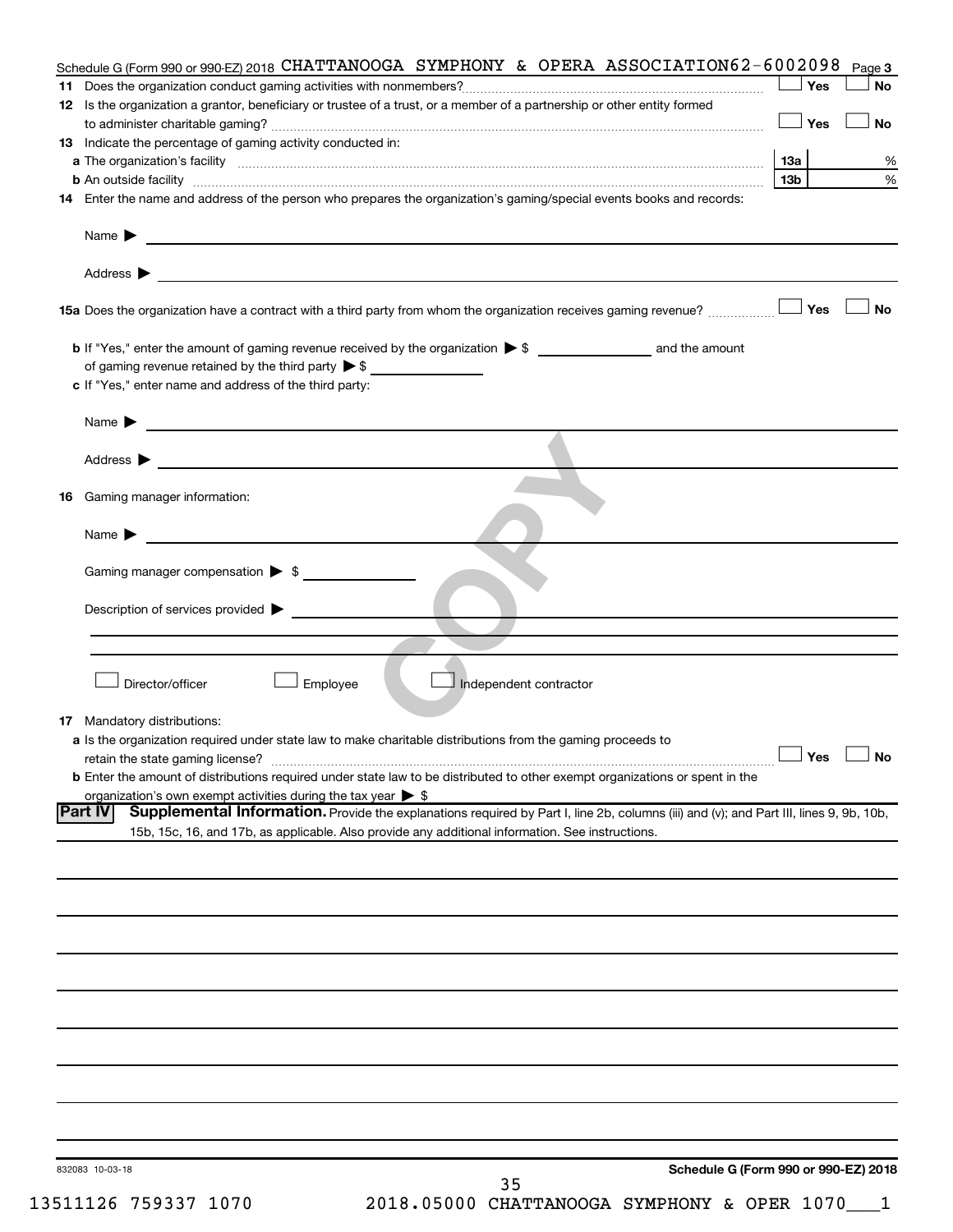| Schedule G (Form 990 or 990-EZ) CHATTANOOG.<br><b>Part IV   Supplemental Information</b> (continued) |  | CHATTANOOGA SYMPHONY & OPERA ASSOCIATION62-6002098 Page 4 |  |
|------------------------------------------------------------------------------------------------------|--|-----------------------------------------------------------|--|
|                                                                                                      |  |                                                           |  |
|                                                                                                      |  |                                                           |  |
|                                                                                                      |  |                                                           |  |
|                                                                                                      |  |                                                           |  |
|                                                                                                      |  |                                                           |  |
|                                                                                                      |  |                                                           |  |
|                                                                                                      |  |                                                           |  |
|                                                                                                      |  |                                                           |  |
|                                                                                                      |  |                                                           |  |
|                                                                                                      |  |                                                           |  |
|                                                                                                      |  |                                                           |  |
|                                                                                                      |  |                                                           |  |
|                                                                                                      |  |                                                           |  |
|                                                                                                      |  |                                                           |  |
|                                                                                                      |  |                                                           |  |
|                                                                                                      |  |                                                           |  |
|                                                                                                      |  |                                                           |  |
|                                                                                                      |  |                                                           |  |
|                                                                                                      |  |                                                           |  |
|                                                                                                      |  |                                                           |  |
|                                                                                                      |  |                                                           |  |
|                                                                                                      |  |                                                           |  |
|                                                                                                      |  |                                                           |  |
|                                                                                                      |  |                                                           |  |
|                                                                                                      |  |                                                           |  |
|                                                                                                      |  |                                                           |  |
|                                                                                                      |  |                                                           |  |
|                                                                                                      |  |                                                           |  |
|                                                                                                      |  |                                                           |  |
|                                                                                                      |  |                                                           |  |
|                                                                                                      |  |                                                           |  |
|                                                                                                      |  |                                                           |  |
|                                                                                                      |  |                                                           |  |
|                                                                                                      |  |                                                           |  |
|                                                                                                      |  |                                                           |  |
|                                                                                                      |  |                                                           |  |
|                                                                                                      |  |                                                           |  |
|                                                                                                      |  |                                                           |  |
|                                                                                                      |  |                                                           |  |
|                                                                                                      |  |                                                           |  |
|                                                                                                      |  |                                                           |  |
|                                                                                                      |  |                                                           |  |
|                                                                                                      |  |                                                           |  |
|                                                                                                      |  | Schedule G (Form 990 or 990-EZ)                           |  |
| 832084 04-01-18                                                                                      |  |                                                           |  |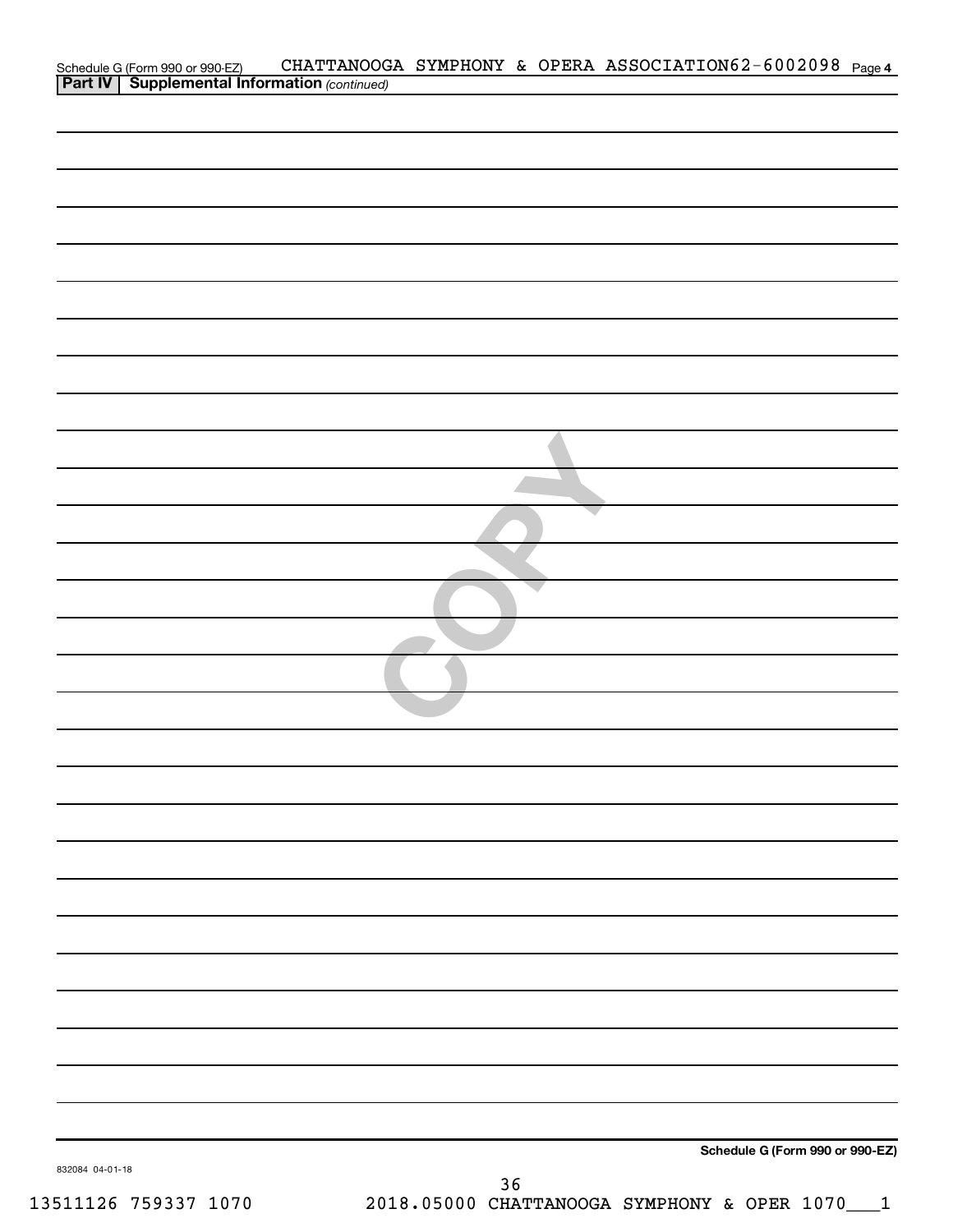### **SCHEDULE M (Form 990)**

# **Noncash Contributions**

OMB No. 1545-0047

| Department of the Treasury |
|----------------------------|
| Internal Revenue Service   |
|                            |

◆ Complete if the organizations answered "Yes" on Form 990, Part IV, lines 29 or 30.<br>▶ Complete if the organizations answered "Yes" on Form 990, Part IV, lines 29 or 30. **Attach to Form 990.**  $\blacktriangleright$ 

**Open to Public Inspection**

CHATTANOOGA SYMPHONY & OPERA ASSOCIATION 62-6002098

 **Go to www.irs.gov/Form990 for instructions and the latest information.** J

| <b>Employer identification number</b> |
|---------------------------------------|
| 62-6002098                            |

| Part I | <b>Types of Property</b>                                                                                                                                                                                                                                                                                                                                                                                                                                                                                                                                                |                       |                               |                                                 |                              |            |     |    |
|--------|-------------------------------------------------------------------------------------------------------------------------------------------------------------------------------------------------------------------------------------------------------------------------------------------------------------------------------------------------------------------------------------------------------------------------------------------------------------------------------------------------------------------------------------------------------------------------|-----------------------|-------------------------------|-------------------------------------------------|------------------------------|------------|-----|----|
|        |                                                                                                                                                                                                                                                                                                                                                                                                                                                                                                                                                                         | (a)                   | (b)                           | (c)                                             | (d)                          |            |     |    |
|        |                                                                                                                                                                                                                                                                                                                                                                                                                                                                                                                                                                         | Check if              | Number of<br>contributions or | Noncash contribution<br>amounts reported on     | Method of determining        |            |     |    |
|        |                                                                                                                                                                                                                                                                                                                                                                                                                                                                                                                                                                         | applicable            |                               | litems contributed Form 990, Part VIII, line 1g | noncash contribution amounts |            |     |    |
| 1      |                                                                                                                                                                                                                                                                                                                                                                                                                                                                                                                                                                         |                       |                               |                                                 |                              |            |     |    |
| 2      |                                                                                                                                                                                                                                                                                                                                                                                                                                                                                                                                                                         |                       |                               |                                                 |                              |            |     |    |
| 3      | Art - Fractional interests                                                                                                                                                                                                                                                                                                                                                                                                                                                                                                                                              |                       |                               |                                                 |                              |            |     |    |
| 4      | Books and publications                                                                                                                                                                                                                                                                                                                                                                                                                                                                                                                                                  |                       |                               |                                                 |                              |            |     |    |
| 5      | Clothing and household goods                                                                                                                                                                                                                                                                                                                                                                                                                                                                                                                                            |                       |                               |                                                 |                              |            |     |    |
| 6      |                                                                                                                                                                                                                                                                                                                                                                                                                                                                                                                                                                         |                       |                               |                                                 |                              |            |     |    |
| 7      |                                                                                                                                                                                                                                                                                                                                                                                                                                                                                                                                                                         |                       |                               |                                                 |                              |            |     |    |
| 8      |                                                                                                                                                                                                                                                                                                                                                                                                                                                                                                                                                                         |                       |                               |                                                 |                              |            |     |    |
| 9      | Securities - Publicly traded                                                                                                                                                                                                                                                                                                                                                                                                                                                                                                                                            | $\overline{\text{x}}$ | 4                             |                                                 | 82, 256. STOCK MARKET VALUES |            |     |    |
| 10     | Securities - Closely held stock                                                                                                                                                                                                                                                                                                                                                                                                                                                                                                                                         |                       |                               |                                                 |                              |            |     |    |
| 11     | Securities - Partnership, LLC, or                                                                                                                                                                                                                                                                                                                                                                                                                                                                                                                                       |                       |                               |                                                 |                              |            |     |    |
|        | $\begin{minipage}{0.5\textwidth} \centering \begin{minipage}{0.5\textwidth} \centering \centering \end{minipage} \begin{minipage}{0.5\textwidth} \centering \centering \end{minipage} \begin{minipage}{0.5\textwidth} \centering \centering \end{minipage} \begin{minipage}{0.5\textwidth} \centering \begin{minipage}{0.5\textwidth} \centering \centering \end{minipage} \end{minipage} \begin{minipage}{0.5\textwidth} \centering \end{minipage} \begin{minipage}{0.5\textwidth} \centering \end{minipage} \begin{minipage}{0.5\textwidth} \centering \end{minipage$ |                       |                               |                                                 |                              |            |     |    |
| 12     | Securities - Miscellaneous                                                                                                                                                                                                                                                                                                                                                                                                                                                                                                                                              |                       |                               |                                                 |                              |            |     |    |
| 13     | Qualified conservation contribution -                                                                                                                                                                                                                                                                                                                                                                                                                                                                                                                                   |                       |                               |                                                 |                              |            |     |    |
|        |                                                                                                                                                                                                                                                                                                                                                                                                                                                                                                                                                                         |                       |                               |                                                 |                              |            |     |    |
| 14     | Qualified conservation contribution - Other                                                                                                                                                                                                                                                                                                                                                                                                                                                                                                                             |                       |                               |                                                 |                              |            |     |    |
| 15     | Real estate - Residential                                                                                                                                                                                                                                                                                                                                                                                                                                                                                                                                               |                       |                               |                                                 |                              |            |     |    |
| 16     | Real estate - Commercial                                                                                                                                                                                                                                                                                                                                                                                                                                                                                                                                                |                       |                               |                                                 |                              |            |     |    |
| 17     |                                                                                                                                                                                                                                                                                                                                                                                                                                                                                                                                                                         |                       |                               |                                                 |                              |            |     |    |
| 18     |                                                                                                                                                                                                                                                                                                                                                                                                                                                                                                                                                                         |                       |                               |                                                 |                              |            |     |    |
| 19     |                                                                                                                                                                                                                                                                                                                                                                                                                                                                                                                                                                         |                       |                               |                                                 |                              |            |     |    |
| 20     | Drugs and medical supplies                                                                                                                                                                                                                                                                                                                                                                                                                                                                                                                                              |                       |                               |                                                 |                              |            |     |    |
| 21     |                                                                                                                                                                                                                                                                                                                                                                                                                                                                                                                                                                         |                       |                               |                                                 |                              |            |     |    |
| 22     |                                                                                                                                                                                                                                                                                                                                                                                                                                                                                                                                                                         |                       |                               |                                                 |                              |            |     |    |
| 23     |                                                                                                                                                                                                                                                                                                                                                                                                                                                                                                                                                                         |                       |                               |                                                 |                              |            |     |    |
| 24     |                                                                                                                                                                                                                                                                                                                                                                                                                                                                                                                                                                         |                       |                               |                                                 |                              |            |     |    |
| 25     | Other $\blacktriangleright$                                                                                                                                                                                                                                                                                                                                                                                                                                                                                                                                             |                       |                               |                                                 |                              |            |     |    |
| 26     | Other $\blacktriangleright$                                                                                                                                                                                                                                                                                                                                                                                                                                                                                                                                             |                       |                               |                                                 |                              |            |     |    |
| 27     | Other $\blacktriangleright$                                                                                                                                                                                                                                                                                                                                                                                                                                                                                                                                             |                       |                               |                                                 |                              |            |     |    |
| 28     | Other $\blacktriangleright$                                                                                                                                                                                                                                                                                                                                                                                                                                                                                                                                             |                       |                               |                                                 |                              |            |     |    |
| 29     | Number of Forms 8283 received by the organization during the tax year for contributions                                                                                                                                                                                                                                                                                                                                                                                                                                                                                 |                       |                               |                                                 |                              |            |     |    |
|        | for which the organization completed Form 8283, Part IV, Donee Acknowledgement                                                                                                                                                                                                                                                                                                                                                                                                                                                                                          |                       |                               | 29                                              |                              |            |     |    |
|        |                                                                                                                                                                                                                                                                                                                                                                                                                                                                                                                                                                         |                       |                               |                                                 |                              |            | Yes | No |
|        | 30a During the year, did the organization receive by contribution any property reported in Part I, lines 1 through 28, that it                                                                                                                                                                                                                                                                                                                                                                                                                                          |                       |                               |                                                 |                              |            |     |    |
|        | must hold for at least three years from the date of the initial contribution, and which isn't required to be used for                                                                                                                                                                                                                                                                                                                                                                                                                                                   |                       |                               |                                                 |                              |            |     |    |
|        |                                                                                                                                                                                                                                                                                                                                                                                                                                                                                                                                                                         |                       |                               |                                                 |                              | <b>30a</b> |     | х  |
|        | <b>b</b> If "Yes," describe the arrangement in Part II.                                                                                                                                                                                                                                                                                                                                                                                                                                                                                                                 |                       |                               |                                                 |                              |            |     |    |
| 31     | Does the organization have a gift acceptance policy that requires the review of any nonstandard contributions?                                                                                                                                                                                                                                                                                                                                                                                                                                                          |                       |                               |                                                 |                              | 31         |     | х  |
|        | 32a Does the organization hire or use third parties or related organizations to solicit, process, or sell noncash                                                                                                                                                                                                                                                                                                                                                                                                                                                       |                       |                               |                                                 |                              |            |     |    |
|        | contributions?                                                                                                                                                                                                                                                                                                                                                                                                                                                                                                                                                          |                       |                               |                                                 |                              | <b>32a</b> |     | х  |
|        | <b>b</b> If "Yes," describe in Part II.                                                                                                                                                                                                                                                                                                                                                                                                                                                                                                                                 |                       |                               |                                                 |                              |            |     |    |
| 33     | If the organization didn't report an amount in column (c) for a type of property for which column (a) is checked,                                                                                                                                                                                                                                                                                                                                                                                                                                                       |                       |                               |                                                 |                              |            |     |    |

describe in Part II.

**For Paperwork Reduction Act Notice, see the Instructions for Form 990. Schedule M (Form 990) 2018** LHA

832141 10-18-18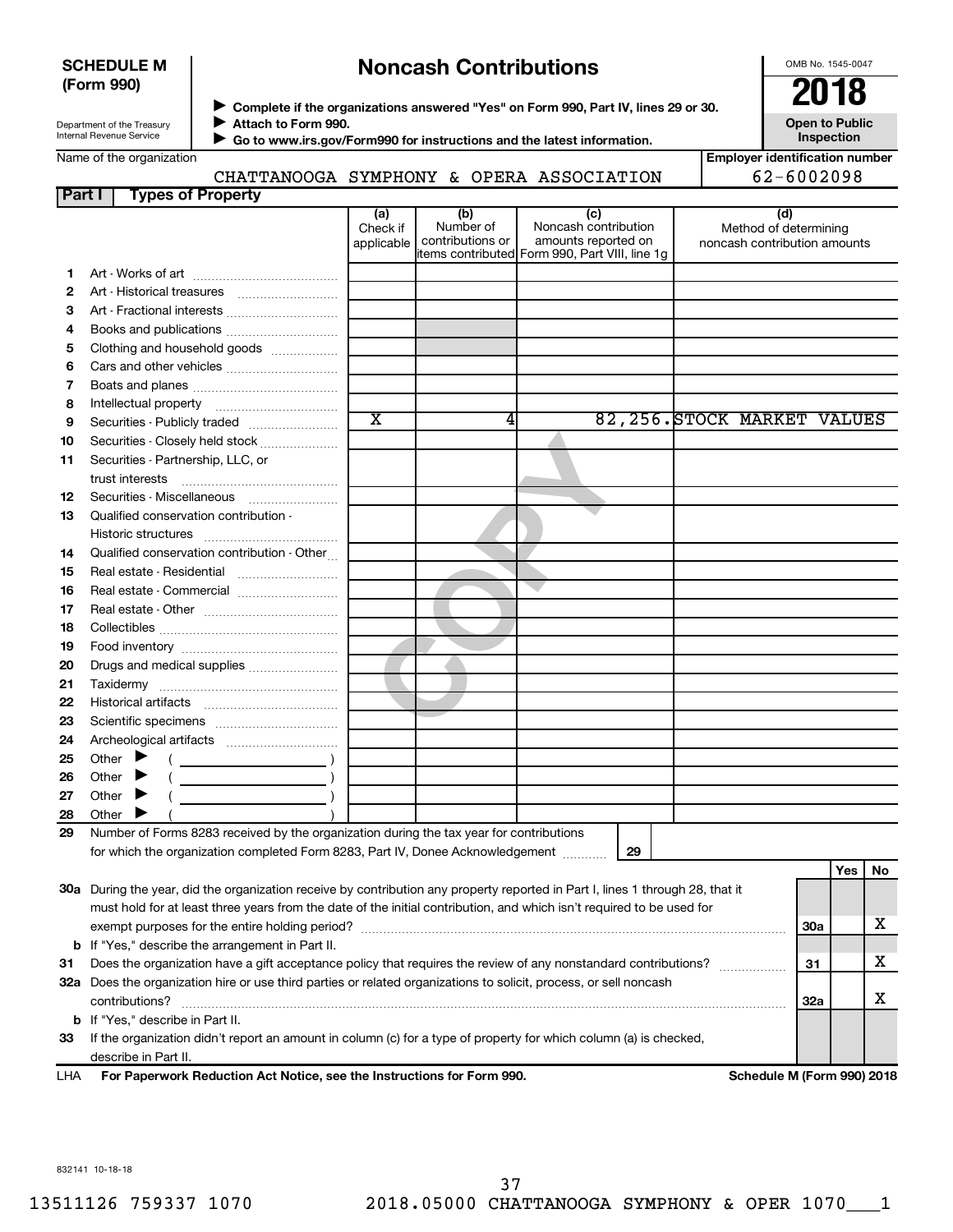| Schedule M (Form 990) 2018 |                                           |    | CHATTANOOGA SYMPHONY & OPERA ASSOCIATION | 62-6002098                                                                                                                                                                                                                                                           | Page 2 |
|----------------------------|-------------------------------------------|----|------------------------------------------|----------------------------------------------------------------------------------------------------------------------------------------------------------------------------------------------------------------------------------------------------------------------|--------|
| Part II                    | this part for any additional information. |    |                                          | Supplemental Information. Provide the information required by Part I, lines 30b, 32b, and 33, and whether the organization<br>is reporting in Part I, column (b), the number of contributions, the number of items received, or a combination of both. Also complete |        |
|                            |                                           |    |                                          |                                                                                                                                                                                                                                                                      |        |
|                            |                                           |    |                                          |                                                                                                                                                                                                                                                                      |        |
|                            |                                           |    |                                          |                                                                                                                                                                                                                                                                      |        |
|                            |                                           |    |                                          |                                                                                                                                                                                                                                                                      |        |
|                            |                                           |    |                                          |                                                                                                                                                                                                                                                                      |        |
|                            |                                           |    |                                          |                                                                                                                                                                                                                                                                      |        |
|                            |                                           |    |                                          |                                                                                                                                                                                                                                                                      |        |
|                            |                                           |    |                                          |                                                                                                                                                                                                                                                                      |        |
|                            |                                           |    |                                          |                                                                                                                                                                                                                                                                      |        |
|                            |                                           |    |                                          |                                                                                                                                                                                                                                                                      |        |
|                            |                                           |    |                                          |                                                                                                                                                                                                                                                                      |        |
|                            |                                           |    |                                          |                                                                                                                                                                                                                                                                      |        |
|                            |                                           |    |                                          |                                                                                                                                                                                                                                                                      |        |
|                            |                                           |    |                                          |                                                                                                                                                                                                                                                                      |        |
|                            |                                           |    |                                          |                                                                                                                                                                                                                                                                      |        |
|                            |                                           |    |                                          |                                                                                                                                                                                                                                                                      |        |
|                            |                                           |    |                                          |                                                                                                                                                                                                                                                                      |        |
|                            |                                           |    |                                          |                                                                                                                                                                                                                                                                      |        |
|                            |                                           |    |                                          |                                                                                                                                                                                                                                                                      |        |
|                            |                                           |    |                                          |                                                                                                                                                                                                                                                                      |        |
|                            |                                           |    |                                          |                                                                                                                                                                                                                                                                      |        |
|                            |                                           |    |                                          |                                                                                                                                                                                                                                                                      |        |
|                            |                                           |    |                                          |                                                                                                                                                                                                                                                                      |        |
|                            |                                           |    |                                          |                                                                                                                                                                                                                                                                      |        |
| 832142 10-18-18            |                                           |    |                                          | Schedule M (Form 990) 2018                                                                                                                                                                                                                                           |        |
| 13511126 759337 1070       |                                           | 38 |                                          | 2018.05000 CHATTANOOGA SYMPHONY & OPER 1070___1                                                                                                                                                                                                                      |        |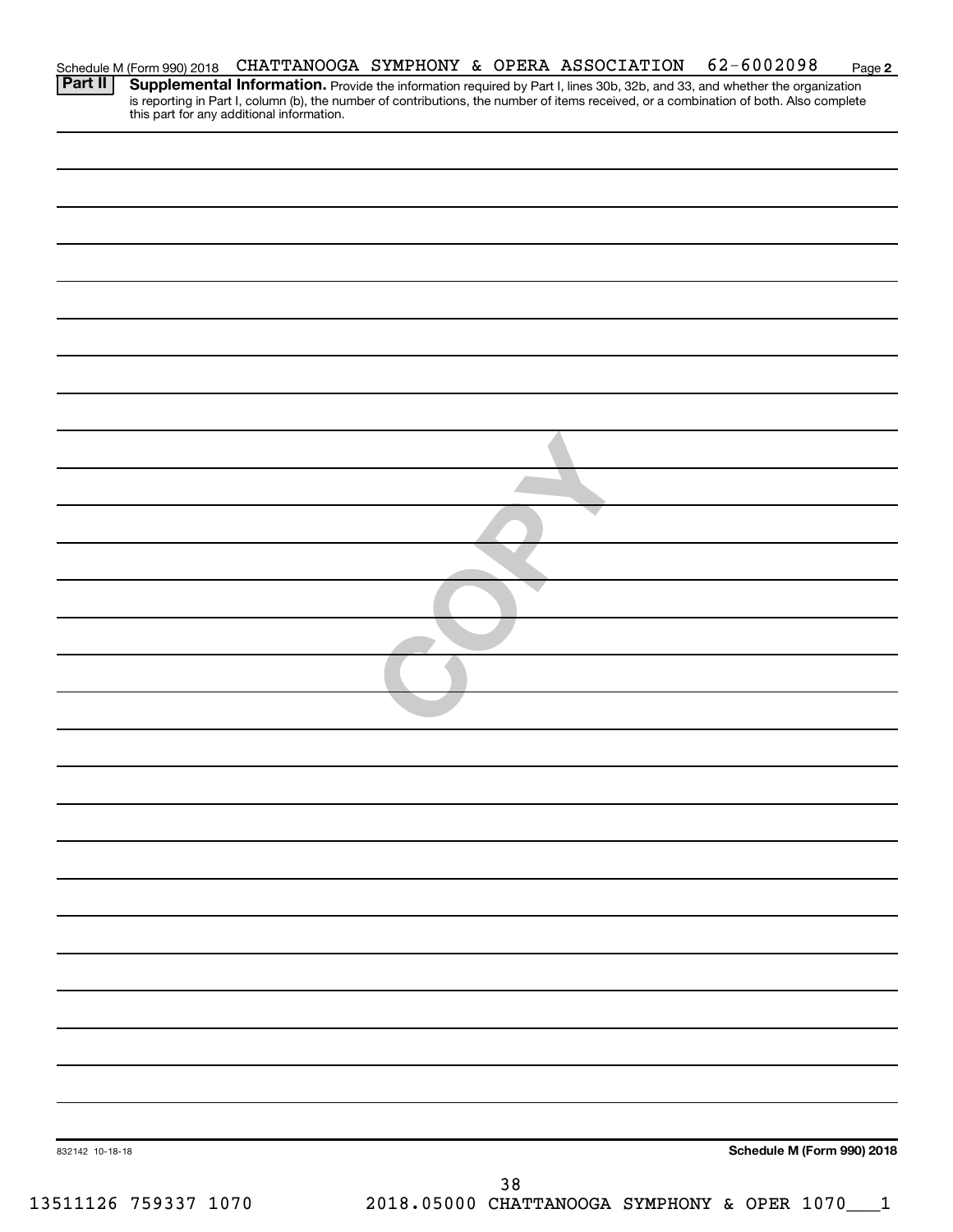Department of the Treasury **(Form 990 or 990-EZ)**

Name of the organization

Internal Revenue Service

SCHEDULE O **Supplemental Information to Form 990 or 990-EZ 2018**<br>(Form 990 or 990-EZ) **2018** 

**Complete to provide information for responses to specific questions on Form 990 or 990-EZ or to provide any additional information. | Attach to Form 990 or 990-EZ. | Go to www.irs.gov/Form990 for the latest information.**

OMB No. 1545-0047 **Open to Public Inspection**

CHATTANOOGA SYMPHONY & OPERA ASSOCIATION  $\vert$  62-6002098

**Employer identification number**

FORM 990, PART VI, SECTION B, LINE 11B:

THE FORM 990 IS PREPARED BY AN INDEPENDENT PUBLIC ACCOUNTING FIRM AND

SUBMITTED TO THE EXECUTIVE DIRECTOR FOR BOARD REVIEW.

FORM 990, PART VI, SECTION B, LINE 12C:

DURING ORIENTATION OF BOARD MEMBERS, THE CONFLICT OF INTEREST POLICY IS

DISCUSSED. DURING MEETINGS, BOARD MEMBERS ARE ASKED BY THE PRESIDENT TO

LEAVE THE ROOM IF THEY HAVE A CONFLICT OF INTEREST.

FORM 990, PART VI, SECTION B, LINE 15A:

**A CONFLICT OF INTEREST.<br>
, LINE 15A:<br>
E DIRECTOR IS SUBJECT TO RE<br>
, LINE 19:<br>
PECTION ARE AVAILABLE AT TH** COMPENSATION OF THE EXECUTIVE DIRECTOR IS SUBJECT TO REVIEW AND APPROVAL OF THE BOARD OF DIRECTORS.

FORM 990, PART VI, SECTION C, LINE 19:

DOCUMENTS OPEN TO PUBLIC INSPECTION ARE AVAILABLE AT THE OFFICE UPON

REQUEST AND AT THE ORGANIZATION'S WEBSITE.

FORM 990. PART XII, LINE 2C

THE PROCESS HAS NOT CHANGED FROM THE PRIOR YEAR. THE ORGANIZATION HAS

COMMITTEE THAT ASSUMES RESPONSIBILITY FOR OVERSIGHT OF THE AUDIT OF

ITS FINANCIAL STATEMENTS BY AN INDEPENDENT ACCOUNTANT.

832211 10-10-18 LHA For Paperwork Reduction Act Notice, see the Instructions for Form 990 or 990-EZ. Schedule O (Form 990 or 990-EZ) (2018)

39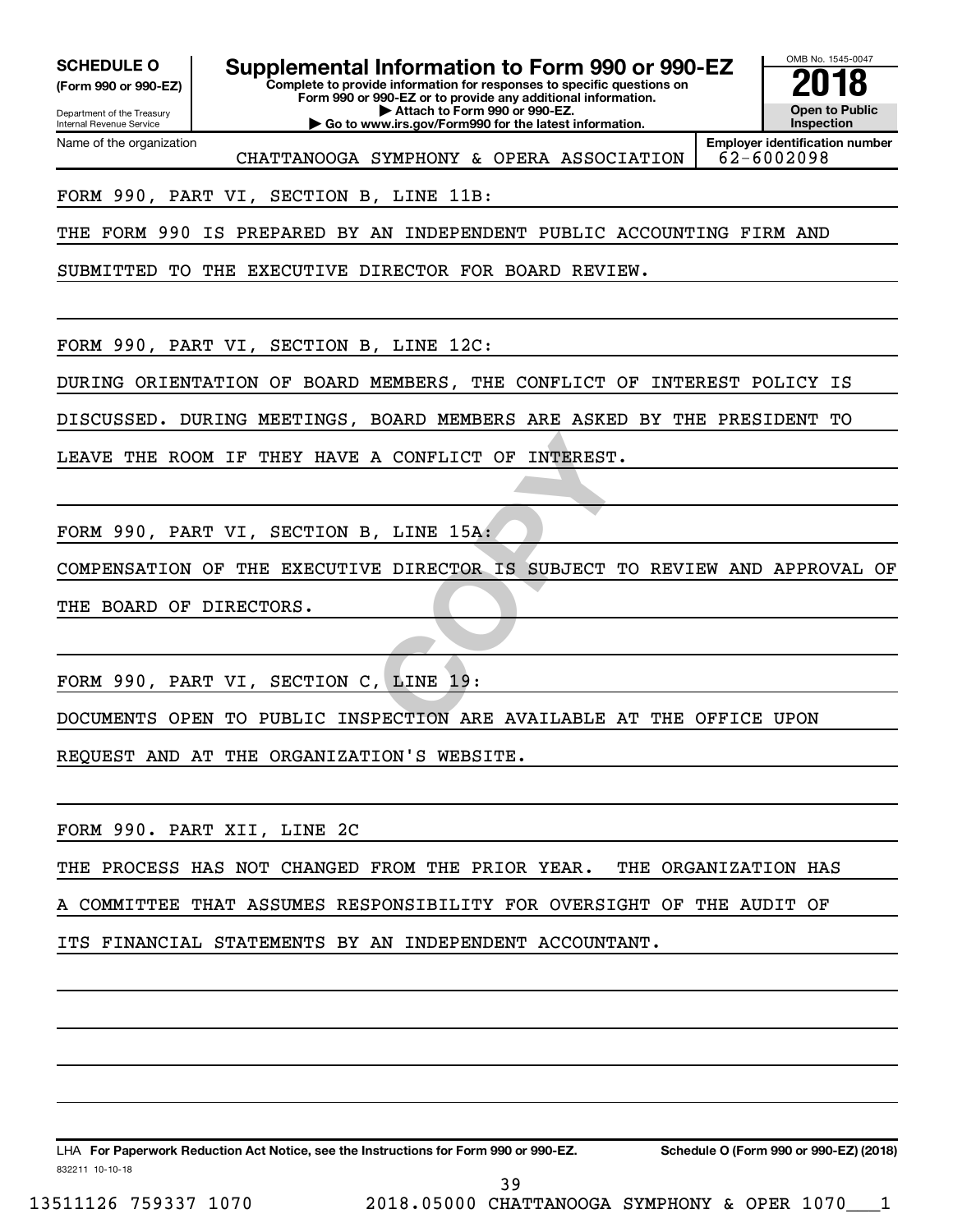#### **2018 DEPRECIATION AND AMORTIZATION REPORT**

## FORM 990 PAGE 10 990

| Asset<br>No. | Description                                   | Date<br>Acquired | Method              | Life        | $\begin{smallmatrix} 0 \\ 0 \\ 7 \end{smallmatrix}$ | Line<br>No. | Unadjusted<br>Cost Or Basis | Bus<br>$\%$<br>Excl | Section 179<br>Expense | Reduction In<br><b>Basis</b> | <b>Basis For</b><br>Depreciation | Beginning<br>Accumulated<br>Depreciation | Current<br>Sec 179<br>Expense | <b>Current Year</b><br>Deduction | Ending<br>Accumulated<br>Depreciation |
|--------------|-----------------------------------------------|------------------|---------------------|-------------|-----------------------------------------------------|-------------|-----------------------------|---------------------|------------------------|------------------------------|----------------------------------|------------------------------------------|-------------------------------|----------------------------------|---------------------------------------|
|              | MANAGEMENT AND GENERAL                        |                  |                     |             |                                                     |             |                             |                     |                        |                              |                                  |                                          |                               |                                  |                                       |
|              | 1 MUSIC & RELATED ITEMS                       | VARIOUS          | $\operatorname{SL}$ | 10.00       |                                                     | 16          | 12,107.                     |                     |                        |                              | 12,107.                          | 12,107.                                  |                               | $\mathbf 0$ .                    | 12,107.                               |
|              | 2 MUSICAL INSTRUMENTS                         | 05/31/06 SL      |                     | 10.00       |                                                     | 16          | 12,410.                     |                     |                        |                              | 12,410.                          | 8,333.                                   |                               | 651                              | 8,984.                                |
|              | 3 YOUTH EQUIPMENT & MUSIC                     | <b>VARIOUS</b>   | $\operatorname{SL}$ | $***$ # # # |                                                     | 16          | 16,033.                     |                     |                        |                              | 16,033.                          | 16,033.                                  |                               | $\mathbf 0$                      | 16,033.                               |
|              | 4 OFFICE FURNITURE & FIXTURES                 | VARIOUS          | SL                  | 10.00       |                                                     | 16          | 26,841.                     |                     |                        |                              | 26,841.                          | 26,236.                                  |                               | 605.                             | 26,841.                               |
|              | 10 FINE ARTS SOFTWARE                         | VARIOUS          | $\operatorname{SL}$ | 5.00        |                                                     | 16          | 27,184.                     |                     |                        |                              | 27,184.                          | 27, 184.                                 |                               | $\mathsf{0}$ .                   | 27,184.                               |
|              | 11 LEASEHOLD IMPROVEMENTS                     | 12/02/10 SL      |                     | 5.00        |                                                     | 16          | 22,955.                     |                     |                        |                              | 22,955.                          | 22,955.                                  |                               | $\mathbf 0$ .                    | 22,955.                               |
|              | * 990 PAGE 10 TOTAL<br>MANAGEMENT AND GENERAL |                  |                     |             |                                                     |             | 117,530.                    |                     |                        |                              | 117,530.                         | 112,848.                                 |                               | 1,256.                           | 114,104.                              |
|              | * GRAND TOTAL 990 PAGE 10<br>DEPR             |                  |                     |             |                                                     |             | 117,530.                    |                     |                        |                              | 117,530.                         | 112,848.                                 |                               | 1,256.                           | 114,104.                              |
|              |                                               |                  |                     |             |                                                     |             |                             |                     |                        |                              |                                  |                                          |                               |                                  |                                       |
|              |                                               |                  |                     |             |                                                     |             |                             |                     |                        |                              |                                  |                                          |                               |                                  |                                       |
|              |                                               |                  |                     |             |                                                     |             |                             |                     |                        |                              |                                  |                                          |                               |                                  |                                       |
|              |                                               |                  |                     |             |                                                     |             |                             |                     |                        |                              |                                  |                                          |                               |                                  |                                       |
|              |                                               |                  |                     |             |                                                     |             |                             |                     |                        |                              |                                  |                                          |                               |                                  |                                       |
|              |                                               |                  |                     |             |                                                     |             |                             |                     |                        |                              |                                  |                                          |                               |                                  |                                       |
|              |                                               |                  |                     |             |                                                     |             |                             |                     |                        |                              |                                  |                                          |                               |                                  |                                       |
|              |                                               |                  |                     |             |                                                     |             |                             |                     |                        |                              |                                  |                                          |                               |                                  |                                       |
|              |                                               |                  |                     |             |                                                     |             |                             |                     |                        |                              |                                  |                                          |                               |                                  |                                       |

828111 04-01-18

(D) - Asset disposed \* ITC, Salvage, Bonus, Commercial Revitalization Deduction, GO Zone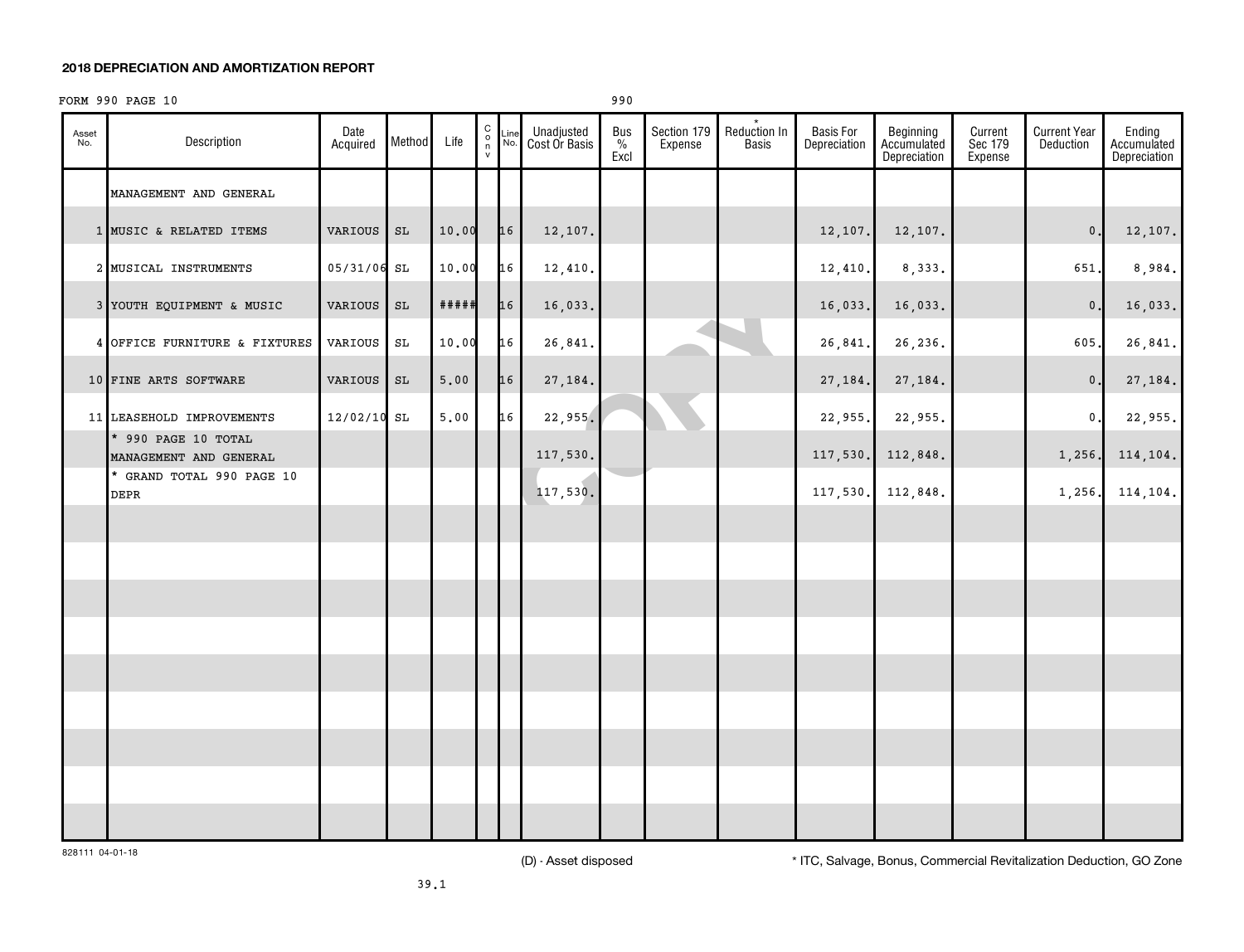| Form                                                   |
|--------------------------------------------------------|
| Department of the Treasury<br>Internal Revenue Service |
| $h$ lemente)                                           |

# **4562 Depreciation and Amortization**<br>(Including Information on Listed Property) 990 **2018**

**(Including Information on Listed Property)** 990

**| Attach to your tax return.**

**nternal Revenue Service**  $\left(99\right)$  **<b>b Go to www.irs.gov/Form4562 for instructions and the latest information.** Sequence No. 179<br>Name(s) shown on return and the lates and the lates are activity to which this form relates

Attachment Sequence No.

OMB No. 1545-0172

| Part I  | CHATTANOOGA SYMPHONY & OPERA ASSOCIATIONFORM 990 PAGE 10<br>Election To Expense Certain Property Under Section 179 Note: If you have any listed property, complete Part V before you complete Part I.        |                                            |                                                                                    |                        |                  |              | 162-6002098                |
|---------|--------------------------------------------------------------------------------------------------------------------------------------------------------------------------------------------------------------|--------------------------------------------|------------------------------------------------------------------------------------|------------------------|------------------|--------------|----------------------------|
|         |                                                                                                                                                                                                              |                                            |                                                                                    |                        |                  | 1            | 1,000,000.                 |
|         | 1 Maximum amount (see instructions)                                                                                                                                                                          |                                            |                                                                                    |                        |                  | $\mathbf{2}$ |                            |
|         |                                                                                                                                                                                                              |                                            |                                                                                    |                        |                  | 3            | 2,500,000.                 |
|         |                                                                                                                                                                                                              |                                            |                                                                                    |                        |                  | 4            |                            |
|         |                                                                                                                                                                                                              |                                            |                                                                                    |                        |                  | 5            |                            |
| 5       | (a) Description of property                                                                                                                                                                                  |                                            | (b) Cost (business use only)                                                       |                        | (c) Elected cost |              |                            |
| 6       |                                                                                                                                                                                                              |                                            |                                                                                    |                        |                  |              |                            |
|         | 7 Listed property. Enter the amount from line 29                                                                                                                                                             |                                            |                                                                                    | $\overline{7}$         |                  | 8            |                            |
|         |                                                                                                                                                                                                              |                                            |                                                                                    |                        |                  | 9            |                            |
|         |                                                                                                                                                                                                              |                                            |                                                                                    |                        |                  | 10           |                            |
|         |                                                                                                                                                                                                              |                                            |                                                                                    |                        |                  | 11           |                            |
|         |                                                                                                                                                                                                              |                                            |                                                                                    |                        |                  | 12           |                            |
|         | 13 Carryover of disallowed deduction to 2019. Add lines 9 and 10, less line 12                                                                                                                               |                                            |                                                                                    | 13 <sup>7</sup>        |                  |              |                            |
|         | Note: Don't use Part II or Part III below for listed property. Instead, use Part V.                                                                                                                          |                                            |                                                                                    |                        |                  |              |                            |
| Part II | Special Depreciation Allowance and Other Depreciation (Don't include listed property.)                                                                                                                       |                                            |                                                                                    |                        |                  |              |                            |
|         | 14 Special depreciation allowance for qualified property (other than listed property) placed in service during                                                                                               |                                            |                                                                                    |                        |                  |              |                            |
|         | the tax year                                                                                                                                                                                                 |                                            |                                                                                    |                        |                  | 14           |                            |
|         | 15 Property subject to section 168(f)(1) election                                                                                                                                                            |                                            |                                                                                    |                        |                  | 15           |                            |
|         | <b>16</b> Other depreciation (including ACRS)                                                                                                                                                                |                                            |                                                                                    |                        |                  | 16           | 1,256.                     |
|         | Part III<br>MACRS Depreciation (Don't include listed property. See instructions.)                                                                                                                            |                                            |                                                                                    |                        |                  |              |                            |
|         |                                                                                                                                                                                                              |                                            | <b>Section A</b>                                                                   |                        |                  |              |                            |
|         |                                                                                                                                                                                                              |                                            |                                                                                    |                        |                  | 17           |                            |
|         | 18 If you are electing to group any assets placed in service during the tax year into one or more general asset accounts, check here                                                                         |                                            |                                                                                    |                        |                  |              |                            |
|         | Section B - Assets Placed in Service During 2018 Tax Year Using the General Depreciation System                                                                                                              |                                            |                                                                                    |                        |                  |              |                            |
|         | (a) Classification of property                                                                                                                                                                               | (b) Month and<br>year placed<br>in service | (c) Basis for depreciation<br>(business/investment use<br>only - see instructions) | (d) Recovery<br>period | (e) Convention   | (f) Method   | (g) Depreciation deduction |
| 19a     | 3-year property                                                                                                                                                                                              |                                            |                                                                                    |                        |                  |              |                            |
| b       | 5-year property                                                                                                                                                                                              |                                            |                                                                                    |                        |                  |              |                            |
| c       | 7-year property                                                                                                                                                                                              |                                            |                                                                                    |                        |                  |              |                            |
| d       | 10-year property                                                                                                                                                                                             |                                            |                                                                                    |                        |                  |              |                            |
| е       | 15-year property                                                                                                                                                                                             |                                            |                                                                                    |                        |                  |              |                            |
| f       | 20-year property                                                                                                                                                                                             |                                            |                                                                                    |                        |                  |              |                            |
| g       | 25-year property                                                                                                                                                                                             |                                            |                                                                                    | 25 yrs.                |                  | S/L          |                            |
| h       | Residential rental property                                                                                                                                                                                  | $\prime$                                   |                                                                                    | 27.5 yrs.              | мм               | S/L          |                            |
|         |                                                                                                                                                                                                              | $\prime$                                   |                                                                                    | 27.5 yrs.              | МM               | S/L          |                            |
| j.      | Nonresidential real property                                                                                                                                                                                 |                                            |                                                                                    | 39 yrs.                | ΜМ               | S/L          |                            |
|         |                                                                                                                                                                                                              |                                            |                                                                                    |                        | MМ               | S/L          |                            |
|         | Section C - Assets Placed in Service During 2018 Tax Year Using the Alternative Depreciation System                                                                                                          |                                            |                                                                                    |                        |                  |              |                            |
| 20a     | Class life                                                                                                                                                                                                   |                                            |                                                                                    |                        |                  | S/L          |                            |
| b       | 12-year                                                                                                                                                                                                      |                                            |                                                                                    | 12 yrs.                |                  | S/L          |                            |
| с       | 30-year                                                                                                                                                                                                      | $\prime$                                   |                                                                                    | 30 yrs.                | МM               | S/L          |                            |
| d       | 40-year                                                                                                                                                                                                      | $\prime$                                   |                                                                                    | 40 yrs.                | МM               | S/L          |                            |
|         | <b>Part IV</b><br><b>Summary (See instructions.)</b>                                                                                                                                                         |                                            |                                                                                    |                        |                  |              |                            |
|         | 21 Listed property. Enter amount from line 28                                                                                                                                                                |                                            |                                                                                    |                        |                  | 21           |                            |
|         | 22 Total. Add amounts from line 12, lines 14 through 17, lines 19 and 20 in column (g), and line 21.<br>Enter here and on the appropriate lines of your return. Partnerships and S corporations - see instr. |                                            |                                                                                    |                        |                  | 22           | 1,256.                     |
|         | 23 For assets shown above and placed in service during the current year, enter the                                                                                                                           |                                            |                                                                                    |                        |                  |              |                            |
|         |                                                                                                                                                                                                              |                                            |                                                                                    | 23                     |                  |              |                            |

816251 12-26-18 LHA **For Paperwork Reduction Act Notice, see separate instructions.** 13511126 759337 1070 2018.05000 CHATTANOOGA SYMPHONY & OPER 1070\_\_\_1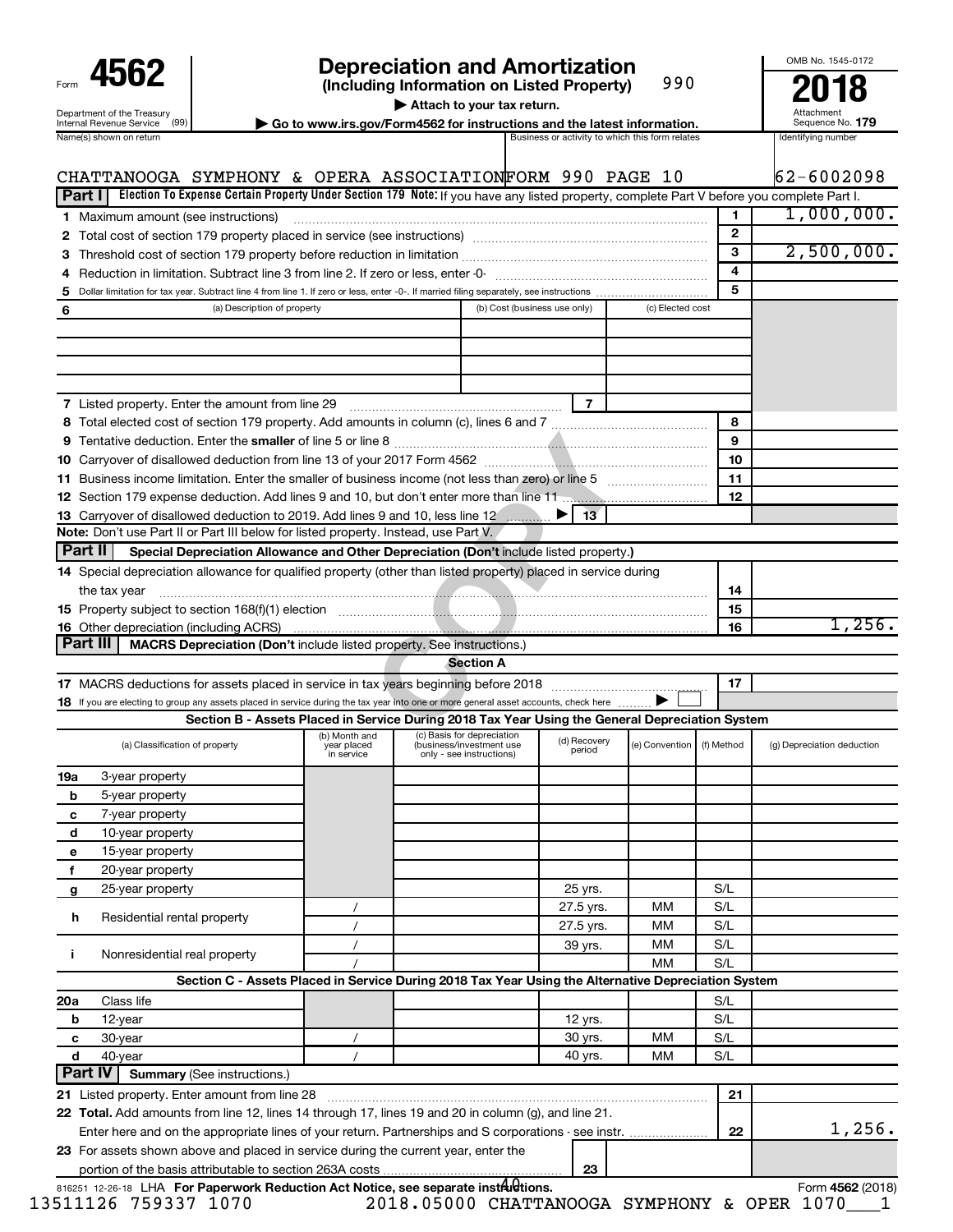|        | Form 4562 (2018)                                                                                                                                   |                              | CHATTANOOGA SYMPHONY & OPERA ASSOCIATION                                                                             |                             |                        |                    |                                            |     |                                             |         |                                      |     |                           | $62 - 6002098$ Page 2                |                |
|--------|----------------------------------------------------------------------------------------------------------------------------------------------------|------------------------------|----------------------------------------------------------------------------------------------------------------------|-----------------------------|------------------------|--------------------|--------------------------------------------|-----|---------------------------------------------|---------|--------------------------------------|-----|---------------------------|--------------------------------------|----------------|
| Part V | Listed Property (Include automobiles, certain other vehicles, certain aircraft, and property used for<br>entertainment, recreation, or amusement.) |                              |                                                                                                                      |                             |                        |                    |                                            |     |                                             |         |                                      |     |                           |                                      |                |
|        | Note: For any vehicle for which you are using the standard mileage rate or deducting lease expense, complete only 24a,                             |                              |                                                                                                                      |                             |                        |                    |                                            |     |                                             |         |                                      |     |                           |                                      |                |
|        | 24b, columns (a) through (c) of Section A, all of Section B, and Section C if applicable.                                                          |                              |                                                                                                                      |                             |                        |                    |                                            |     |                                             |         |                                      |     |                           |                                      |                |
|        |                                                                                                                                                    |                              | Section A - Depreciation and Other Information (Caution: See the instructions for limits for passenger automobiles.) |                             |                        |                    |                                            |     |                                             |         |                                      |     |                           |                                      |                |
|        | 24a Do you have evidence to support the business/investment use claimed?                                                                           |                              |                                                                                                                      |                             |                        |                    | Yes                                        |     | No   24b If "Yes," is the evidence written? |         |                                      |     |                           | Yes                                  | No.            |
|        |                                                                                                                                                    | (b)<br>Date                  | (c)<br>Business/                                                                                                     |                             | (d)                    |                    | (e)<br>Basis for depreciation              |     | (f)                                         | (g)     |                                      |     | (h)                       |                                      | (i)<br>Elected |
|        | Type of property<br>(list vehicles first)                                                                                                          | placed in                    | investment                                                                                                           |                             | Cost or<br>other basis |                    | (business/investment                       |     | Recovery<br>period                          | Method/ | Convention                           |     | Depreciation<br>deduction |                                      | section 179    |
|        |                                                                                                                                                    | service                      | use percentage                                                                                                       |                             |                        |                    | use only)                                  |     |                                             |         |                                      |     |                           |                                      | cost           |
|        | 25 Special depreciation allowance for qualified listed property placed in service during the tax year and                                          |                              |                                                                                                                      |                             |                        |                    |                                            |     |                                             |         |                                      |     |                           |                                      |                |
|        |                                                                                                                                                    |                              |                                                                                                                      |                             |                        |                    |                                            |     |                                             |         | 25                                   |     |                           |                                      |                |
|        | 26 Property used more than 50% in a qualified business use:                                                                                        |                              |                                                                                                                      |                             |                        |                    |                                            |     |                                             |         |                                      |     |                           |                                      |                |
|        |                                                                                                                                                    |                              |                                                                                                                      | %                           |                        |                    |                                            |     |                                             |         |                                      |     |                           |                                      |                |
|        |                                                                                                                                                    | $\mathbb{C}^{\times}$<br>- 1 |                                                                                                                      | $\%$                        |                        |                    |                                            |     |                                             |         |                                      |     |                           |                                      |                |
|        |                                                                                                                                                    |                              |                                                                                                                      | %                           |                        |                    |                                            |     |                                             |         |                                      |     |                           |                                      |                |
|        | 27 Property used 50% or less in a qualified business use:                                                                                          |                              |                                                                                                                      |                             |                        |                    |                                            |     |                                             |         |                                      |     |                           |                                      |                |
|        |                                                                                                                                                    |                              |                                                                                                                      | %                           |                        |                    |                                            |     |                                             | $S/L -$ |                                      |     |                           |                                      |                |
|        |                                                                                                                                                    | $1 - 1$                      |                                                                                                                      | $\%$                        |                        |                    |                                            |     |                                             | $S/L -$ |                                      |     |                           |                                      |                |
|        |                                                                                                                                                    |                              |                                                                                                                      | %                           |                        |                    |                                            |     |                                             | $S/L -$ |                                      |     |                           |                                      |                |
|        |                                                                                                                                                    |                              |                                                                                                                      |                             |                        |                    |                                            |     |                                             |         | 28                                   |     |                           |                                      |                |
|        |                                                                                                                                                    |                              |                                                                                                                      |                             |                        |                    |                                            |     |                                             |         |                                      |     | 29                        |                                      |                |
|        |                                                                                                                                                    |                              |                                                                                                                      |                             |                        |                    | Section B - Information on Use of Vehicles |     |                                             |         |                                      |     |                           |                                      |                |
|        | Complete this section for vehicles used by a sole proprietor, partner, or other "more than 5% owner," or related person. If you provided vehicles  |                              |                                                                                                                      |                             |                        |                    |                                            |     |                                             |         |                                      |     |                           |                                      |                |
|        | to your employees, first answer the questions in Section C to see if you meet an exception to completing this section for those vehicles.          |                              |                                                                                                                      |                             |                        |                    |                                            |     |                                             |         |                                      |     |                           |                                      |                |
|        |                                                                                                                                                    |                              |                                                                                                                      |                             |                        |                    |                                            |     |                                             |         |                                      |     |                           |                                      |                |
|        |                                                                                                                                                    |                              |                                                                                                                      |                             | (a)                    |                    | (b)                                        |     | (c)                                         | (d)     |                                      |     | (e)                       | (f)                                  |                |
|        | <b>30</b> Total business/investment miles driven during the                                                                                        |                              |                                                                                                                      |                             | Vehicle                |                    | Vehicle                                    |     | Vehicle                                     | Vehicle |                                      |     | Vehicle                   | Vehicle                              |                |
|        | year (don't include commuting miles)                                                                                                               |                              |                                                                                                                      |                             |                        |                    |                                            |     |                                             |         |                                      |     |                           |                                      |                |
|        | 31 Total commuting miles driven during the year                                                                                                    |                              |                                                                                                                      |                             |                        |                    |                                            |     |                                             |         |                                      |     |                           |                                      |                |
|        |                                                                                                                                                    |                              |                                                                                                                      |                             |                        |                    |                                            |     |                                             |         |                                      |     |                           |                                      |                |
|        | 32 Total other personal (noncommuting) miles                                                                                                       |                              |                                                                                                                      |                             |                        |                    |                                            |     |                                             |         |                                      |     |                           |                                      |                |
|        |                                                                                                                                                    |                              |                                                                                                                      |                             |                        |                    |                                            |     |                                             |         |                                      |     |                           |                                      |                |
|        | 33 Total miles driven during the year.                                                                                                             |                              |                                                                                                                      |                             |                        |                    |                                            |     |                                             |         |                                      |     |                           |                                      |                |
|        |                                                                                                                                                    |                              |                                                                                                                      |                             |                        |                    |                                            |     |                                             |         |                                      |     |                           |                                      |                |
|        | 34 Was the vehicle available for personal use                                                                                                      |                              |                                                                                                                      | Yes                         | No                     | Yes                | No                                         | Yes | No                                          | Yes     | No                                   | Yes | No                        | Yes                                  | No             |
|        |                                                                                                                                                    |                              |                                                                                                                      |                             |                        |                    |                                            |     |                                             |         |                                      |     |                           |                                      |                |
|        | 35 Was the vehicle used primarily by a more                                                                                                        |                              |                                                                                                                      |                             |                        |                    |                                            |     |                                             |         |                                      |     |                           |                                      |                |
|        | than 5% owner or related person?                                                                                                                   |                              |                                                                                                                      |                             |                        |                    |                                            |     |                                             |         |                                      |     |                           |                                      |                |
|        | 36 Is another vehicle available for personal                                                                                                       |                              |                                                                                                                      |                             |                        |                    |                                            |     |                                             |         |                                      |     |                           |                                      |                |
|        |                                                                                                                                                    |                              |                                                                                                                      |                             |                        |                    |                                            |     |                                             |         |                                      |     |                           |                                      |                |
|        |                                                                                                                                                    |                              | Section C - Questions for Employers Who Provide Vehicles for Use by Their Employees                                  |                             |                        |                    |                                            |     |                                             |         |                                      |     |                           |                                      |                |
|        | Answer these questions to determine if you meet an exception to completing Section B for vehicles used by employees who aren't                     |                              |                                                                                                                      |                             |                        |                    |                                            |     |                                             |         |                                      |     |                           |                                      |                |
|        | more than 5% owners or related persons.                                                                                                            |                              |                                                                                                                      |                             |                        |                    |                                            |     |                                             |         |                                      |     |                           |                                      |                |
|        | 37 Do you maintain a written policy statement that prohibits all personal use of vehicles, including commuting, by your                            |                              |                                                                                                                      |                             |                        |                    |                                            |     |                                             |         |                                      |     |                           | Yes                                  | No             |
|        |                                                                                                                                                    |                              |                                                                                                                      |                             |                        |                    |                                            |     |                                             |         |                                      |     |                           |                                      |                |
|        | 38 Do you maintain a written policy statement that prohibits personal use of vehicles, except commuting, by your                                   |                              |                                                                                                                      |                             |                        |                    |                                            |     |                                             |         |                                      |     |                           |                                      |                |
|        |                                                                                                                                                    |                              |                                                                                                                      |                             |                        |                    |                                            |     |                                             |         |                                      |     |                           |                                      |                |
|        |                                                                                                                                                    |                              |                                                                                                                      |                             |                        |                    |                                            |     |                                             |         |                                      |     |                           |                                      |                |
|        | 40 Do you provide more than five vehicles to your employees, obtain information from your employees about                                          |                              |                                                                                                                      |                             |                        |                    |                                            |     |                                             |         |                                      |     |                           |                                      |                |
|        |                                                                                                                                                    |                              |                                                                                                                      |                             |                        |                    |                                            |     |                                             |         |                                      |     |                           |                                      |                |
|        |                                                                                                                                                    |                              |                                                                                                                      |                             |                        |                    |                                            |     |                                             |         |                                      |     |                           |                                      |                |
|        | Note: If your answer to 37, 38, 39, 40, or 41 is "Yes," don't complete Section B for the covered vehicles.                                         |                              |                                                                                                                      |                             |                        |                    |                                            |     |                                             |         |                                      |     |                           |                                      |                |
|        | <b>Part VI   Amortization</b>                                                                                                                      |                              |                                                                                                                      |                             |                        |                    |                                            |     |                                             |         |                                      |     |                           |                                      |                |
|        | (a)<br>Description of costs                                                                                                                        |                              |                                                                                                                      | (b)                         |                        | (c)<br>Amortizable |                                            |     | (d)                                         |         | (e)                                  |     |                           |                                      |                |
|        |                                                                                                                                                    |                              |                                                                                                                      | Date amortization<br>begins |                        | amount             |                                            |     | Code<br>section                             |         | Amortization<br>period or percentage |     |                           | (f)<br>Amortization<br>for this year |                |
|        | 42 Amortization of costs that begins during your 2018 tax year:                                                                                    |                              |                                                                                                                      |                             |                        |                    |                                            |     |                                             |         |                                      |     |                           |                                      |                |
|        |                                                                                                                                                    |                              |                                                                                                                      |                             |                        |                    |                                            |     |                                             |         |                                      |     |                           |                                      |                |
|        |                                                                                                                                                    |                              |                                                                                                                      |                             |                        |                    |                                            |     |                                             |         |                                      |     |                           |                                      |                |
|        |                                                                                                                                                    |                              |                                                                                                                      |                             |                        |                    |                                            |     |                                             |         |                                      | 43  |                           |                                      |                |
|        |                                                                                                                                                    |                              |                                                                                                                      |                             |                        |                    |                                            |     |                                             |         |                                      |     |                           |                                      |                |
|        |                                                                                                                                                    |                              |                                                                                                                      |                             |                        |                    |                                            |     |                                             |         |                                      |     |                           |                                      |                |
|        | 816252 12-26-18                                                                                                                                    |                              |                                                                                                                      |                             |                        |                    | 41                                         |     |                                             |         |                                      | 44  |                           | Form 4562 (2018)                     |                |